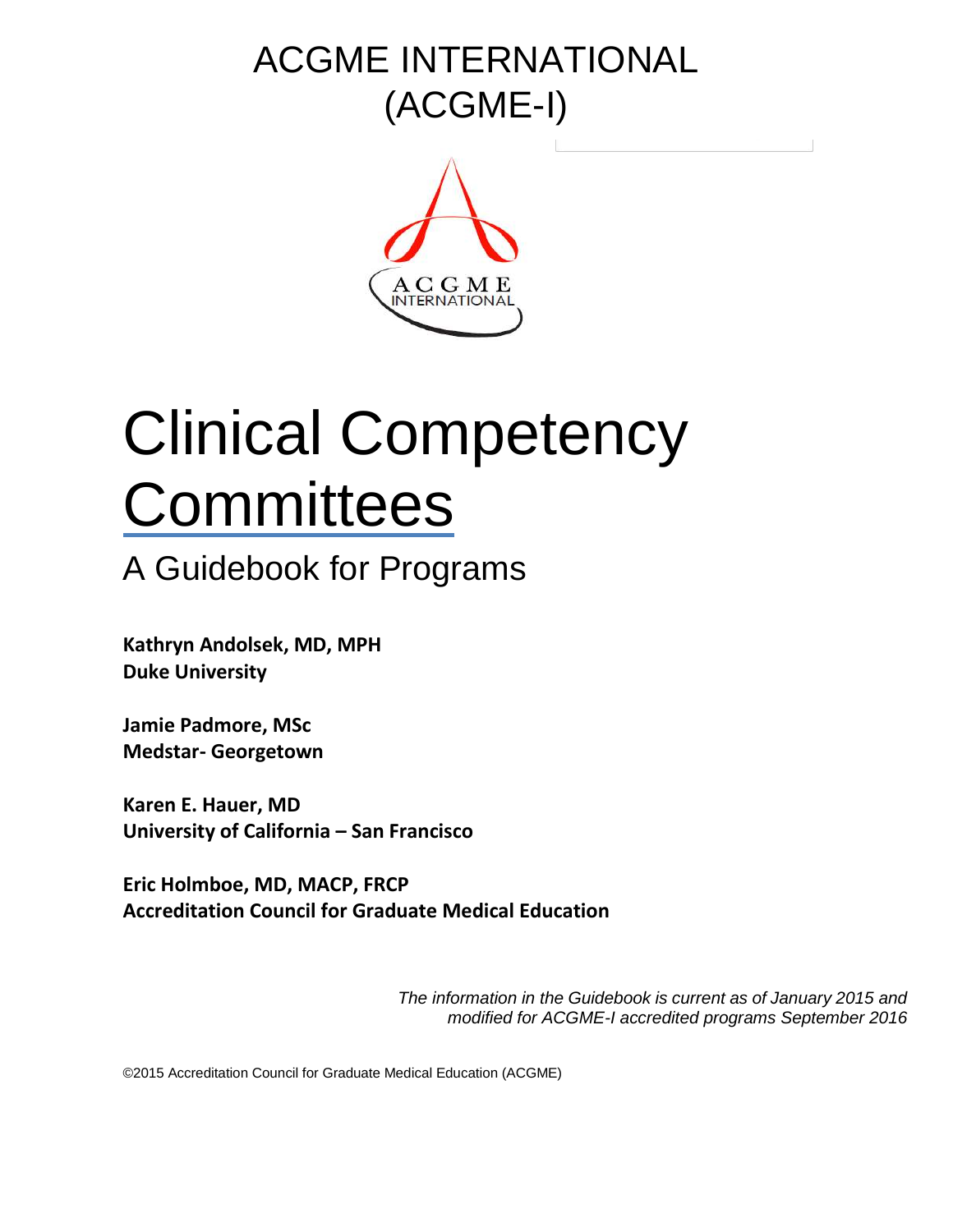# *Executive Summary*

The Clinical Competency Committee (CCC) is a structure that has emerged as an essential component of the evaluation process in graduate medical education. Because the CCC is a required component of International Foundational Accreditation for advanced specialty programs, committees are facing questions regarding structure, function, and process.

The purpose of this manual is to provide designated institutional officials (DIOs), program directors, faculty members, CCC members, coordinators, and residents and fellows with information and practical advice regarding the structure, implementation, function, and utility of a well-functioning CCC. The materials were prepared for both individual learning and application in a group setting. It is our intent that programs will be able to utilize these materials to have meaningful faculty conversations and development on CCC functions and outcomes, and greater transparency with residents and fellows on the nature of assessment in competency-based education.

This manual provides information related to the following topics:

- 1. CCC purpose
- 2. Structure and membership
- 3. Meeting preparation
- 4. Running the meeting
- 5. Post-meeting documentation and follow-up
- 6. Legal issues and considerations
- 7. Annotated bibliography
- 8. Q&A

There are several appendices included that contain tools for programs and CCCs to utilize. We have also provided a robust reference list to support the various aspects of CCCs, including assessment, feedback, documentation, group dynamics, and outcomes.

We look forward to your feedback, and hope this manual provides you and your faculty with valuable information and tools to enhance your GME program.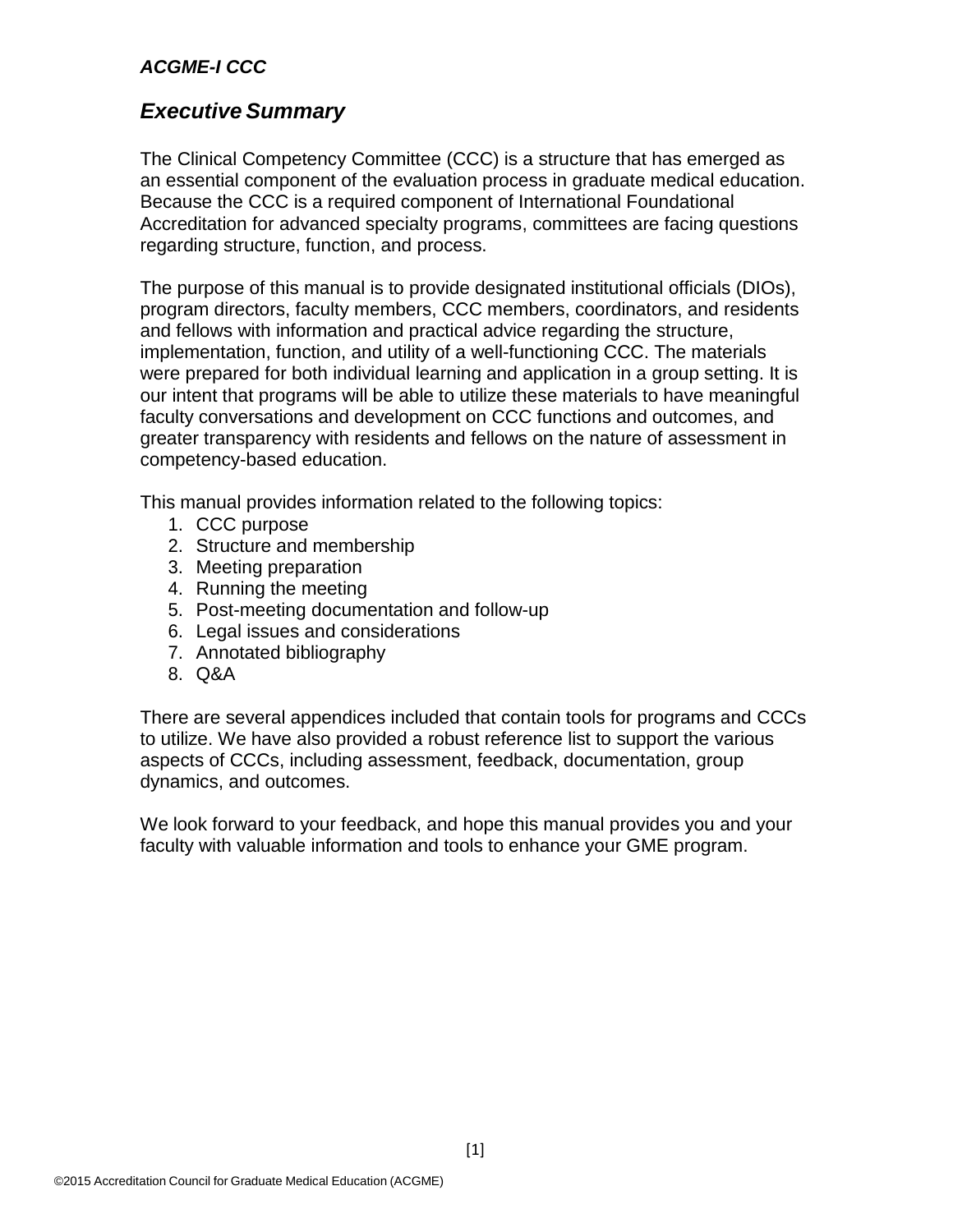# *Introduction*

A **Clinical Competency Committee** (CCC) is defined by the ACGME International (ACGME-I) as a: *required body comprising three or more members of the active teaching faculty that is advisory to the program director and reviews the progress of all residents/fellows in the program.* 1

It is recognized that the CCC represents a new structure and process to programs. The objectives of these materials are to help programs:

- 1. Recognize the role and purpose of the CCC for individual programs
- 2. Design, create, and implement a CCC
- 3. Run an effective CCC meeting
- 4. Provide feedback to residents or fellows
- 5. Anticipate process questions and academic law considerations
- 6. Analyze evidence supporting CCCs to make the best choices for their own CCC process

This guidebook is intended to be a practical and useful resource and professional development tool to help institutional and program leadership, coordinator(s), faculty members, and residents/fellows understand all aspects of CCCs. We encourage you to share these materials with your residency or fellowship program faculty and leadership, and use the exercises as part of faculty and coordinator professional development. These materials can be completed individually or in a group meeting. The guidebook also provides some suggestions for faculty development.

The CCC is an essential component, but still only one part, of a high performing residency or fellowship program. It contributes to an effective resident/fellow assessment "system" as outlined in Figure 1. In this figure, the CCC serves the important function to synthesize the multiple quantitative and qualitative assessments. This figure highlights several important points:

- 1. The CCC process will depend on the quality of the assessment program that includes a combination of assessment methods.<sup>2</sup>
- 2. Residents and fellows must be active agents in this system; guided selfdirected assessment behaviors by the resident or fellow should be strongly encouraged.
- 3. The program director within a residency or fellowship program is the ultimate arbiter of whether a resident or fellow will enter unsupervised practice. The program will perform the majority of the assessments that will inform the final entrustment decision to graduate a resident or fellow from the program. This accountability cannot be over-emphasized: professional self-regulation depends heavily on the judgment of training programs, as manifest by the final evaluation and entrustment made by the program director.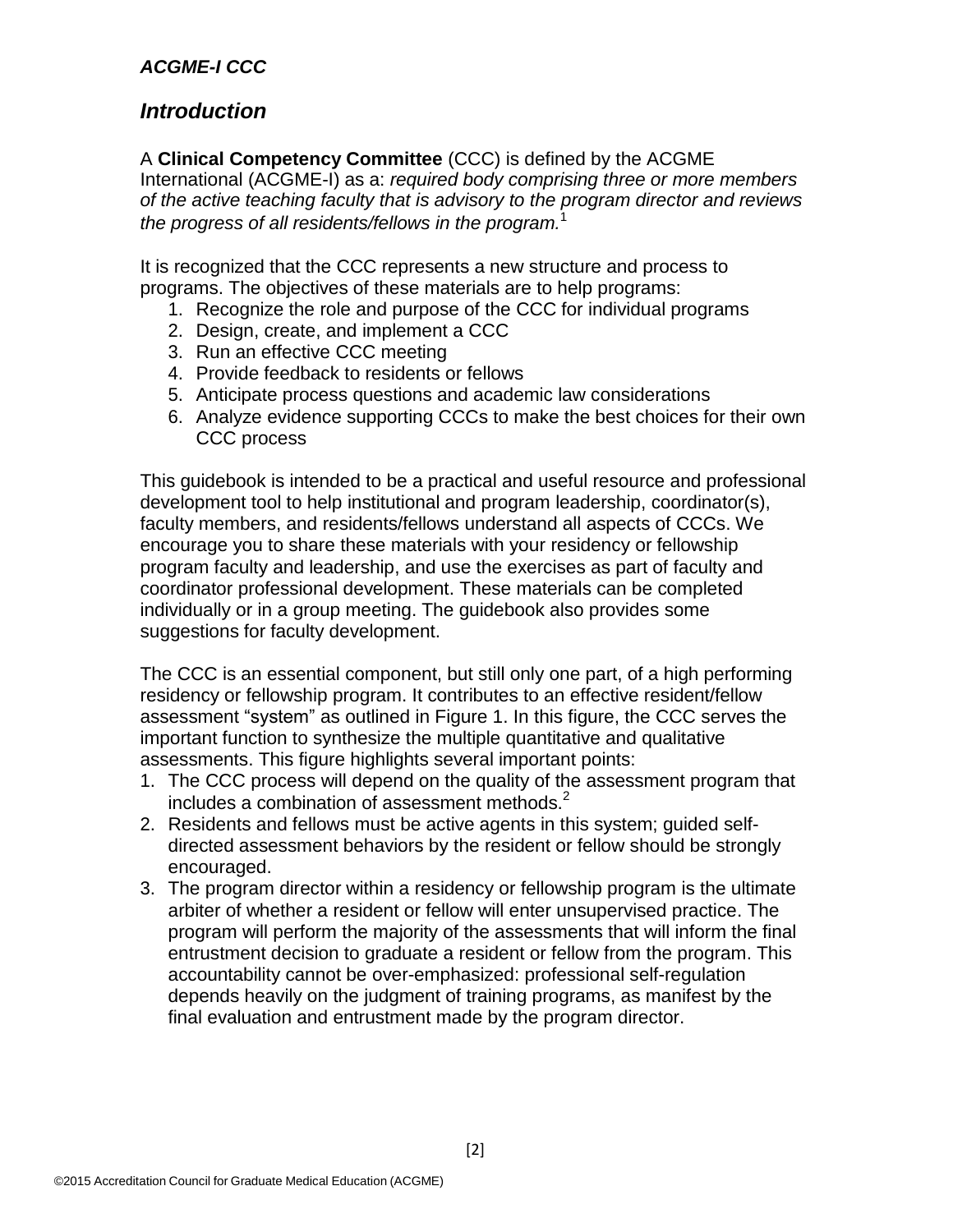Figure 1 *Structure of a High Performing Resident/Fellow Assessment System*



The Assessment System

Residents = both residents and fellows

FB = Feedback loops

D = Assessment data and information

The model is more fully described in *Appendix A*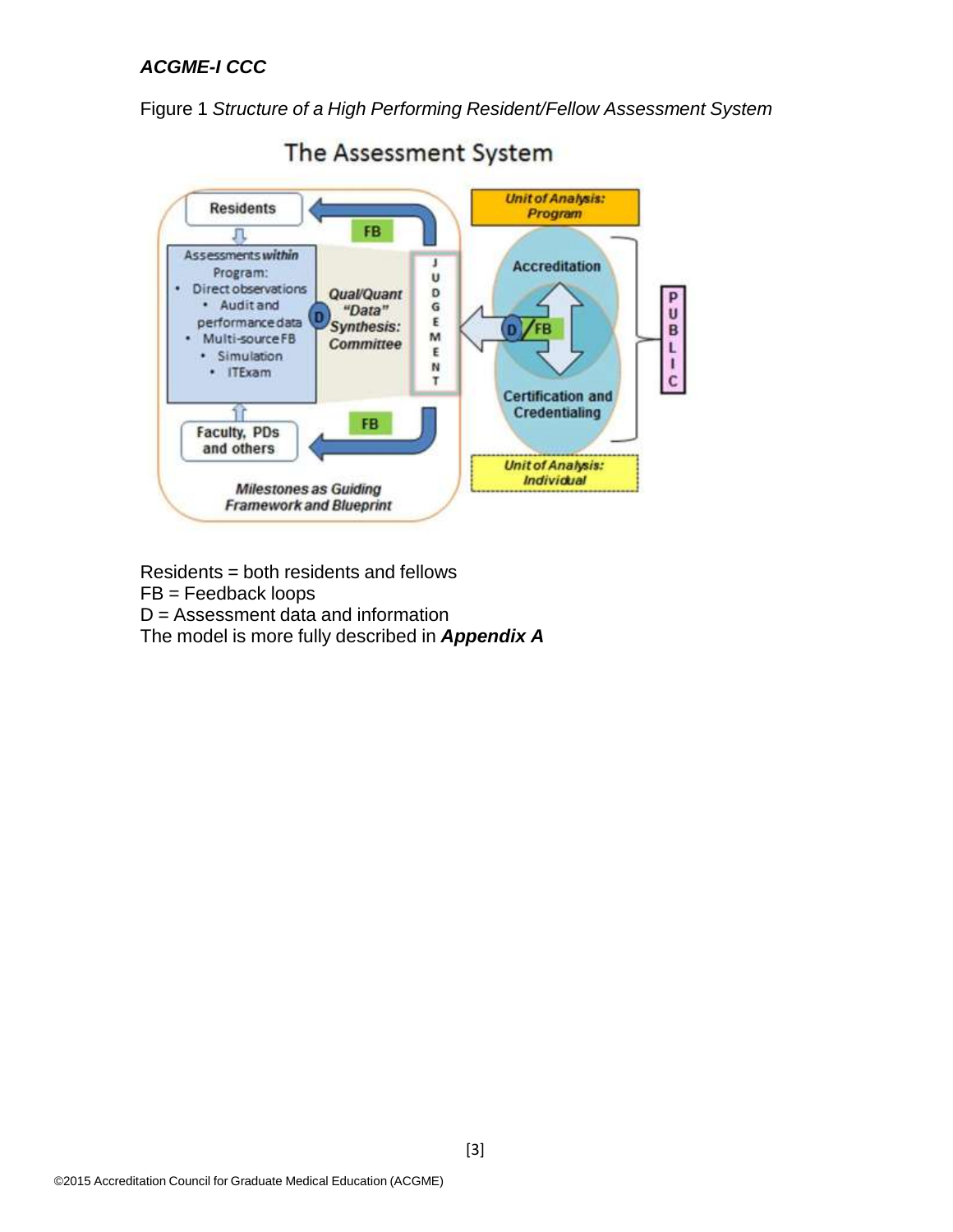# *Part 1: Purpose of the CCC*

# *Purpose of the Clinical Competency Committee (CCC) for the Program and Accreditation*

The CCC serves several purposes—for the program director, the program itself, the faculty, the residents/fellows, the ACGME-I, and the specialty. **See Table 1.**  The ultimate purpose is to demonstrate our accountability as medical educators to the public, that our graduates will provide high quality, safe care to our patients and maintain the standards of the health care system.

| Program<br><b>Director</b> | Fulfill Public Accountability by ensuring:<br>Residents/fellows who successfully complete program can practice the specialty-<br>specific core professional activities without supervision<br>Create greater "buy-in" from a group of faculty members to make decisions<br>regarding performance<br>Enhance credibility of judgments about resident/fellow performance<br>Facilitate role of "advocate" for the resident/fellow |
|----------------------------|---------------------------------------------------------------------------------------------------------------------------------------------------------------------------------------------------------------------------------------------------------------------------------------------------------------------------------------------------------------------------------------------------------------------------------|
| Program                    | Develop shared mental model of what resident/fellow performance should "look<br>$\vert$ 1)<br>like" and how it should be measured and assessed<br>Ensure assessment tools sufficient to effectively determine performance across<br>2)                                                                                                                                                                                          |
|                            | the competencies                                                                                                                                                                                                                                                                                                                                                                                                                |
|                            | 3)<br>Increase quality, standardize expectations, and reduce variability in performance<br>assessment                                                                                                                                                                                                                                                                                                                           |
|                            | Contribute to aggregate data that will allow programs to learn from each<br>4)<br>other by comparing residents' and fellows' judgments against comparable<br>data                                                                                                                                                                                                                                                               |
|                            | 5)<br>Improve individual residents/fellows along developmental trajectory                                                                                                                                                                                                                                                                                                                                                       |
|                            | Serve as system for early identification of residents/fellows who are challenged<br>6)<br>Improve program<br>7)                                                                                                                                                                                                                                                                                                                 |
|                            | Model "real time" faculty development<br>8)                                                                                                                                                                                                                                                                                                                                                                                     |
| Faculty                    | Facilitate more effective assessment that may be easier for evaluators<br>1)<br>Help faculty develop a shared mental model of the competencies                                                                                                                                                                                                                                                                                  |
|                            | May result in simplified "more actionable" assessment tools to help faculty<br>2)<br>document more effectively and efficiently what they observe trainees doing in<br>clinical settings                                                                                                                                                                                                                                         |
| Resident/Fellow            | Improve quality and amount of feedback; normalize constructive feedback<br>$\vert$ 1)<br>Offer insight and perspectives of a group of faculty members                                                                                                                                                                                                                                                                           |
|                            | Compare performance against established competency benchmarks (rather<br>2)<br>than only against peers in the same program)                                                                                                                                                                                                                                                                                                     |
|                            | Allow earlier identification of sub-optimal performance that can improve remedial<br>3)<br>intervention                                                                                                                                                                                                                                                                                                                         |
|                            | Improve stretch goals for residents/fellows to achieve higher levels of<br>4)<br>performance                                                                                                                                                                                                                                                                                                                                    |
|                            | Provide transparency around performance expectations<br>5)                                                                                                                                                                                                                                                                                                                                                                      |

# **Table 1. Purposes of a CCC**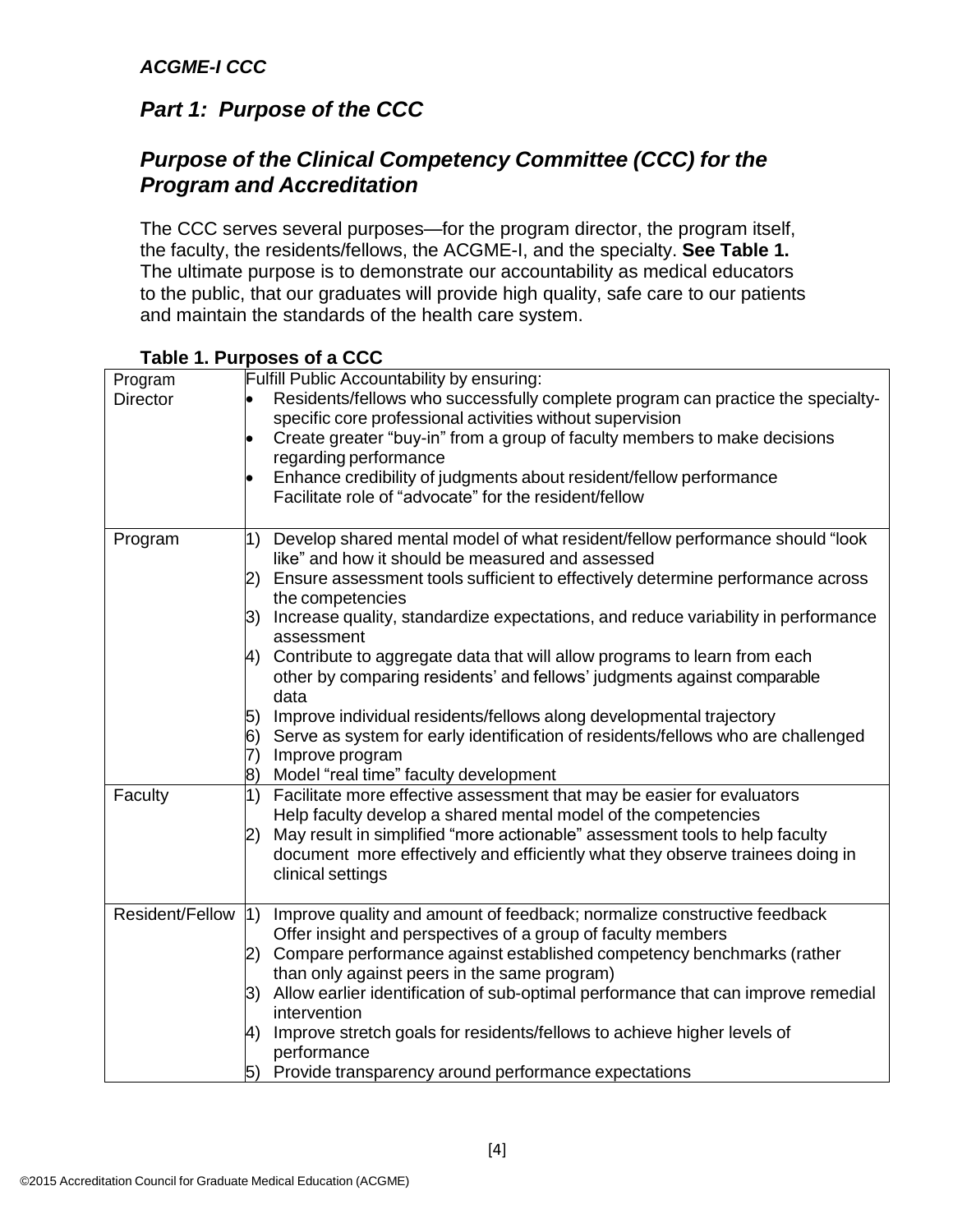| <b>ACGME-I</b> | 1) Enhance progress toward competency-based education with outcomes<br>data                                                                                                           |
|----------------|---------------------------------------------------------------------------------------------------------------------------------------------------------------------------------------|
|                | 2) Establish international benchmarks for trajectory of resident/fellow skill<br>acquisition                                                                                          |
|                | 3) Enhance identification of programs that need to improve (programs whose<br>residents/fellows aren't making progress as compared to national peer<br>group)                         |
|                | 4) Provide better measures for public accountability                                                                                                                                  |
|                | 5) Provide feedback loop as to whether -- and when -- programs are able to<br>meet expectations of the International Review Committee (RC-I) thus<br>enabling reasonable expectations |
|                | 6) Enable continuous quality improvement of residency/fellowship programs                                                                                                             |
|                | Document the effectiveness of a nation's GME efforts in provision of<br>graduates prepared to meet the needs of the public.                                                           |

The concept of a CCC is an international phenomenon. The United Kingdom instituted an *Annual Review of Competence Progression* in 2007. The Canadian system also uses Residency Program Committees (RPC) and is exploring how to use a group process as part of its new Milestones-based GME system. CCCs are not new in the US; some programs, such as in internal medicine, used them in the 1980s, in concept, if not in name. The specialty of anesthesiology has implemented them within its residencies for many years and required, in collaboration with the American Board of Anesthesiology, that these programs participate in the submission of an evaluation of clinical competency of each resident twice yearly.

A program's creation of a CCC is, in itself, a "developmental" process. We will start with a brief review of current ACGME-I requirements for a CCC. Programs may identify gaps and potential enhancements by comparing what they have in place to the requirements. For newly accredited programs just beginning to institute a CCC, the next few pages offer a practical roadmap.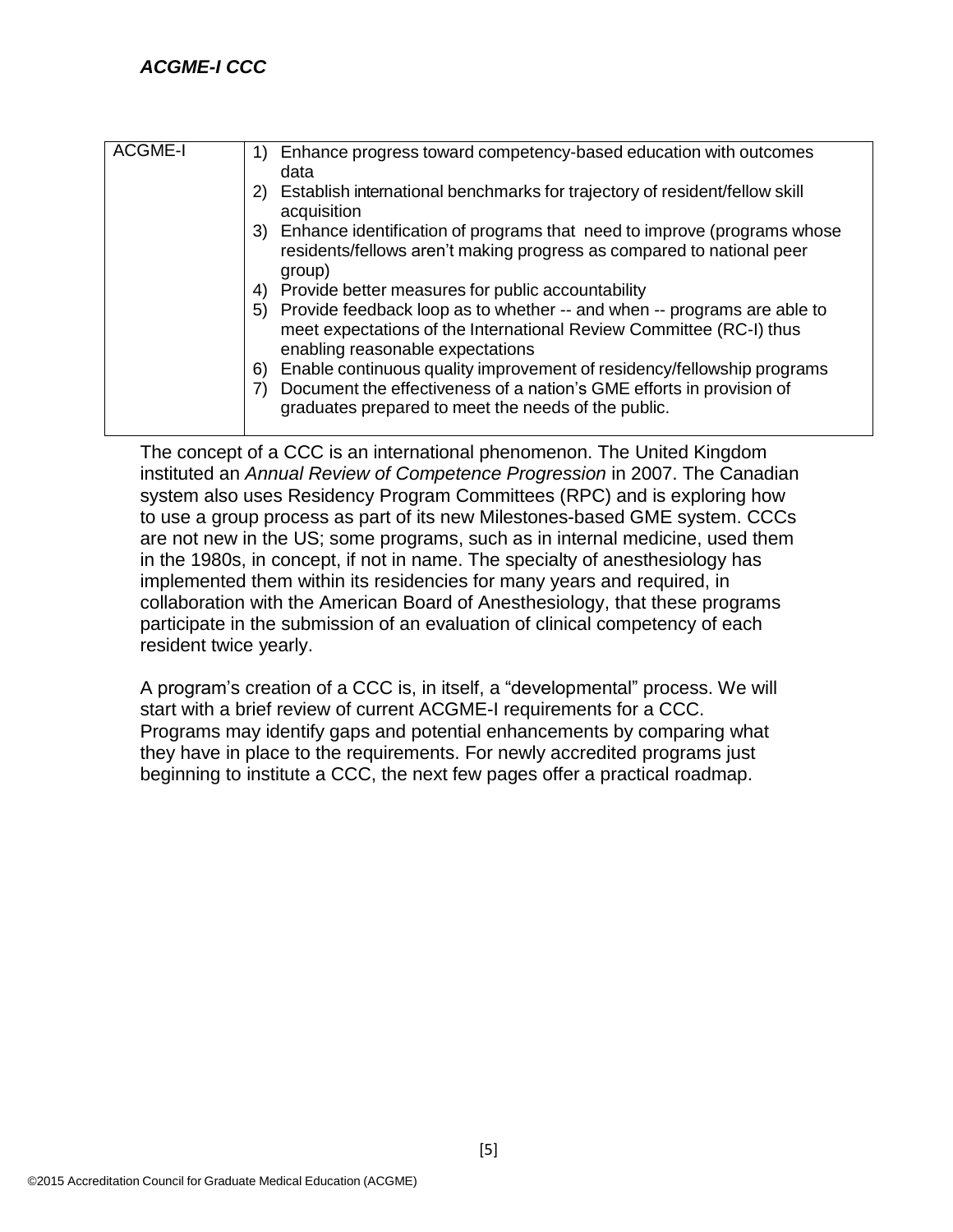# *Part 2: CCC Structure and Membership*

# *Designing and Creating a CCC*

To design and create a CCC, it is useful to start with "the requirements." The ACGME-I's expectations for a CCC are in the International Foundational Program Requirements, which stipulate the minimum requirements for a CCC in every residency and fellowship program (see Requirement V.A.). Once the CCC fulfills the International Foundational Program Requirements, programs are free to innovate!

The ACGME-I has provided additional guidance for CCCs in Frequently Asked Questions (FAQs) for International Foundational Requirements.

While there are no specific requirements for the CCC found in the Institutional Requirements (IR), there is at least one institutional requirement that may be useful to consider. The sponsoring institution is responsible for programs' developing "conditions for reappointment, non-renewal of appointment, or nonpromotion," and requires that the resident agreement/contract must contain or provide a reference to conditions for reappointment, non-renewal of appointment, or non-promotion (International Institutional Requirement II.D.4.d.).

CCCs may be an excellent mechanism to identify those criteria in part or, at the very least, with which to align Milestone performance. Consider how Milestones and your program's specialty-specific educational objectives fit into your program's criteria for promotion and/or renewal of a resident's/fellow's appointment. Remember, these are intended to be used as a *formative*  framework to guide curriculum, assessment, and CCC deliberations in programs; however, Milestones are also one guide to inform CCC deliberations that lead to a *summative* judgment for a resident's/fellow's promotion and graduation. However, Milestones *should not* be used as the sole criteria for these important decisions.

Questions to ask of your program include:

- Are any clarifications or adjustments in your criteria for promotion and/or non-renewal required?
- Are any changes in your agreement of appointment necessary to reflect Milestone reporting to the ACGME-I?
- Are any changes in your grievance policy necessary?

You may find you do not need to make any changes at all, but the development of a CCC provides an excellent opportunity to review your current performance standards, promotion criteria, and assessment processes, and align the Milestones and the CCC with them. Your designated institutional official (DIO), Office of GME, Legal Department, and Human Resources may provide useful guidance.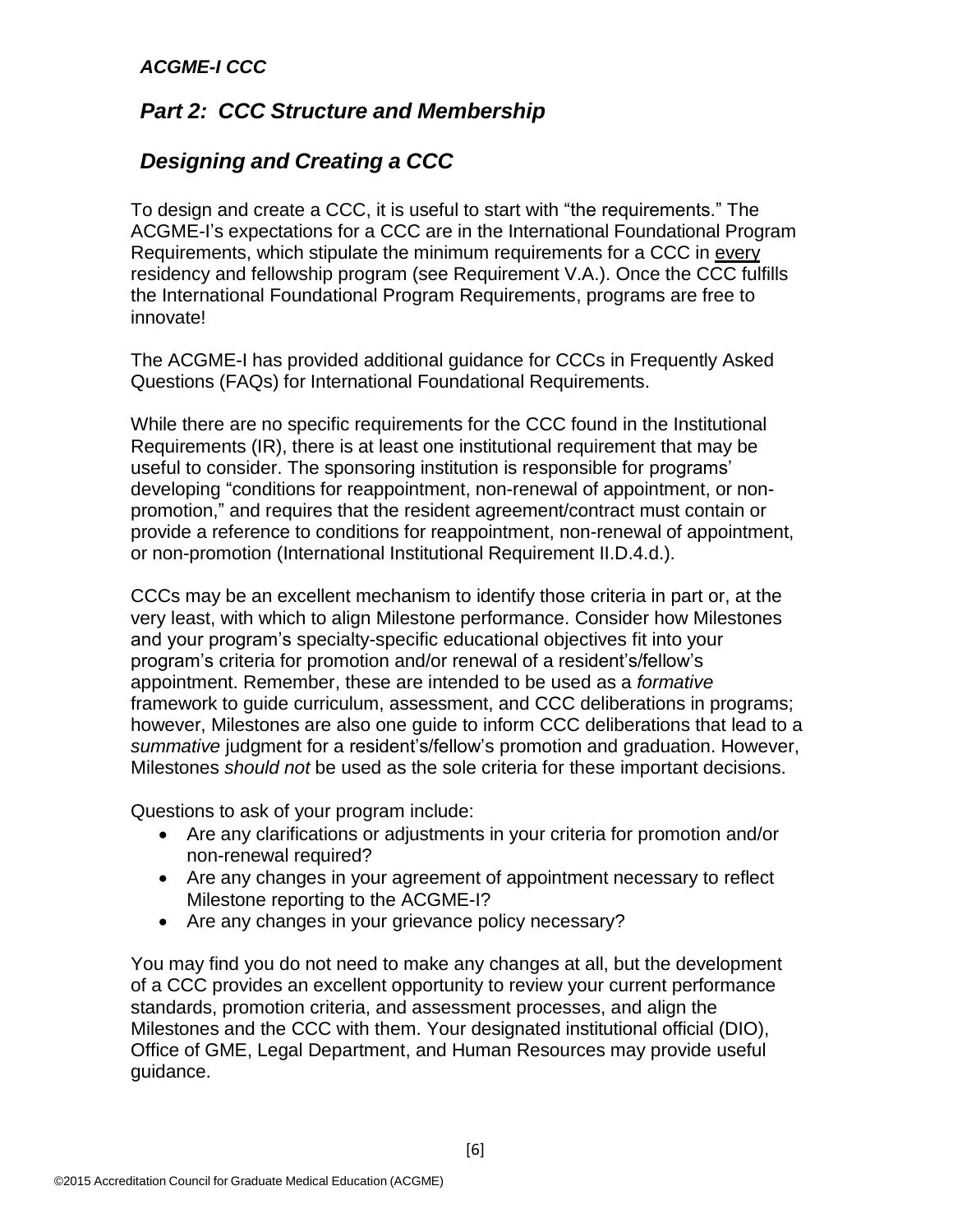#### **How well do you know the CCC Requirements?**

**Appendix B** is a multiple choice "quiz" on the current ACGME-I requirements for a CCC. Consider having your CCC members and key faculty leaders take this quiz as a fun faculty development exercise!

The ACGME-I's CCC requirements are fairly minimal (See Table 2). There are only five requirements.

|                                                                                                                                                   | <b>Foundational</b><br><b>Requirement</b> |
|---------------------------------------------------------------------------------------------------------------------------------------------------|-------------------------------------------|
| The program director must appoint CCC                                                                                                             | V.A.                                      |
| Composed of members of the residency faculty                                                                                                      | V.A.1.a)                                  |
| Must have written description of responsibilities including its<br>responsibilities to the sponsoring institutions and to the<br>program director | V.A.1.b)                                  |
| Should review all resident/fellow evaluations by all<br>evaluators                                                                                | $V.A.1.c$ . $(1)$                         |
| Should make recommendations to the program<br>director regarding resident/fellow progress,<br>including promotion, remediation, dismissal         | V.a.1.c.2)                                |

|  | Table 2. International Foundational Requirements for a CCC |  |
|--|------------------------------------------------------------|--|
|  |                                                            |  |

**Appendix C** contains a template that may help you design your CCC by "walking you through" its various components. By filling in the blanks provided, you can generate a draft document that will help you fulfill the requirement for a "written description of the responsibilities" of the CCC. Some program directors may develop the written description of the CCC on their own. Others will ask the CCC to create it as one of its initial activities as a group, or appoint a subset of the faculty. The template provides a checklist of items to consider.

Creating, developing, and improving a CCC does require time and effort. Sharing best practices across programs and institutions, having strong institutional support from the DIO for shared resources across programs within an institution, and appreciating that there will be a 'learning curve' for new programs can facilitate the long-term effectiveness of a CCC. Ultimately, the CCC process will help residencies/fellowships do what they have always been responsible for doing, but now with more structure and clearer purpose.

Creating and implementing a CCC provides the program with excellent opportunities to enhance two other ACGME-I requirements: 1) Annual Program Evaluation and Improvement; and, 2) Faculty Development.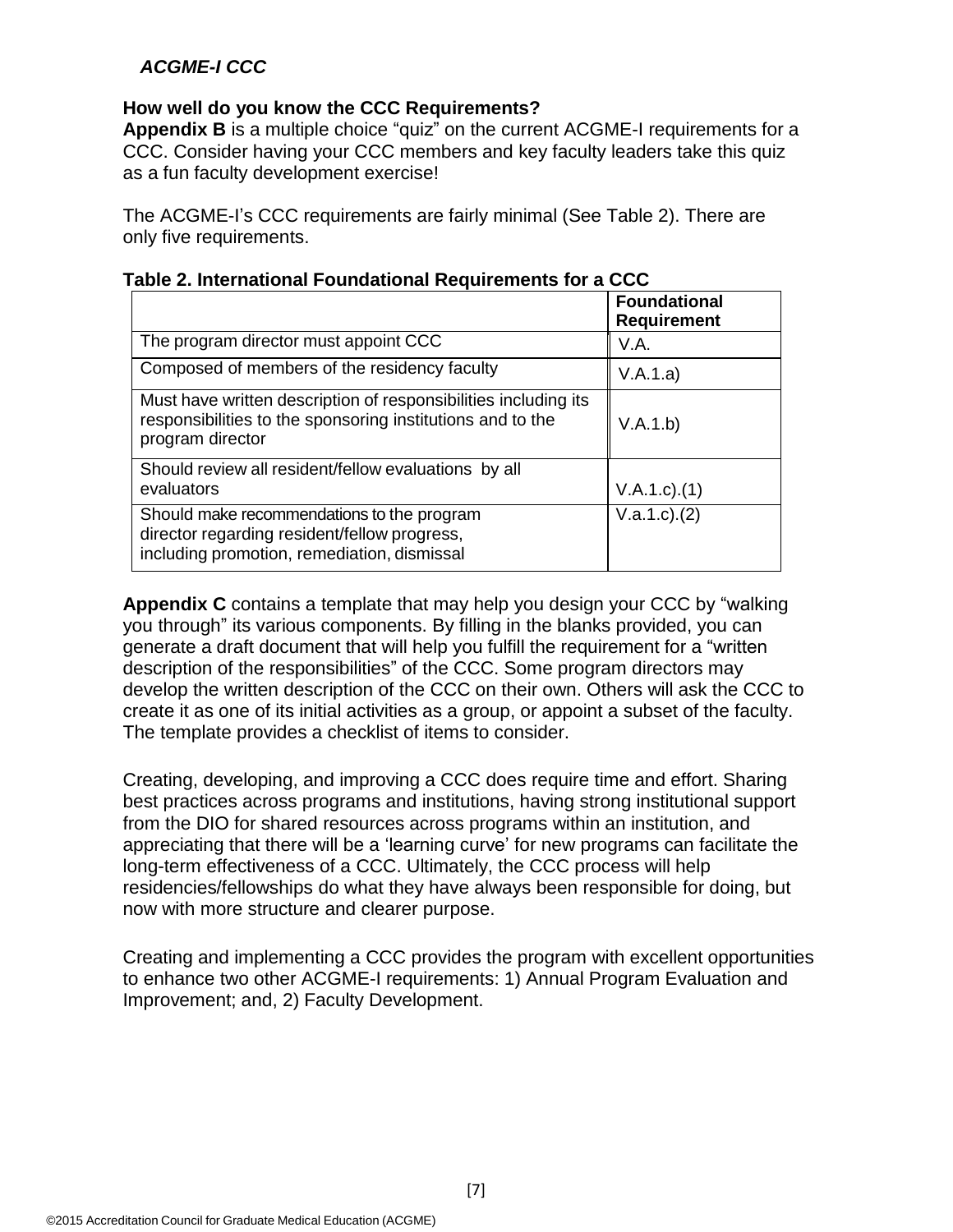Faculty development will be needed at three levels: 1) the program director; 2) the engaged faculty members who join the CCC or Program Evaluation Committee (PEC); and, 3) the faculty members in the trenches who are not fully involved in educational programming or administration, but who are actively teaching and assessing. Each group will have different needs. Program directors and CCC members will need a deeper understanding of the Milestones, assessment, group process, and program evaluation; faculty members in the trenches need to understand what key elements of assessment information they need to contribute to the larger "whole" for consideration by the program director and CCC. $3,4,5$  These faculty members must be trained to use assessment methods and tools aligned with the purpose of the curricular experience they are supervising or overseeing.

Your PEC, which undertakes the annual program evaluation resulting in one or more improvements, may select implementing and/or improving the CCC as one of its enhancements for the academic year. If the PEC chooses this goal, be certain the CCC improvement plan is reflected in the PEC's analysis and action plan(s).

The ACGME-I also expects program engagement in faculty development. Faculty development is one of the required program components reviewed by the PEC in the Annual Program Evaluation and Improvement process (International Foundational Program Requirement V.D.). The CCC faculty role will typically include the need for much faculty development. The ACGME-I recognizes that although evaluation is a core faculty competency, most faculty will need additional training in the evaluation process. This training can include evaluation process training (how to interpret aggregated evaluation data), understanding how many assessments are needed for each Milestone, assurance of data quality, and application of Quality Improvement methods to the evaluation processes.<sup>5</sup> The CCC provides an opportunity for faculty development for other program faculty members, as well: to understand the CCC process and how its evaluations of residents/fellows fit into the overall assessment of resident/fellow performance using the Milestones and other specialty-specific curricular goals and objectives.

#### General Principles:

The size of the residency or fellowship will affect constructing and running a CCC meeting. For the purposes of this Guidebook, "small programs" are considered to be those with fewer than 15 total learners; "medium programs" are considered to be those with 15-to-75 learners; "large programs" have more than 75 learners.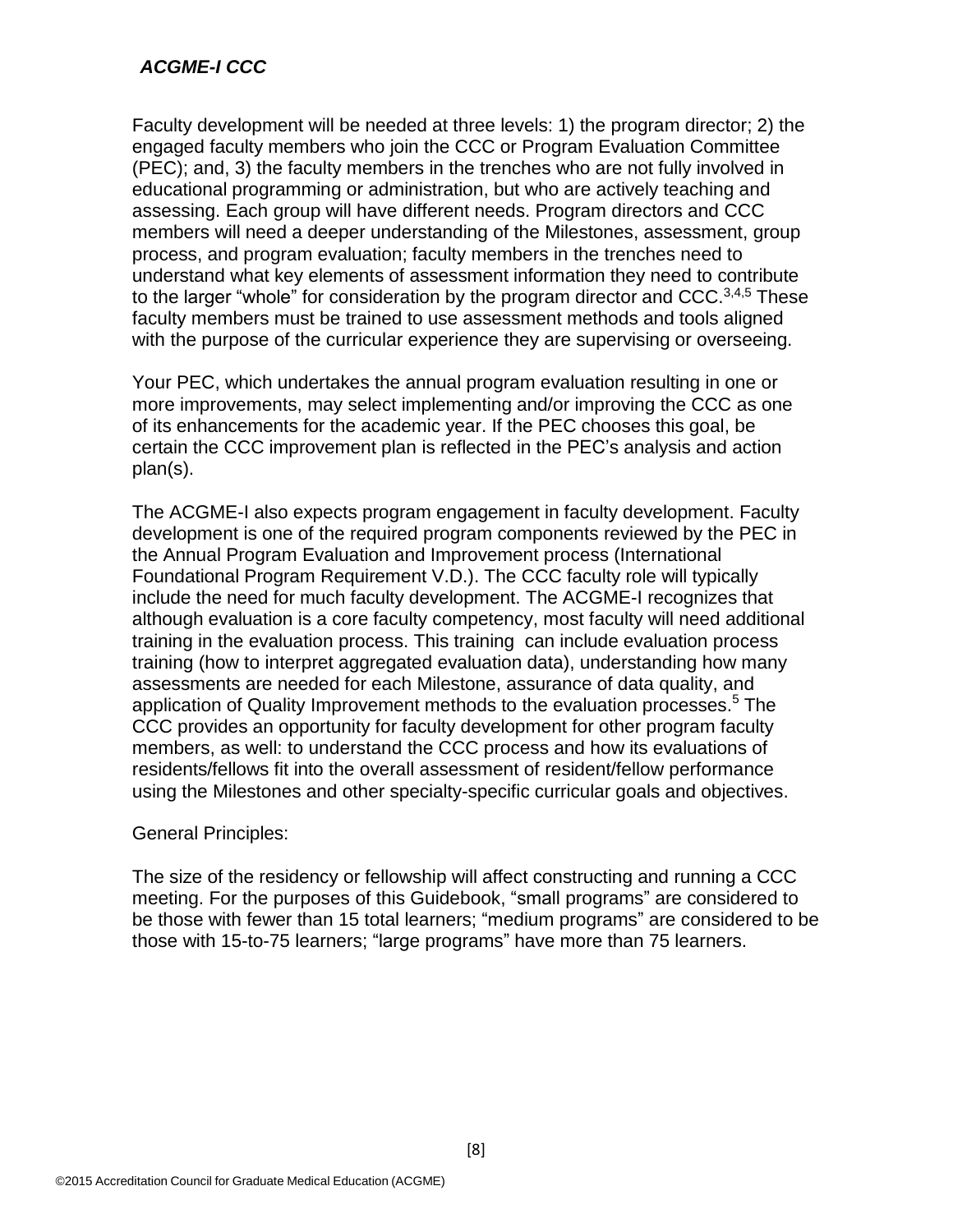#### *One committee or more:*

- Large programs: may need to have several CCCs ("sub-CCCs"); some may become experts in one "year" of the program (i.e., oversee all PGY-1s,), while others might focus on a program activity (i.e., responsible for the research component or the quality improvement component)
- If "sub-CCCs" are used, it is essential that they still have robust membership and review processes to ensure all residents/fellows are thoroughly reviewed, discussed, and provided with an opportunity to receive high quality feedback. There also needs to be a mechanism to integrate information from sub-CCCs, and ensure each sub-CCC is using the same standards and procedures.
- Medium or small programs: one CCC can likely oversee all residents/fellows, but again, it will depend on the curricular design of the program and local resources.

#### *Committee membership*:

- The program director must appoint the CCC, which at a minimum has program physician faculty members as its members. In general, three members is considered the smallest number essential for a good discussion. The program director should select faculty members who teach and observe residents/fellows, but also consider how nonphysician faculty members can provide valuable input.
- The program director may appoint additional members who must be **physician faculty members** for the same or other programs, or other "health professionals who have extensive experience with the program's residents in patient care and other health care settings (e.g., nurses, physician assistants, nurse practitioners, social workers, etc.)."
- Role of advisors/mentors: Program directors may want to consider whether there is an inherent conflict of interest in a faculty member being an advocate for a resident/fellow (as his/her advisor mentor) and "judging" performance (as a CCC member). On the other hand, advisors and mentors may benefit from being observers to the CCC and hearing or contributing information to the discussion. They may also be able to convey the impressions of the CCC to their residents/fellows.
- "Right size" large enough to reflect diversity of perspectives; small enough to be "manageable" in terms of faculty development about CCC role, and participation in meeting discussions
- "Right people" CCC members must be committed and able to attend all or nearly all meetings; erratic attendance will not allow the continuity critical to assess resident/fellow performance over time. Each member must be willing to make honest decisions, even when it's tough.
- Term limits: Consider whether appointments should be "in perpetuity," or for a defined term limit. "In perpetuity" appointments should be coupled with regular addition of new members for fresh perspectives; if enacting term limits, consider staggering appointments so that not everyone turns over at once.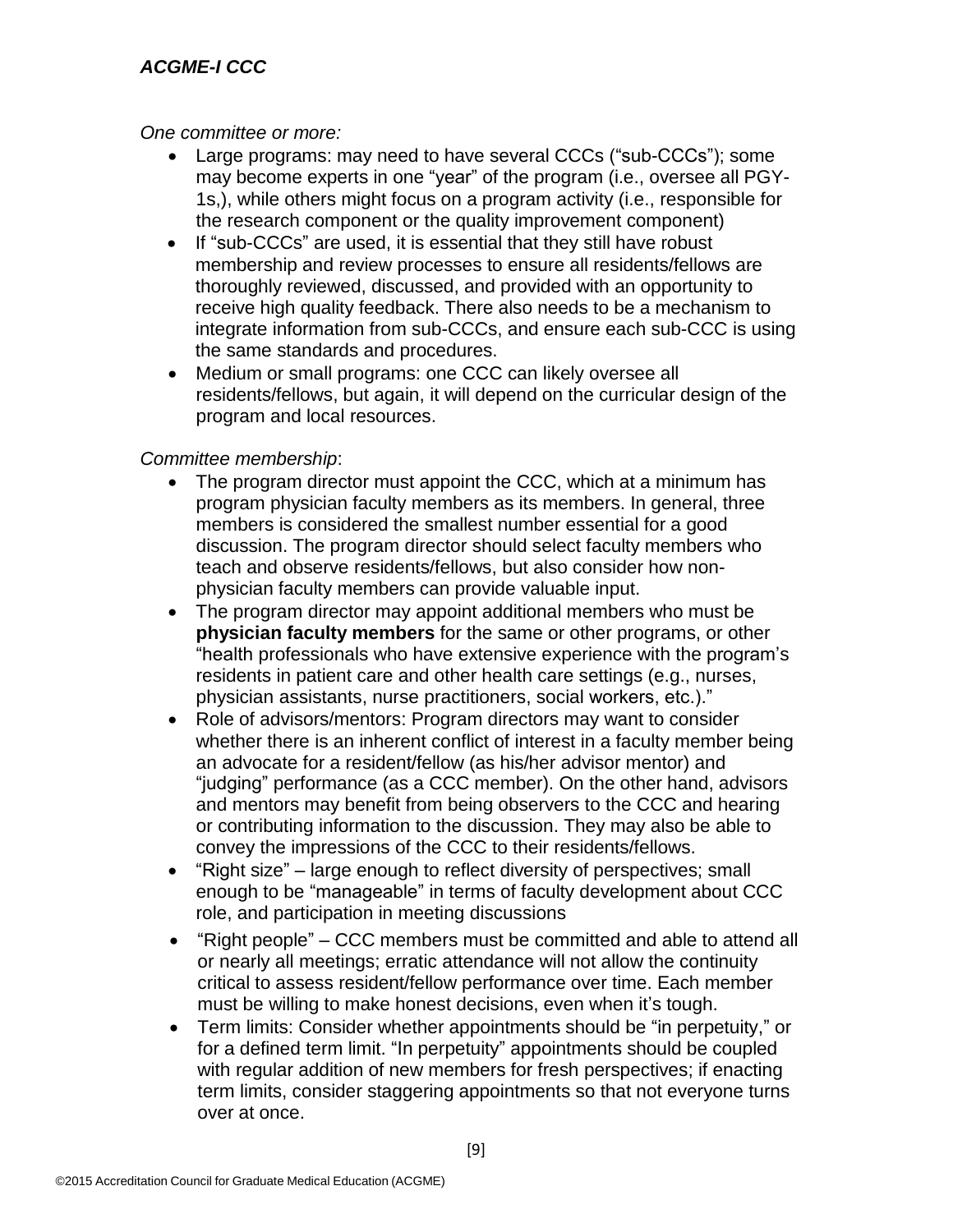- Residents cannot serve on the CCC. Having residents responsible for the high-stakes decisions regarding their colleagues is not allowed. On the other hand, residents have a major role in providing input into the competencies of their peers through the multi-source/multi-rater assessment process (previously also called "360-degree feedback").
- Non-physician program staff members, such as program coordinators, cannot serve on the CCC, but can attend to provide support to the CCC.
- Special considerations:
	- o Small programs may have a challenging time identifying individuals for the CCC as many of these programs also have a limited number of faculty members. Many fellowships will find themselves in this position. In addition to program faculty members, consider inviting faculty members from other disciplines or settings for which the learner provides substantial consultation. Many small programs are also tied to specific clinical settings; consider inviting non-physician faculty members from these settings who have ongoing contact with the learner to sit on the CCC (e.g., a nurse leader from a dialysis unit for a nephrology fellowship program, a nurse anesthetist for a surgery fellowship, or a discharge planner from a specific clinical unit).
	- o Medium programs may also encounter some of the same problems as small programs, and may still need to use a sub-committee process to facilitate CCC deliberations.
- Role/responsibility of each CCC member: French et. al. present Guidelines for Committee Members: 6
	- $\circ$  Know role on the committee
	- $\circ$  Follow-through with assigned tasks
	- o Be educated on purpose and responsibilities of the committee, Milestones and the specialty's specific educational objectives, the review process, and committee guidelines
	- $\circ$  Do "one's part" to maintain a collegial atmosphere within the committee
	- o Ensure own "voice" is heard

**Appendix D** lists additional details. These include the essential requirement for confidentiality. Larger CCCs may assign members a subset of the residents/fellows to review in advance of a meeting. It will be important to identify **who** will convey the CCC results to the program director (if not in attendance) and to the resident/fellow.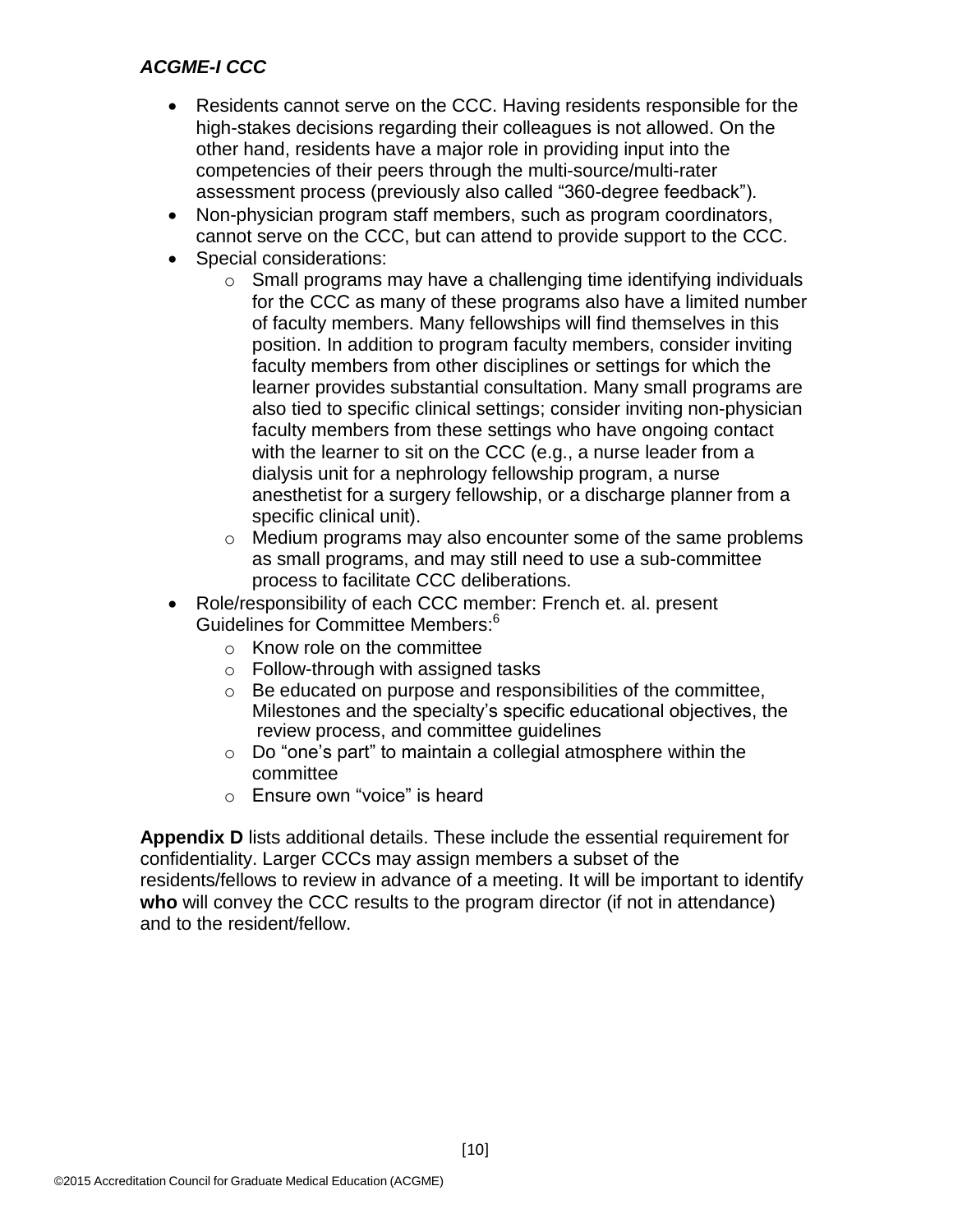#### *Committee chair*:

The International Foundational Program Requirements are silent on the issue of who should serve as chair of the CCC. Think through who would be the right chair for your program: the program director? the associate program director? another faculty member? a rotating responsibility among members? Select the individual who will best solicit broad input regarding resident/fellow performance and ensure all voices are heard. French et. al. present Guidelines for Committee Chairs:<sup>6</sup>

- Be the expert for the committee on the Milestones and the specialty's specific educational goals and objectives
- Encourage a positive working environment and open communication from all members
- Ensure members know their roles, as well as the Milestones and specialty's educational goals and the review process/guidelines
- Keep meetings on task and move towards the common goal
- Make certain the coordinator or designated member maintains documentation and meeting minutes

In addition, the CCC chair should be familiar and comfortable with effective group process (see Part 4, *Running the CCC Meeting,* below) and major assessment methods.

# *Program director role*:

There is no mandatory role for the program director, and he or she can be chair, member, or observer, or not attend at all.<sup>7</sup> If present, he or she should not "detract" from the participation of other team members by prematurely inserting his or her perspective on a given resident's/fellow's performance. In the same way, the program director shouldn't determine the performance of each resident/fellow and then bring these to the CCC for ratification. The CCC should be able to perform its assessment of resident/fellow competency, judged against the Milestones and the specialty's specific educational goals and objectives, to convey to the program director. If the program director is present at CCC meetings, he or she should make sure other CCC members' voices are encouraged (e.g., asking other members to discuss residents/fellows and reach consensus decisions before adding his or her own comments). Some program directors find it very useful to have another faculty chair the CCC; so they can function better as the resident advocate and mentor and avoid the resident viewing the CCC judgments as "only" those of the program director. On the other hand, the program director indeed has the final responsibility for reporting and determining the Milestone developmental level for each resident/fellow. The program director should also ensure the residents/fellows are aware of the Milestones which have been reported to the ACGME-I. The program director has the final responsibility for determining Milestone acquisition, and reporting to the ACGME-I.

# *Coordinator Role*:

The coordinator is not a CCC member, and will not be "judging" resident performance. Nonetheless, a coordinator can have a major role before, during,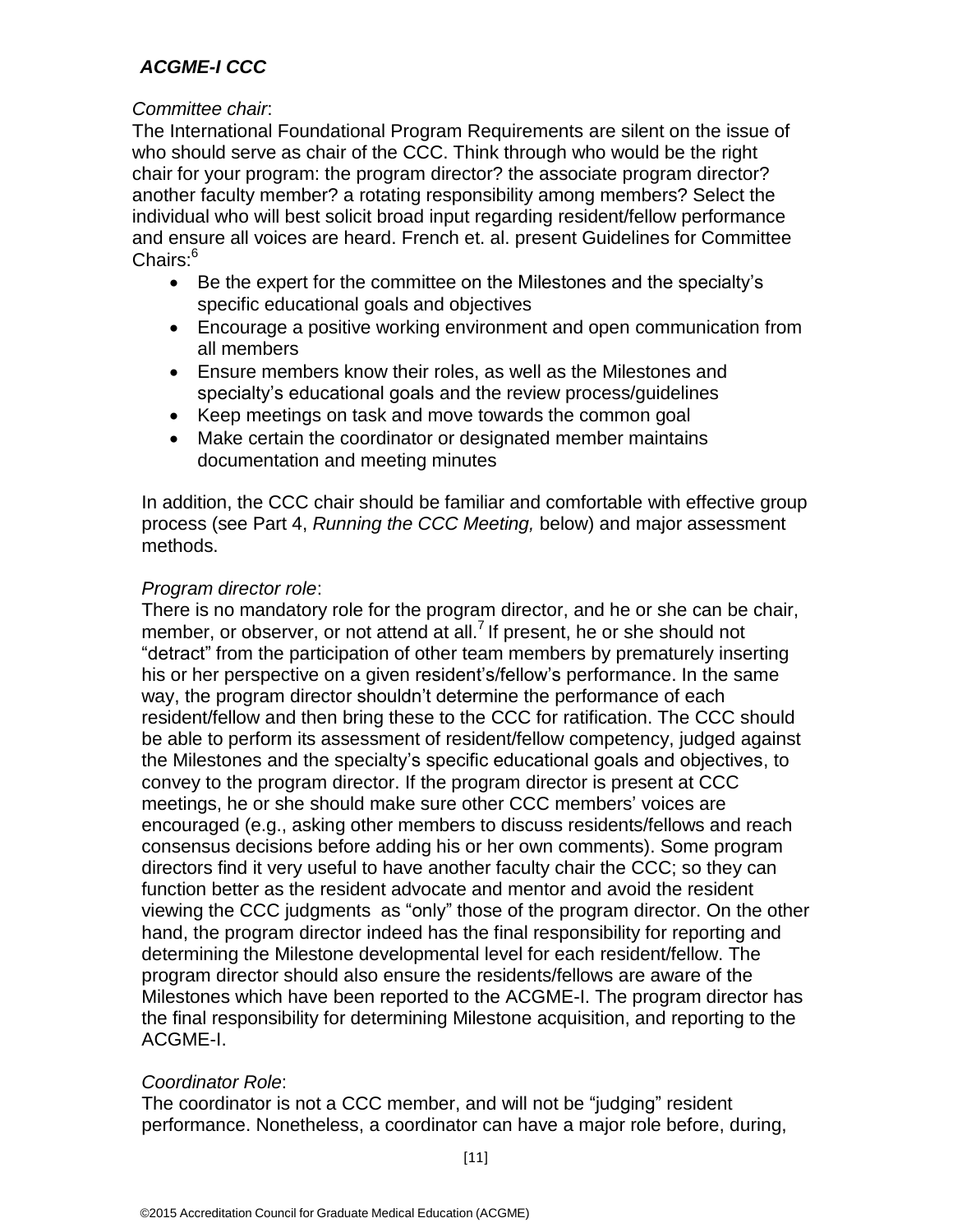and following a CCC meeting. Before the meeting, the coordinator can help prepare and organize the data for the CCC. During the meeting, he/she may take minutes and capture key aspects of the discussion. Following the meeting, he/she can be part of communicating the results to the program director (if not in attendance), scheduling meetings with residents/fellows and the program director or the designated faculty member to review the decisions, including Milestone status, and assisting the Program Director in submitting Milestone information on each resident/fellow to the ACGME-I. Coordinators can also provide feedback through the program's assessment system, such as participating in multi-source assessment instruments.

#### *Meetings*:

Meeting logistics will need to be carefully considered including location, frequency and length of the CCC meetings. CCCs may wish to meet more frequently than the minimum reporting requirement of "twice yearly," especially during the committee's developmental phase.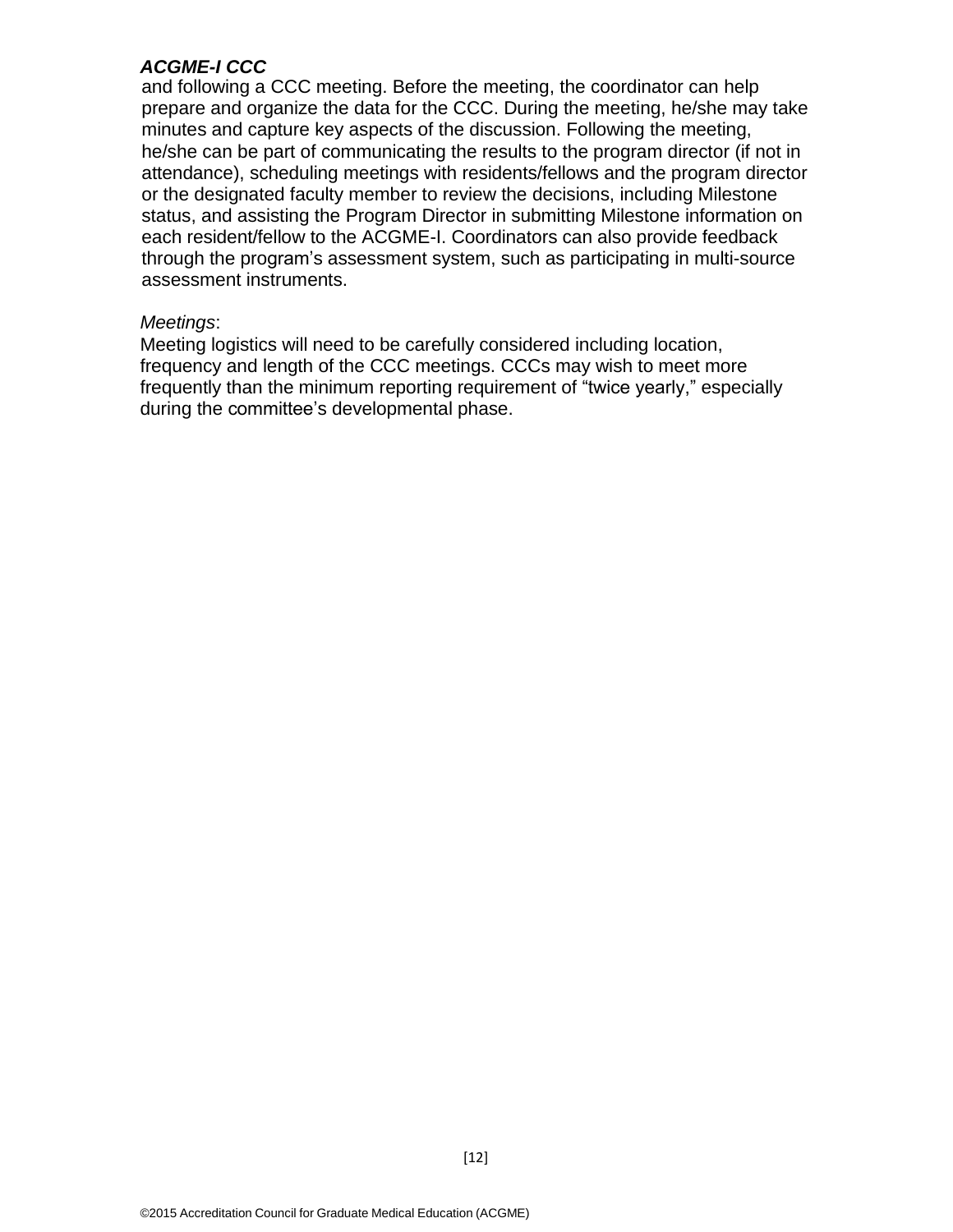# *Part 3: Preparing for Effective CCC Meetings*

# *Preparing for a CCC Meeting*

#### **Developing a Shared Mental Model**

Perhaps the most important aspect of preparing for a CCC meeting is to make sure the members develop a shared mental model of what resident/fellow performance looks like, and understand their roles and responsibilities on the committee, as well as how the CCC operates to judge resident/fellow performance. This may necessitate a "meeting before the meeting," or allocating sufficient time at the beginning of the first CCC meeting for this discussion. Having a written description of the CCC process, and providing faculty development for committee members will facilitate this process. Some programs find it useful to discuss a relevant article at the CCC meeting as part of faculty development. See the references and annotated bibliography for some suggestions.

Faculty members should reach a common understanding on the meaning of the narratives of each Milestone in the context of their specialty. This will almost always require group conversation. It may be worthwhile to have each faculty member perform self-assessment using the Milestones and the program's specialty-specific educational objectives as a faculty development exercise. Faculty members should be trained to compare each resident's/fellow's performance to the Milestones and attainment of the program's specialty-specific educational objectives as a whole, not just to the performance of other or 'typical' residents/fellows in the program. The committee may also benefit from individually assessing one or more recent program graduates using the Milestones and the program's specialty-specific educational objectives, and then discussing as a CCC to determine a group consensus.

#### **Inventory Where the Milestones and the Program's Specialty-Specific Educational Objectives are Represented in the Program**

CCCs should inventory (or review an inventory conducted by others) where each Milestone is currently taught and assessed in the program. Teaching may occur on a specific rotation, or in the context of a program activity, such as leading Morbidity & Mortality rounds.

The inventory should help to identify gaps in both curriculum and assessment:

- 1. Milestones or specialty-specific educational objectives for which the program has no good learning opportunities or assessment tools in place at the present time; and,
- 2. rotations/activities the program believes add value, but for which there is no Milestone or educational objective.

The CCC can identify how to best address these gaps, perhaps by delegating the review to a designated faculty member.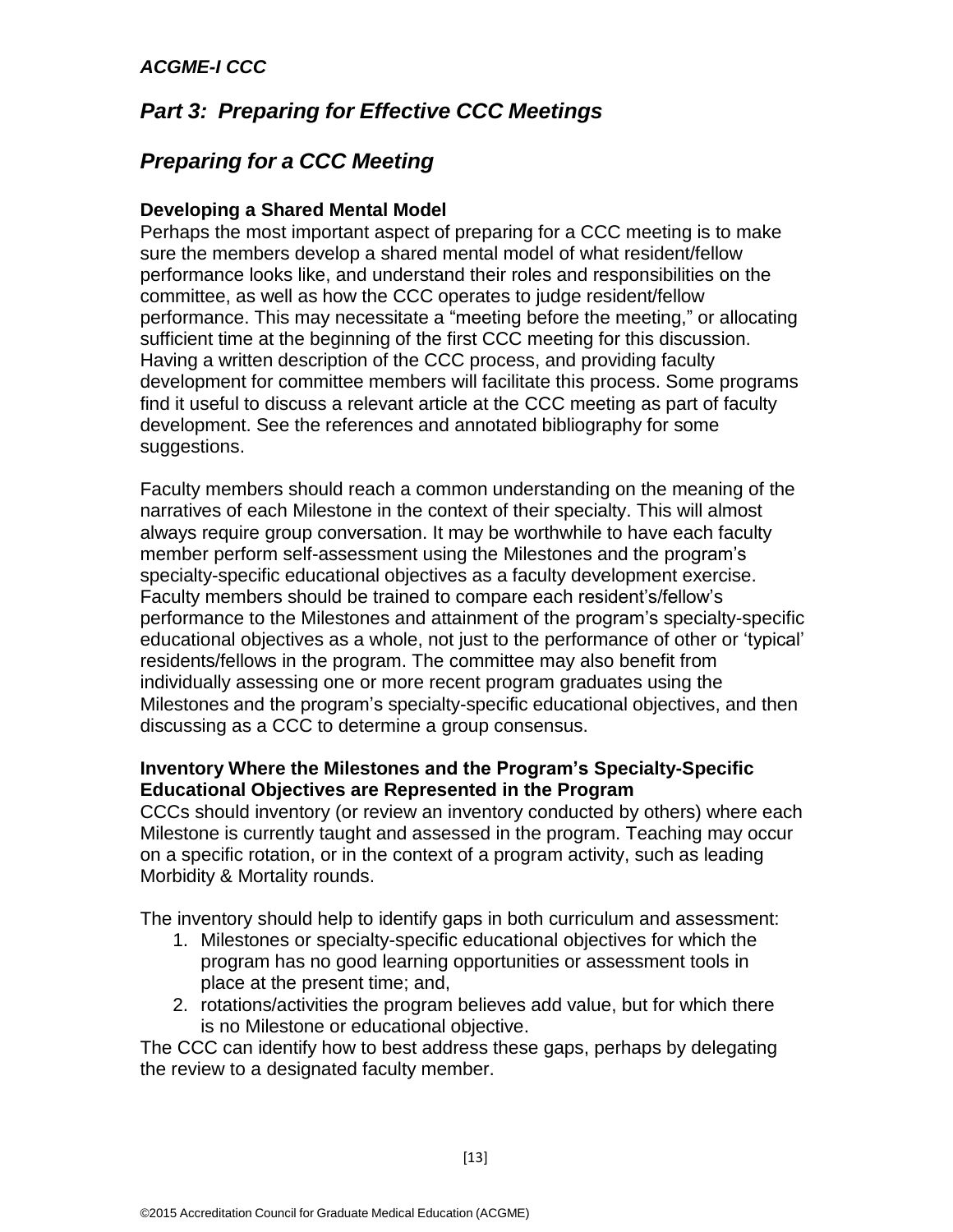The assessment information and data that inform CCC deliberations should follow several key principles:

- The assessment program will need to include multiple forms of assessment and utilize multiple assessors. No single assessment method or tool is sufficient to judge something as varied and complex as clinical competence.
- The combination of assessments will depend to some extent on the specific needs of the specialty and the local context.
- Core methods of assessments should include direct observation of a specific component (e.g., care of individual patients, procedures, etc.), multi-source feedback, multiple choice test/in-service examination, longitudinal evaluations (e.g., rotational evaluation forms), audit of clinical performance, and simulation. The specific assessment tools used will depend on the specialty and local context. The key point to remember is that the true assessment "instrument" is not the tool or form itself, but rather the individual using it. The tool or form simply guides the individual performing the assessment.
- Faculty members and others involved in assessing residents/fellows will need training in the use of the selected assessment tools.

# **Preparing for Specific CCC Meetings**

Another key pre-meeting activity is preparing the assessment data for review. It is important to plan how all assessment information, including information that occurs at the meeting, and from information gained through hallway conversations or other informal sources, will be collected and summarized. Larger CCCs may assign members a subset of the residents/fellows for whom to review the assessment information in advance and prepare a preliminary review. That member may be responsible for reviewing all measures of the assigned residents'/fellows' performance, and preparing a synopsis that is brought to the meeting and discussed among all members. Some programs have individual members review all of the performance assessments on each resident/fellow and have the coordinator aggregate the information in advance of the meeting.

Suggested practices:

- 1. synthesize performance information (done by the coordinator or assigned CCC member) in advance of meeting
- 2. share written performance information about individual residents'/fellows' performance during the CCC meeting (e.g., in a handout, a projection in the room)
- 3. train CCC members on how to interpret aggregated, synthesized performance information about individual residents/fellows

Coordinators can have key roles in scheduling and coordinating CCC meetings. They may aggregate data sources on each resident/fellow electronically or on paper and create resident/fellow summaries or snapshots of performance, which may be easier for committee members to use in the meetings. Coordinators can prepare and distribute any necessary information to CCC members in advance. However, if this occurs, it is critical that CCC members maintain the confidentiality of the information. Failure to do so will undermine trust in the assessment system and the CCC process.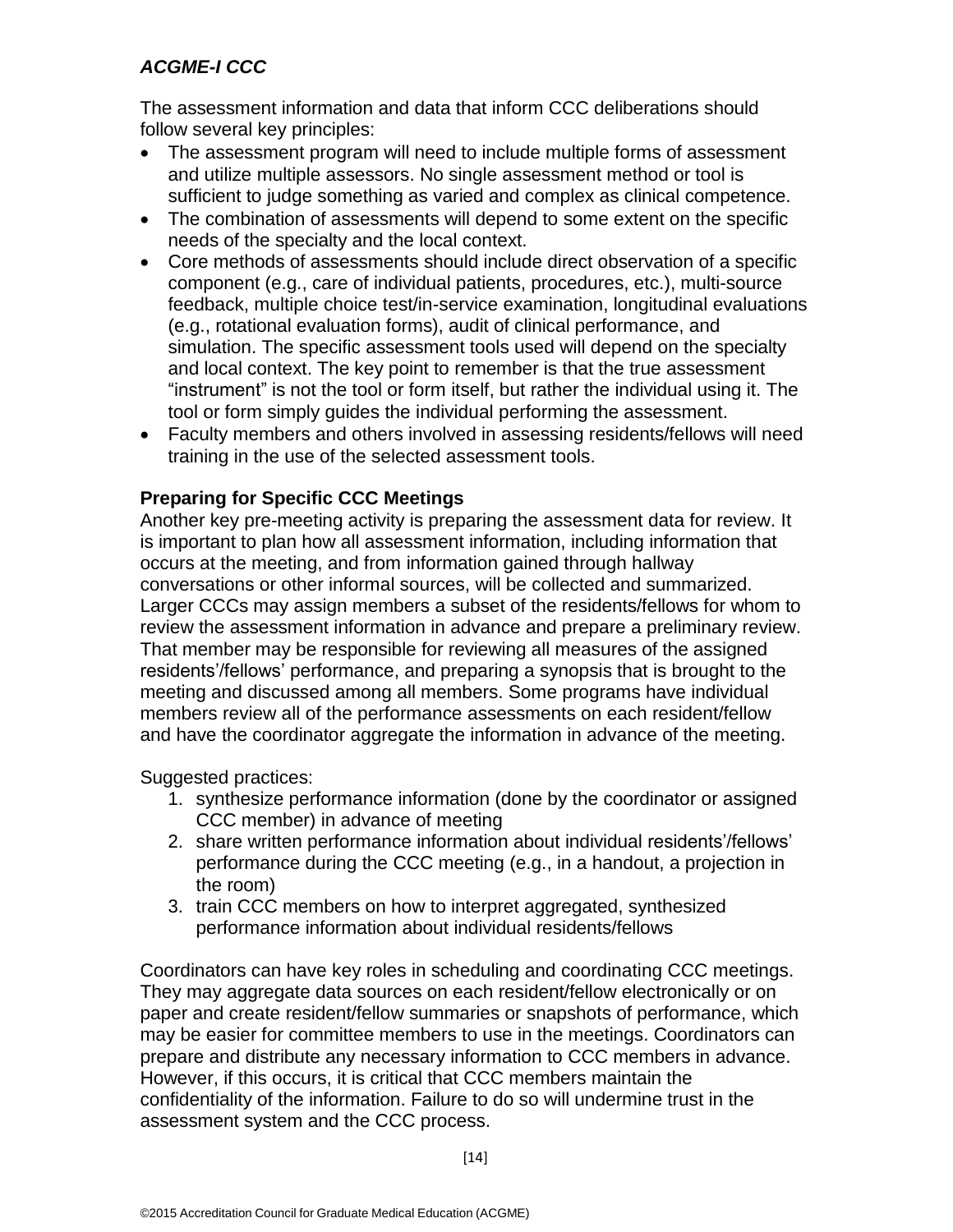Many resident management systems (RMS) have tools available to aggregate evaluations, such as spider graphs and dashboards. Some programs document their CCC deliberations through their RMS. The RMS can create a Milestone evaluation composite, which can be shared electronically with the resident/fellow and stored with all of the other resident/fellow evaluations.

**Key Point:** Whatever method is used to "pre-digest" and organize the data for review, programs should ensure processes and/or standard protocols are in place to ensure a systematic, consistent approach to the pre-review and the meeting preparation process. Programs *should not* simply use statistical means (i.e., averages) or a single type of data to make CCC determinations. As noted above, the Milestones apply to all disciplines and do not represent the totality of the specific discipline, and informed human judgment is still a critical component of the CCC process. Much important and useful assessment information is attained through effective group discussion at the CCC meeting.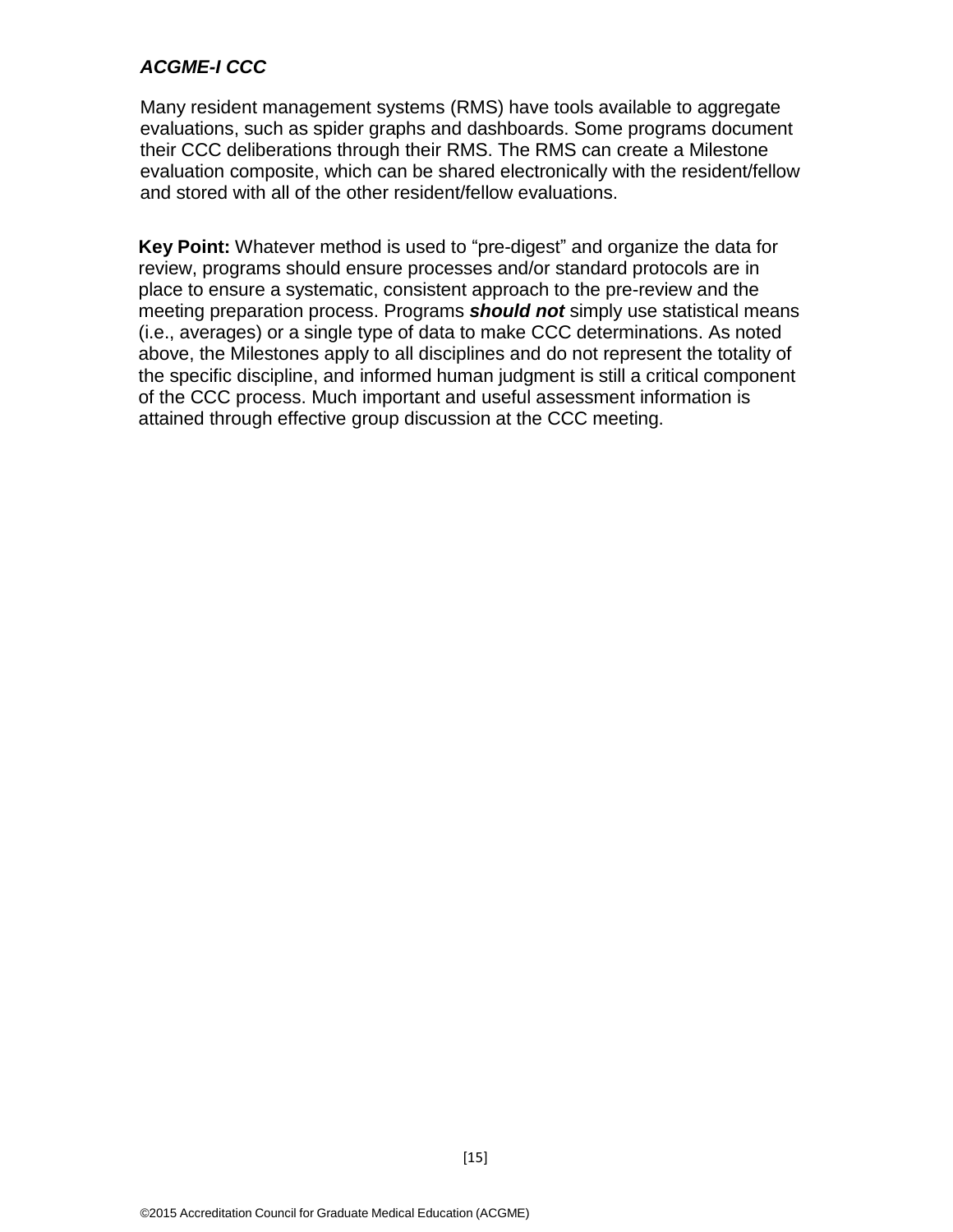# *Part 4: The CCC Meeting*

# *Running a CCC Meeting*

How a CCC meeting is conducted can have a significant impact on decisions and judgments. Effective group process has been shown in multiple fields, including medical education, to produce better decisions. For example, Schwind and colleagues found a significant proportion of problematic performances among surgery residents were only uncovered through group discussion.<sup>8</sup> Hemmer and colleagues found important professionalism deficiencies of medical students during internal medicine clerkships were only discovered during formal, planned group discussions.<sup>9</sup> Thomas and colleagues found that group discussion before completing rotational evaluation forms for internal medicine residents produced higher reliability and better discrimination of performance.<sup>10</sup>

Provided below is guidance on running a successful meeting and pitfalls to avoid.

- 1. Diverse, more heterogeneous groups tend to make better decisions (see *Part*
- *2: CCC Structure and Membership*)
- 2. The "starting point" of the CCC will have a significant impact on the ultimate judgment and decision. There are several processes that can affect that starting point:
- a. The committee should have a clear sense of purpose and of the charge of the CCC, and understand the group's role in the assessment system.
- b. It is very important to avoid coming to the meeting with a decision already pre-determined; i.e., using the CCC to simply confirm a "verdict" about a resident or fellow from one's opinion or a set of data. This undermines group process.
- c. Shared mental models are very helpful in group process (see *Part 3: Preparing for Effective CCC Meetings*). The CCC should spend time discussing each committee member's interpretation of the Milestones and the specialty's specific competencies and be able to describe examples of performance.
- d. Spend time discussing how the group will work together so as to develop group cohesiveness. One simple technique is to create group "touchstones." Touchstones are simply principles of engagement the group agrees to observe and to which members hold each other accountable. For example, one touchstone might be "all member opinions will be considered respectfully."
- 3. The CCC should use a consistent, systematic process for each meeting.
- a. Diverse opinions should be invited and encouraged. Research shows that minority opinions, even when "wrong," can lead to better decisions.
- b. Issues of hierarchy and psychological size can negatively affect group decision-making. This is particularly a risk when a more senior faculty member serves as CCC chair. It is critical to minimize effects of hierarchy. One clear measure of the effectiveness of the CCC is the willingness of all members to speak up.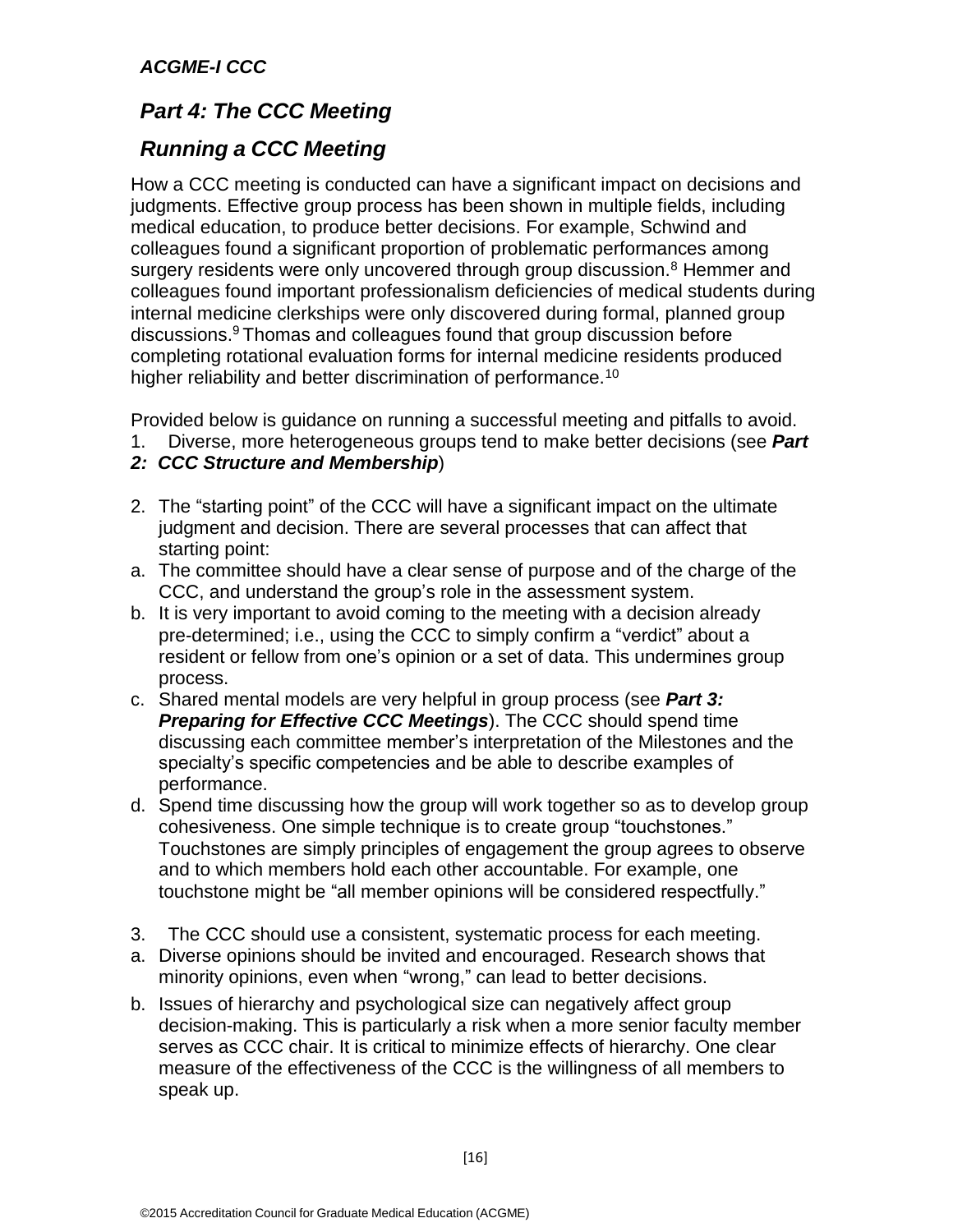i. A simple technique to reduce the negative effects of hierarchy is to always start with the most "junior" person or the person most at risk in the hierarchical chain.

ii. The CCC chair should, as a general rule, state his/her opinion last.

iii. The PD should avoid stating his/her opinion early on, if at all, depending on their role with the CCC

- c. Research shows that the more performance information that is available to groups the better the quality of the decisions.
	- i. The CCC should carefully consider how information is prepared and presented in the group (see *Part 3: Preparing for Effective CCC Meetings*). While some pre-synthesis is necessary and important, the underlying data that informed the pre-synthesis should be available to the committee for discussion if needed.
- d. Longer discussions tend to produce better decisions and will also likely produce better feedback. Time pressure or trying to cover too many residents/fellows in one meeting can produce lower quality decisions. Be sure to give the CCC adequate time for discussion, especially for residents/fellowsin-difficulty. However, even the best residents/fellows can grow professionally and improve, so be careful not to short-change your more talented learners who will also benefit from robust feedback and the committee's providing them with some "stretch goals."
- e. Have a structure to the meeting discussions rather than only an open forum for members to share their general comments about each resident/fellow.
- f. If possible, share information in multiple formats, not just verbally. Projecting data at the meeting or having a written summary can be helpful.
- g. If a resident has not rotated through an experience over the past six months that hinders the CCC in making a determination of their competency, the CCC should maintain the milestone judgment from the previous reporting period.
- h. Committee members will likely bring information about many residents and fellows not captured on completed assessment tools and forms. The CCC provides a forum to hear this previously unshared information. This information is critical to making a robust overall assessment of each resident's or fellow's progress. However, if a program finds that most of the useful information comes from CCC discussion and is not written down on any assessment forms, it should consider revising its assessment tools or processes and/or faculty development to solicit better written/recorded information.
- i. Consider asking one person to offer an opposing or different view, to help represent all possible perspectives.
- j. A quick debrief at the end of each CCC meeting can also help to improve group process. The leader can simply ask: "What worked well in today's meeting?" "What did not work well during this meeting?" "What would you improve and how?" This technique builds continuous quality improvement into the CCC process, and can help encourage relationships and trust.
	- 4. Post-meeting
		- $[17]$ a. The discussion about each resident/fellow should be captured and documented. The discussion and judgments of the CCC are legitimate and important assessment information and should become part of the resident's/fellow's record. This information should also serve as the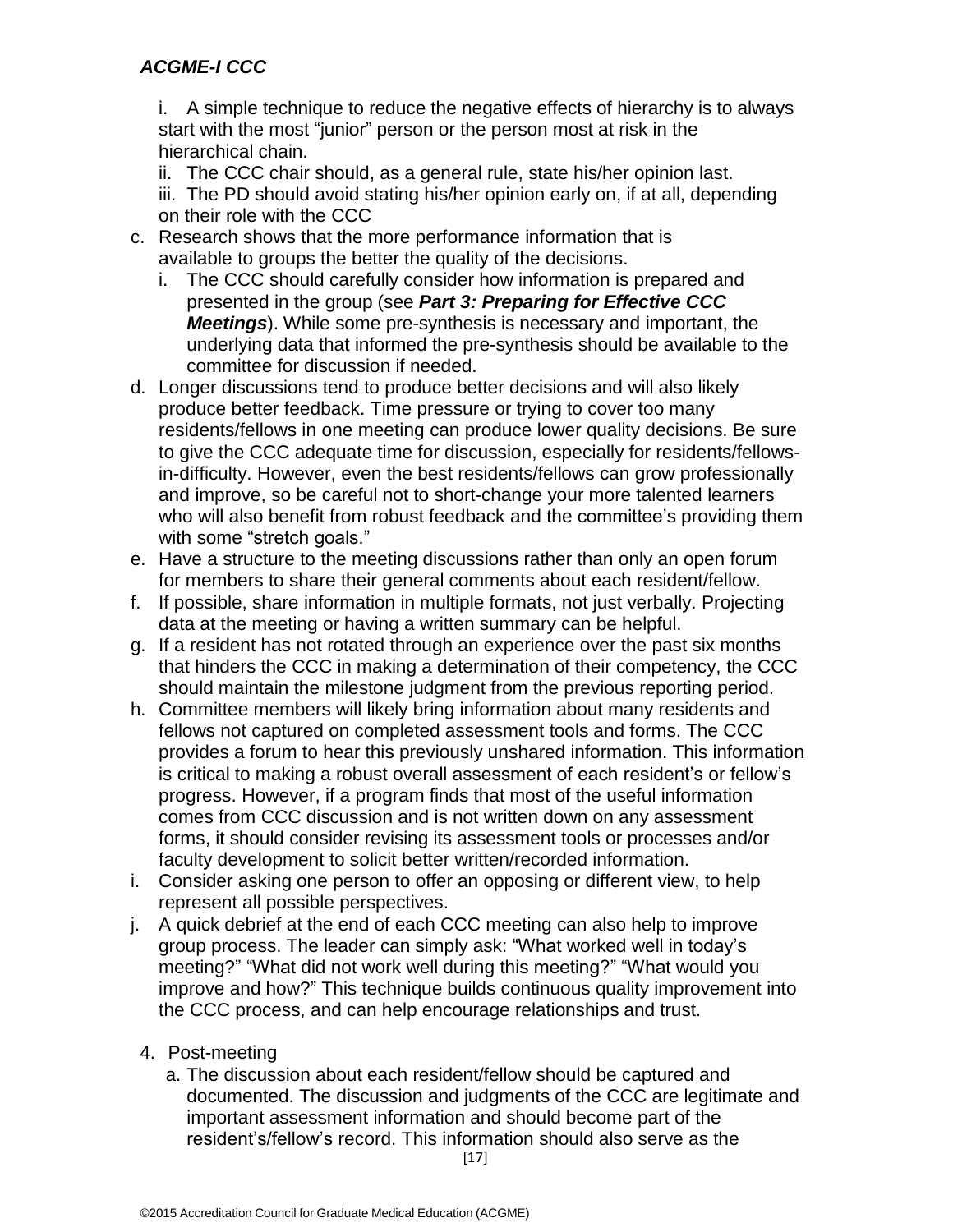template for the feedback session with each resident/fellow.

- b. Transparency is an important principle in ACGME-I accreditation. Accurately documenting and sharing the key components and judgments with residents and fellows is a critical aspect of this principle.
- c. All residents/fellows should receive timely feedback after CCC meetings, not just those for whom the CCC has concerns.
- 5. Cautions
	- a. Good group process can clearly lead to better decisions and judgments. However, as expected, poor group process can lead to suboptimal decisions.
	- b. One risk is the phenomenon of "group think." Group think can occur when the group overly favors cohesiveness, unanimity, and the desire to avoid confrontation. Group think can also occur with more senior leaders or committee chairs with strong opinions, especially if they suppress other opinions and discussion. As noted above, it is desirable for the CCC chair to state his/her opinion last.
	- c. Do not allow the program director and/or Department Chair to share his/her preformed decisions regarding residents'/fellows' performance before all of the other group members have had an opportunity to discuss.

It will be beneficial to identify the process used to obtain feedback from the CCC regarding the process itself. Early on, there will be quick "Aha" moments. A few minutes of debriefing at the end of the meeting can identify how the next meeting might be modified. CCCs will increasingly assess the program's performance as well as individual residents/fellows. In assessing resident/fellow performance against the Milestones and the specialty specific educational objectives, it will become clear what's missing from the program's assessment "tool kit" and the utility of the tools the program has in place. CCC deliberations can generate behaviorally-specific feedback that will be useful to learners. But CCCs will also identify feedback useful for faculty. Some faculty members will be recognized as role models for the timeliness, quality, and quantity of their evaluations. The CCC can help these faculty members be recognized, perhaps as part of promotion and tenure or through incentives. Others may be tapped to coach faculty members whose evaluations could be improved. The CCC, therefore, has an important role in the continuous educational quality improvement of faculty members and the program, in addition to its role in assessing resident/fellow performance.

In conclusion, research supports the importance of well-structured, systematic processes for groups such as a CCC. Effective group process, capturing the "wisdom of the crowd," enhances the probability of better judgments around resident and fellow professional development. Systematic process can also help develop shared mental models among committee members, a condition that will be important in most effectively using the assessment of residents' competency to judge learner development.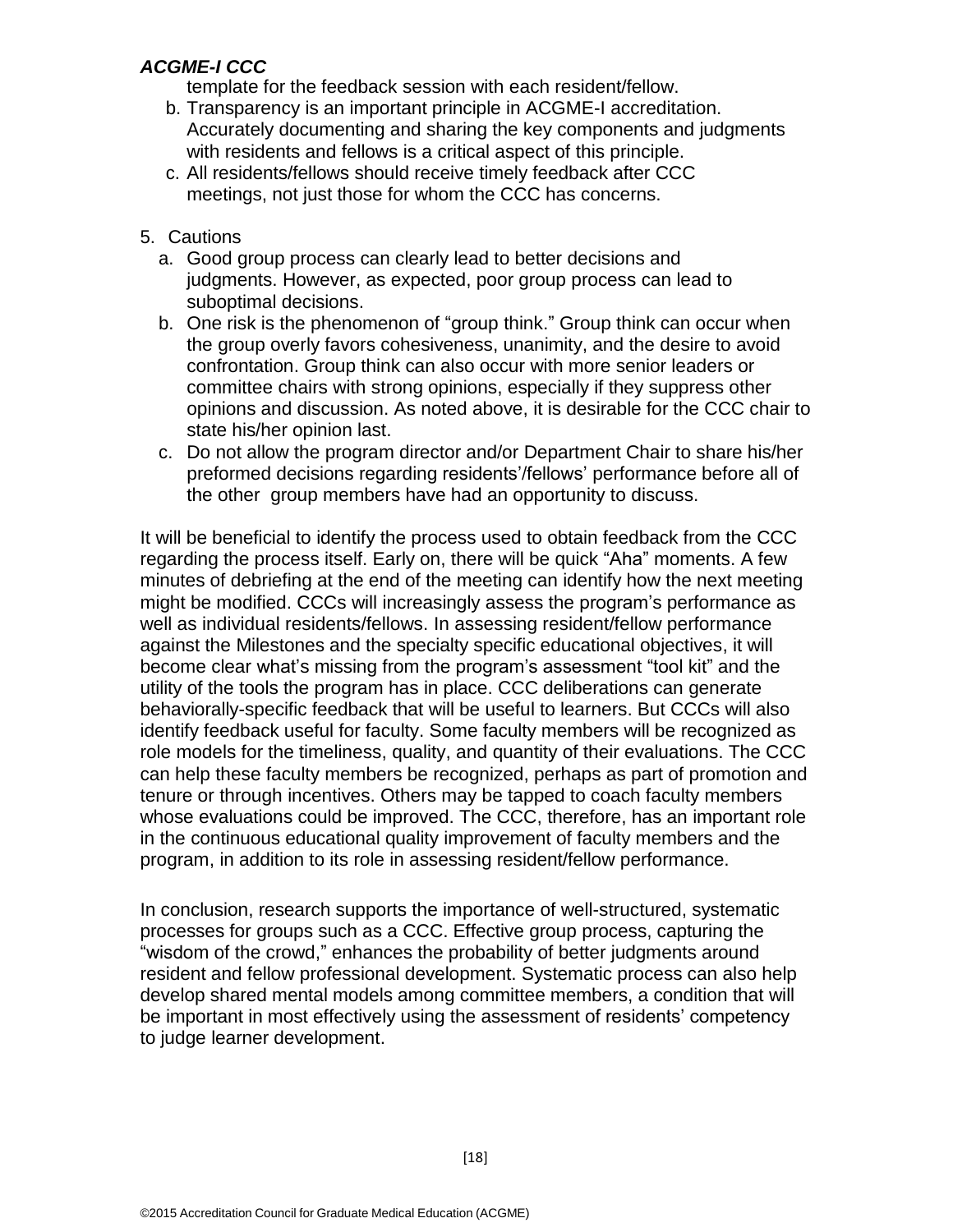# *Part 5: After the CCC Meeting Concludes*

# *Providing Feedback to the Resident or Fellow*

Feedback to the resident or fellow is an essential activity of an effective assessment system. Research has clearly shown that feedback is one of the most effective educational tools faculty members and programs have to help residents and fellows learn and improve.<sup>11</sup> Milestones should be one tool used to help residents and fellows develop action plans and adjustments to their learning activities and curriculum. Feedback sessions should be conducted in person. Research is clear that interpreting and understanding multi-source performance data, as represented by the Milestones and the specialty's specific competencies and educational goals, should be facilitated and guided by a trusted advisor.<sup>11</sup>

Basic features of high quality feedback:

- 1. Timeliness. The results of the CCC deliberations and Milestone determinations should be shared with the resident or fellow soon after the meeting has occurred.
- 2. Specificity. The Milestones help to facilitate this criterion by providing descriptive narrative. However, as noted above, the Milestones do not represent the totality of resident competency, particularly those competencies important to the practice of a specific discipline. Many other important points of feedback will likely arise in the CCC meeting that should also be captured and shared with the resident or fellow. Generalities (often called "minimal" feedback), such as "you're doing great," or, "should read more," etc., are not helpful in promoting professional development.
- 3. Balance reinforcing ("positive") and corrective ("negative") feedback. It is important to include both in specific terms. An imbalance between too much reinforcing or conversely corrective feedback can undermine the effectiveness. The popular feedback sandwich (*positive-negative-positive*) is actually not very effective and not routinely recommended (see *Ask-Discuss-Ask* below). Models for giving feedback are provided below.
- 4. Learner reaction and reflection. It is very important to allow the resident or fellow to react to and reflect on the feedback and assessment data. The two models provided below are excellent ways to facilitate this process. Reaction and reflection help garner resident/fellow buy-in and development of action plans.
- 5. Action plans. Creating and executing an action plan after a CCC review is critical to professional development and is often neglected in feedback. As Boud and Molloy argue, feedback hasn't occurred until the learner has actually attempted an action or change with the information. Feedback is more than just information giving and dissemination.<sup>11</sup>
- 6. Feedback. Feedback should start at the point where the resident/fellow was at the last feedback meeting and a review of the action plans created then.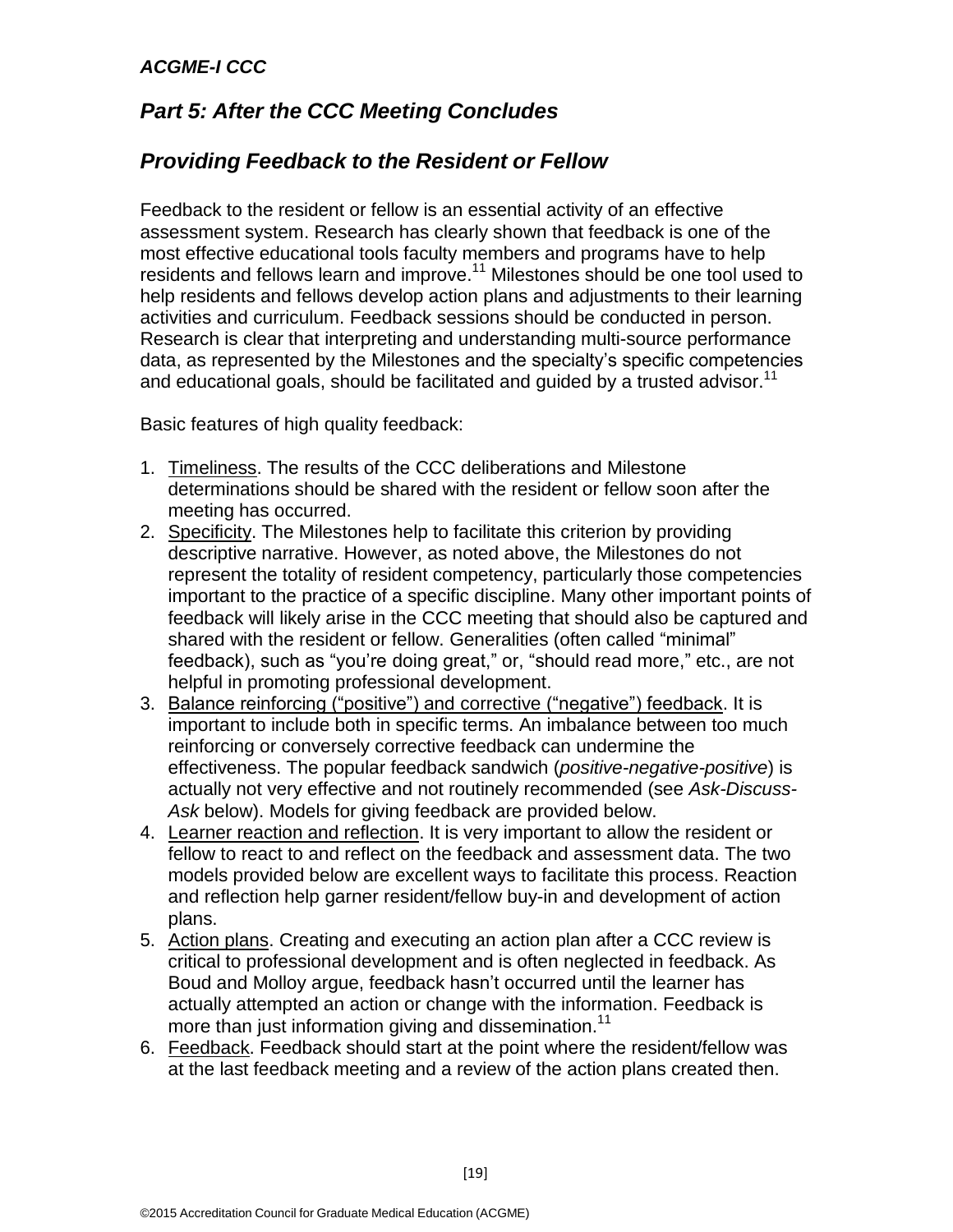#### **Models for Providing Feedback**

#### Ask-Discuss-Ask (Konopasek)

Developed by Dr. Lyuba Konopasek of New York-Presbyterian Hospital, this is a nice feedback model building on the basic principles above that can also be routinely used with other assessments. It improves on the feedback sandwich model using a more interactive approach. To set up this conversation, a resident/fellow can complete his/her own self-assessment using the Milestones and/or specialty-specific competencies and educational objectives prior to the feedback session. The feedback session begins with the faculty member *asking*  the learner to assess how he/she thinks he/she is doing. The faculty advisor then shares ("*discusses*") the results and determinations of the CCC and compares and contrasts the resident's/fellow's self-assessment with that of the CCC to facilitate a conversation about strengths and weaknesses. The "discuss" stage should be a two-way interactive dialogue between the faculty advisor and resident/fellow; it should not be just an "information dump" from faculty advisor to learner. The advisor then *asks* the resident/fellow for his/her impressions, reflections, and reactions. The final and essential activity is for the faculty advisor and learner to work together to create and complete an action plan.

#### R2C2 Model (Sargeant)

This model was developed by Joan Sargeant and colleagues, who specifically included feedback sessions that involved the review of multi-source performance data, such as multi-source feedback and clinical performance measures, in their research.<sup>12</sup> The model builds on robust educational theory. The steps of the model are:

**R**apport Building: In this initial stage the faculty member should build rapport and establish the relationship; if the same person is delivering the feedback after each CCC meeting, this step is facilitated and can be abbreviated in subsequent feedback meetings. The goal of this stage is to explain the purpose of the assessment (e.g., the Milestones), engage the resident/fellow, and establish the credibility of the assessment. At this stage you want to outline and negotiate the agenda with the learner to ensure issues he/she wishes to discuss are surfaced during the review of the assessment data, discuss what the process means to him/her, and confirm that the session should lead to an action plan.

Explore **R**eaction: The next stage is to explore reactions, emotions, and perceptions of the report of the CCC. If the resident/fellow has completed a self-assessment (see above), emotion and reaction are likely around areas of both concordance and especially discordance between his/her impressions of his/her performance and those of the CCC and program. These concordances and especially discordances should be explored. The goal of this stage is to ensure the resident/fellow feels heard and that his/her views are respected, even if there is disagreement.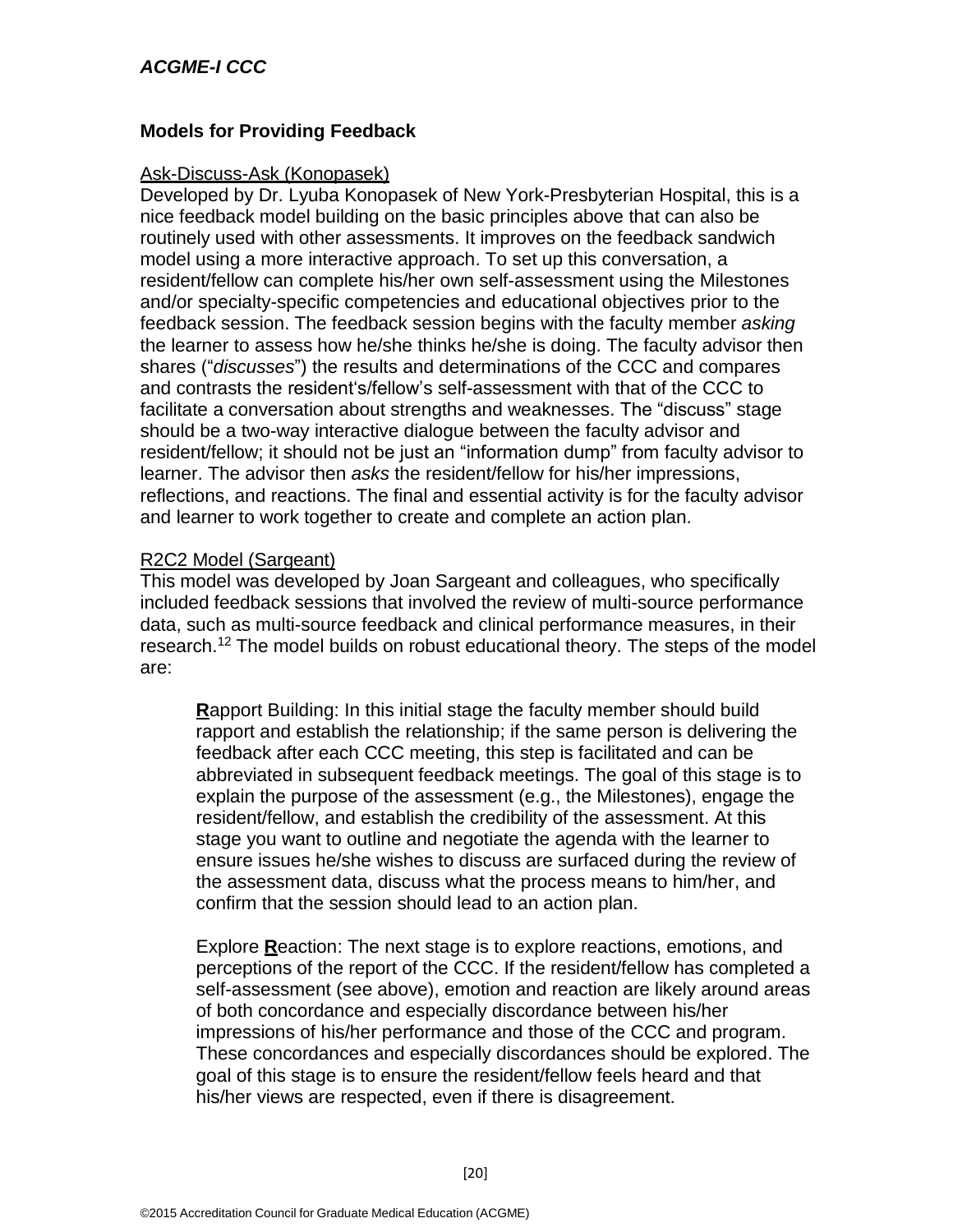Explore **C**ontent: In this stage explore how and what the resident/fellow understands about the assessment data. In this stage you want to ensure the resident/fellow fully understands the meaning of the data and how he/she can use it for action plans and professional development. Helping the resident/fellow also understand how the various assessments are used to inform the CCC deliberations may also be helpful.

**C**oach for Performance Change: In this last stage, the faculty member facilitates and engages the resident/fellow in "change talk" and the creation of an action plan.

One more observation of the R2C2 model – emotion, reaction, or misinterpretation can arise at any time during a session, so you may need to "loop back" to explore reactions or content.<sup>12</sup>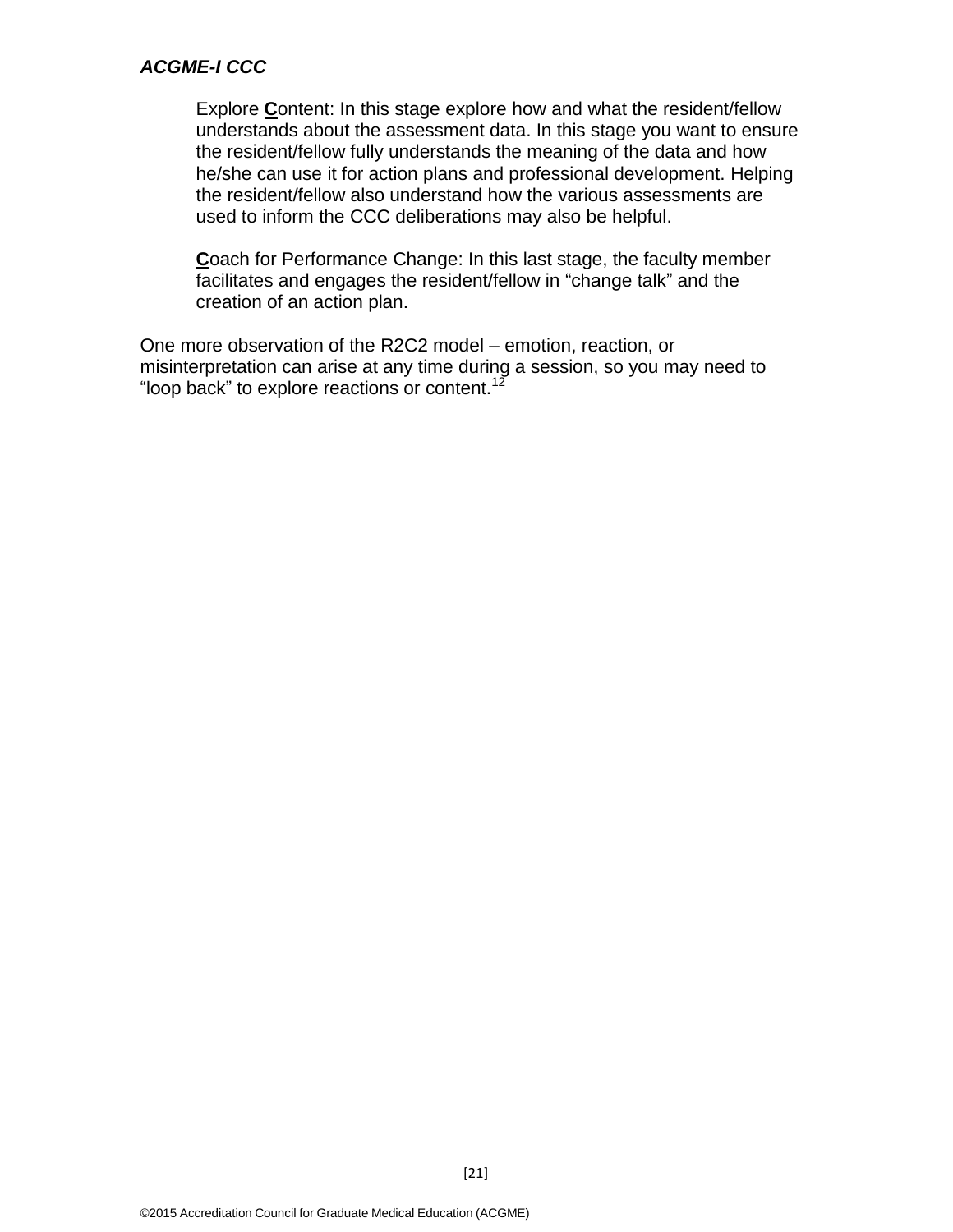# *Part 6: Additional Considerations*

The CCC can be an extremely beneficial structure to support academic decisions such as promotion, remediation, and probation, depending on how these concepts are applied in a specific country. Each program should also investigate the legal issues and considerations surrounding academic decision making in its jurisdiction.

Academic Due Process consists of three components:

- 1. Notice (of deficiencies); and,
- 2. Opportunity to cure; and,
- 3. A careful and deliberate decision-making process.

The reasonable decision-making process *is* the CCC; that is, a regularly called meeting of the faculty for the purpose of discussing student (resident/fellow) performance. In the United States, two Supreme Court decisions, *Missouri v. Horowitz* ("Horowitz") and *Michigan v. Ewing* ("Ewing") (**See Key Legal Cases Supporting Professional Judgment in GME**), the Court determined a faculty evaluation committee was identified as being a core component of the reasonable decision-making process. The Ewing case further supported the idea that a faculty decision-making committee providing academic performance decisions that are conscientious and made with careful deliberation (i.e., they are not arbitrary or capricious) constitutes reasonable decision-making. When making academic decisions regarding resident/fellow performance, promotion, or dismissal, the CCC provides the structure recognized by the highest court in academic cases.

#### **Documentation**

Temporal documentation of events, actions, or conversations is very helpful in proving whether or not something actually happened and in general should be a routine practice. The ACGME-I requires written rotational evaluations and semiannual evaluations of performance. Of course, it is natural within an academic clinical setting that a faculty member provides a resident/fellow with routine verbal feedback. Although it is not recorded, this verbal feedback constitutes notice and opportunity to cure.

While it is always helpful to have written performance documentation, lack thereof should not deter evaluators from doing the right thing and utilizing this information as part of the overall evaluation process. One critical role of the CCC is to elicit feedback from faculty members regarding performance in a variety of settings and situations, and for the faculty to discuss performance based on individual experiences and opinions. This discussion is the heart of the CCC, and should not be discounted just because there is not a rotational evaluation or other assessment tool or form to support the discussion. Research shows that the discussion among the faculty members in the CCC often provides more accurate and robust information regarding learner performance than the written evaluation alone, which may not represent a complete view of actual performance.<sup>8-10</sup>

[22] These discussions are not only valuable to the formation of individual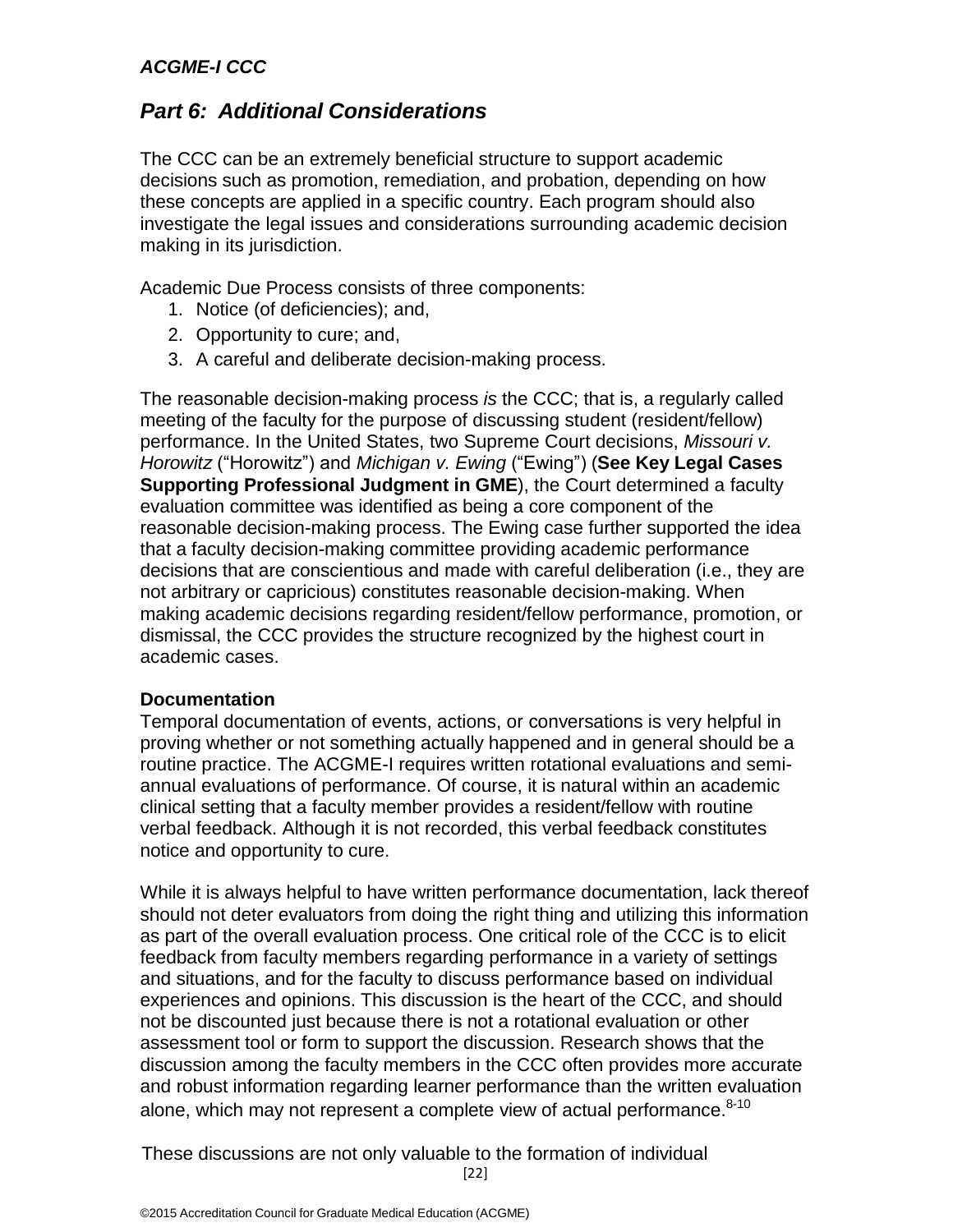performance evaluations, but also to demonstrate a "fair and reasonable decision-making process" by the program.

The documentation of the CCC meeting itself can be one of the most valuable documents to an institution when defending a resident/fellow dismissal or adverse action. The ACGME-I does not have any requirement as to how the CCC meeting should be documented. However, many programs will find it worthwhile to retain minutes of the CCC meeting. These minutes may include:

- 1. A written document reflecting the discussion of each resident's/fellow's performance.
- 2. A concise summary of each resident's/fellow's performance and any action or follow-up items.
- 3. Confidential (i.e., not shared with anyone other than the resident/fellow, CCC, and program leadership).
- 4. Archived in accordance with the institution's document retention policy in consultation with legal counsel.

Some institutions may prefer #1 to be brief and use, in part, the Milestones reported to ACGME-I as #2.

# **Decision Process**

The ACGME-I requires the CCC to make recommendations on resident/fellow performance to the program director for review and action; thus, the CCC is not the final decision maker. The program director is the final decision maker. However, in most situations, the feedback and consensus of the CCC is critical in informing the program director of the faculty's expert opinion regarding progress and promotion.

In general, discussions of the CCC will lead to a "consensus" decision. That is, after presentation of all data, and engagement of the members in a discussion of their experience with, and opinion regarding, the progress of a resident/fellow, performance assessment will be reached by "consensus." A program's educational objectives should reflect a resident's/fellow's development as he/she progresses in the program, and Milestones are designed to guide a developmental judgment. CCCs should not vote on individual specialty-specific competencies, subcompetencies, and Milestones.

The CCC may find a situation in which strongly held differing opinions that are not modified through discussion fails to result in consensus. The Chair must recognize and be prepared for this circumstance. The CCC should discuss this at the outset and consider describing how they will proceed in the written description of the CCC. The ACGME-I provides no specific guidance in this setting. The committee should establish its own policy in this regard, and apply it consistently taking into account input from the DIO and legal office. We strongly discourage voting as a decisional approach, we recognize decisions regarding remediation, probation and promotion can be difficult and programs may resort to voting. If programs do choose to use voting, it is very important to be clear about what exactly the vote means from the outset. Is the vote that the performance is not at expected competence or is the vote to recommend a disciplinary action, remediation or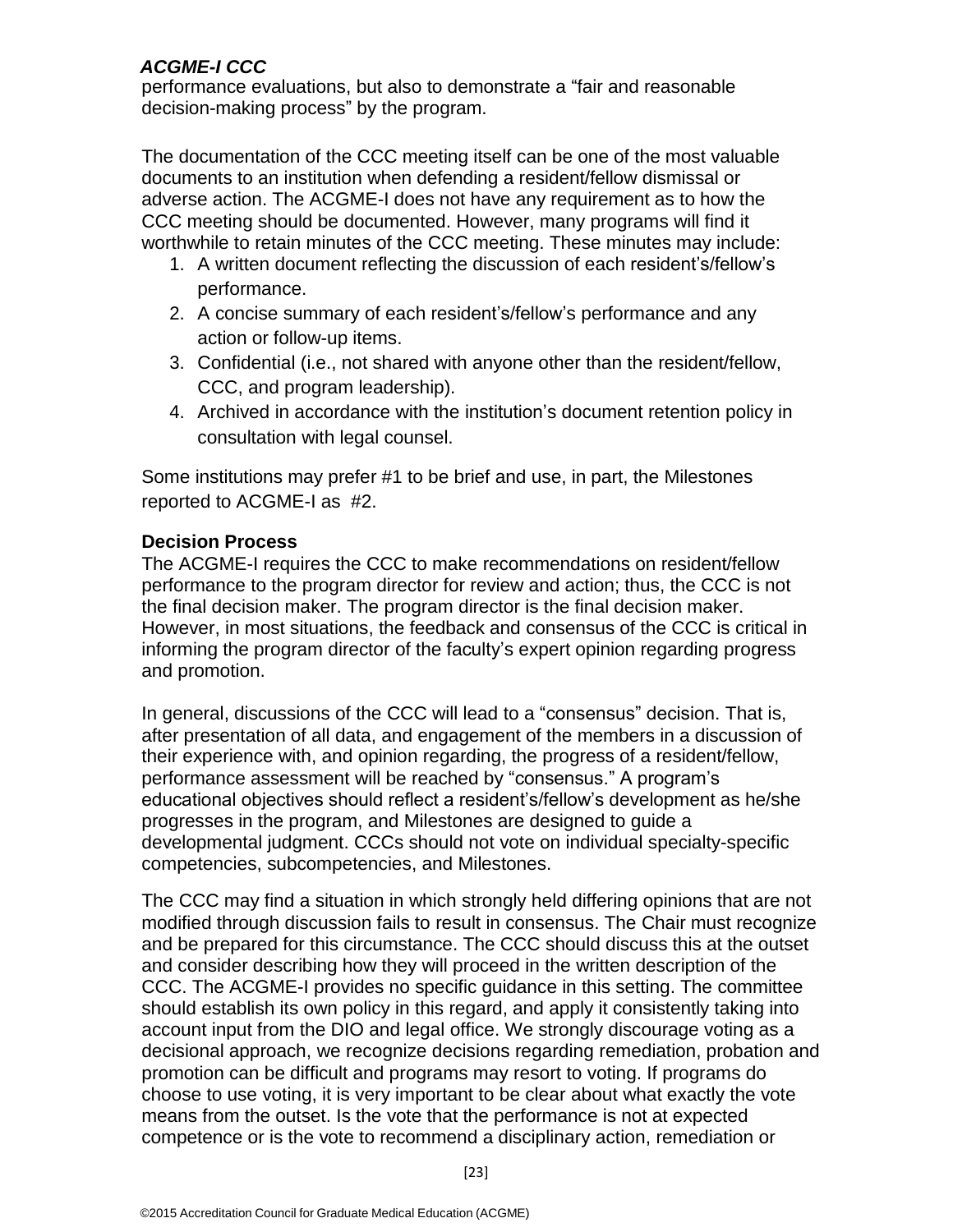dismissal? With these mechanisms in place and followed, fundamental fairness to both residents/fellows and committee members is provided, and challenges to process consistency and fairness are prospectively addressed.

#### **Peer-Review Privilege**

In general, peer-review privilege has some common tenets that generally do not apply to CCCs and resident/fellow performance evaluation.

Generally speaking, peer-review privilege:

- protects discussion of clinical performance for the purpose of internal quality assessment, not evaluation and decisions communicated to external parties; and,
- applies to in-person meetings where the information is maintained internally, not communicated outside of the peer-review process (such as to clinical advisors, other departments, or external agencies).

Each institution should review its peer-review statute with its legal counsel to determine if it should be applied to the CCC.

Notwithstanding a program's natural tendency to want to maintain strict confidentiality, if conducted in accordance with these Guidelines, the discussions and recommendations of the CCC are generally helpful when defending a program's decision to dismiss a resident/fellow. Carefully prepared CCC minutes can provide one of the strongest legal defenses to support dismissal actions.

# **Appeals and Due Process**

The members of the faculty must be encouraged to provide candid and robust evaluations that are reflective of actual performance. Evaluations are based on each faculty member's observations, judgments, and expectations. A faculty member should complete evaluations in an honest and good-faith effort to provide feedback to the resident/fellow with the goal of identifying both strengths and deficiencies in order for the resident/fellow to improve academic performance.

Programs should be aware that allowing residents/fellows to appeal performance evaluations (rotational evaluations, semi-annual evaluations, etc.) can send a message to the residents/fellows that faculty or program director feedback is negotiable. It can also suggest to faculty members and program directors that their feedback, usually critical feedback, can be subject to scrutiny and overturned if a resident/fellow complains. Programs should discuss with legal counsel the impact of allowing residents/fellows to appeal performance evaluations or academic evaluation decisions.

The ACGME-I does encourage programs to allow actions such as probation, termination, or non-promotion, resulting from CCC decisions to be eligible for appeal to ensure the department and institution follows the policies they have in place regarding the decision-making process.

The ACGME-I Institutional Requirements mandate that policies and procedures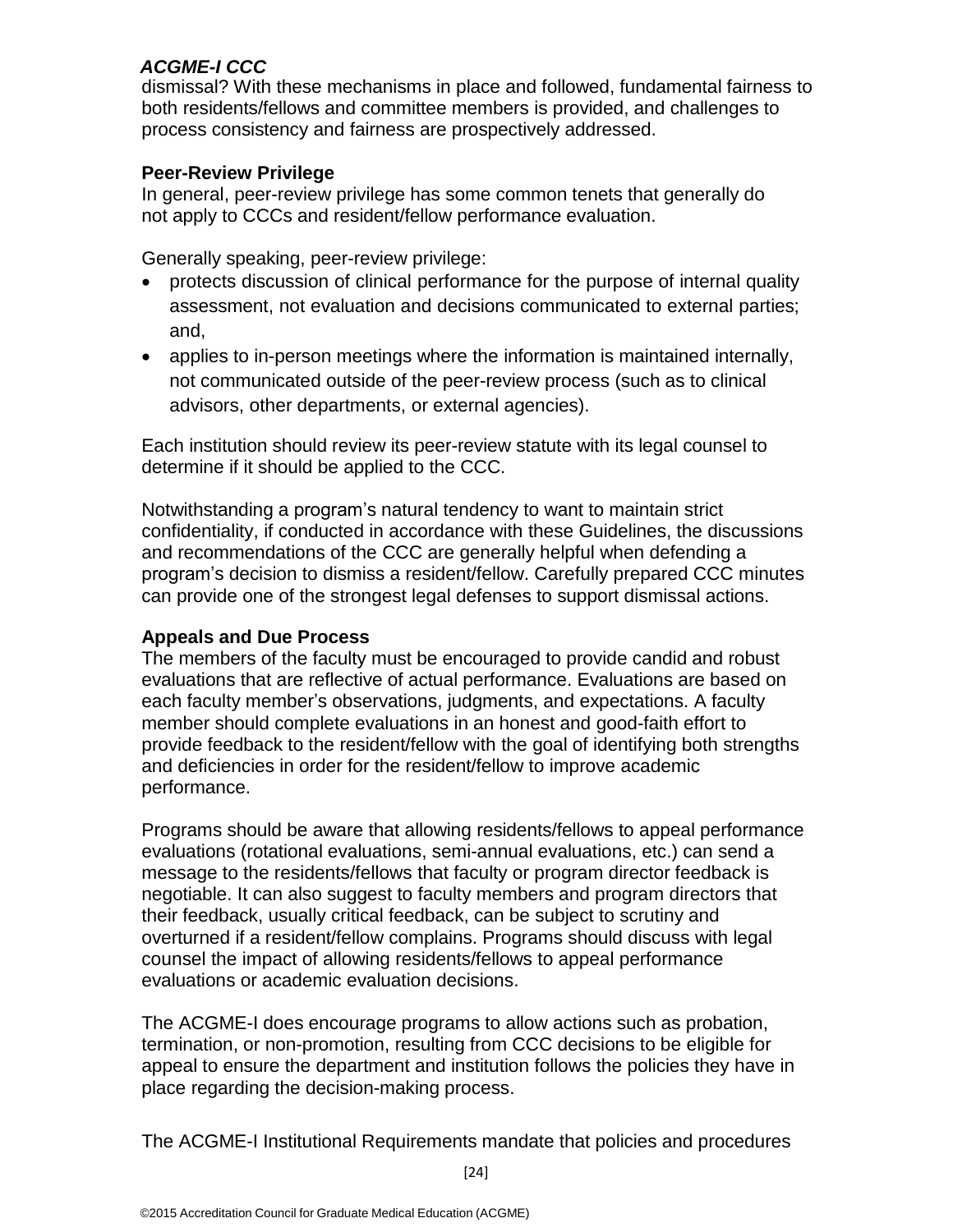are in place to ensure that residents/fellows have access to grievance and due process [International Institutional Requirement II.D.4.e)] and that residents/fellows are informed of these policies and procedures. Additionally, the International Foundational Requirements mandate that the program director ensures compliance with grievance and due process procedures [International Foundational Program Requirement II.A.4.i)]. It is important that each sponsoring institution critically review their grievance and due process policies and procedures in light of laws and regulations within their country or jurisdiction

# **Key U.S. Legal Cases Supporting Professional Judgment in**

#### **GME University of Missouri v. Horowitz (1978)**

*Board of Curators of Univ. of Mo. v. Horowitz*, 435 U.S. 78, 98 S. Ct. 948, 55 L. Ed. 2d 124 (1978).

*Case Summary*: Ms. Horowitz excelled in her first two years of medical school, but received criticism from the faculty as she began her clinical rotations. She was provided feedback in her rotational evaluations regarding her attendance, slovenly appearance, hygiene, and bedside manner. Despite feedback, Ms. Horowitz's behavior did not improve. The school's faculty evaluation committee ultimately recommended her dismissal from medical school. Ms. Horowitz appealed the decision to the Dean. The Dean allowed Ms. Horowitz the opportunity to be evaluated by seven independent physicians. At the conclusion of the rotations, the faculty provided feedback to the Dean of varied opinion. Based on the feedback of the independent faculty evaluators, the Dean upheld the dismissal decision. This case and the issue of academic due process were ultimately argued in front of the Supreme Court. The Court supported the University's decision based on the following:

- Ms. Horowitz was provided **notice** of her deficiencies through private verbal feedback and her rotational evaluations.
- Ms. Horowitz was provided an **opportunity to cure** her deficiencies.
- The **decision was made carefully and deliberately**. The regularly called meeting of the faculty, called for the purpose of evaluating academic performance, was noted as being a reasonable decision-making process consisting of faculty members, expected to evaluate student performance.
- The Court decision noted that under this particular set of circumstances the rotation with the seven physicians was much more process than was due.

#### **University of Michigan vs. Ewing, (1985)**

*Regents of Univ. of Mich. v. Ewing*, 474 U.S. 214, 106 S. Ct. 507, 88 L. Ed. 2d 523 (1985). *Case summary*: Mr. Ewing was enrolled in the six-year BS/MD program. After four years, he was eligible to write the NBME Step 1 exam. Mr. Ewing failed the exam and was subsequently dismissed from medical school. He sued, citing at least 11 other students who failed the exam and were allowed to stay enrolled in school and retake the test; some were allowed to retake the exam three and four times. The decision to dismiss Mr. Ewing was made by the faculty committee charged with reviewing academic performance. This committee reviewed Mr. Ewing's entire academic record and determined that based on his overall performance (including several incompletes, required repeats of courses, and the lowest score ever recorded on the NBME exam at this school), he did not have the ability or aptitude required of a physician and had no chance of succeeding.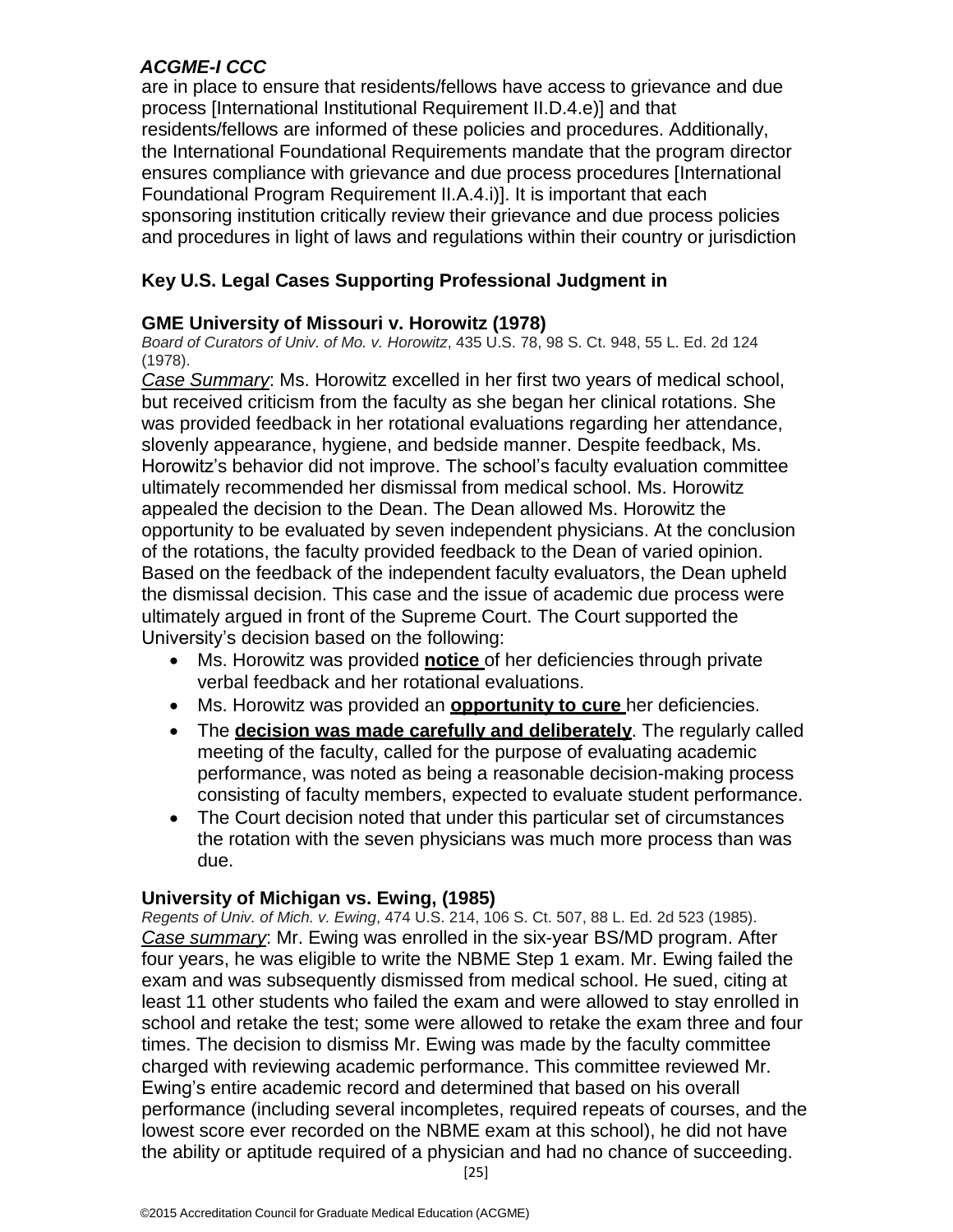The Court sided with the school noting:

- 1. "The narrow avenue for judicial review of the substance of academic decisions precludes any conclusion that such decision was a substantial departure from accepted academic norms as to demonstrate the faculty did not exercise professional judgment";
- 2. The decision-making process was "**conscientious and made with careful deliberation**," citing the regularly called faculty meeting structure, the *Promotion & Review Board*;
- 3. The faculty rightly reviewed Mr. Ewing's **entire academic record**, not just a single test, rotation, or incident, to provide context to the decision.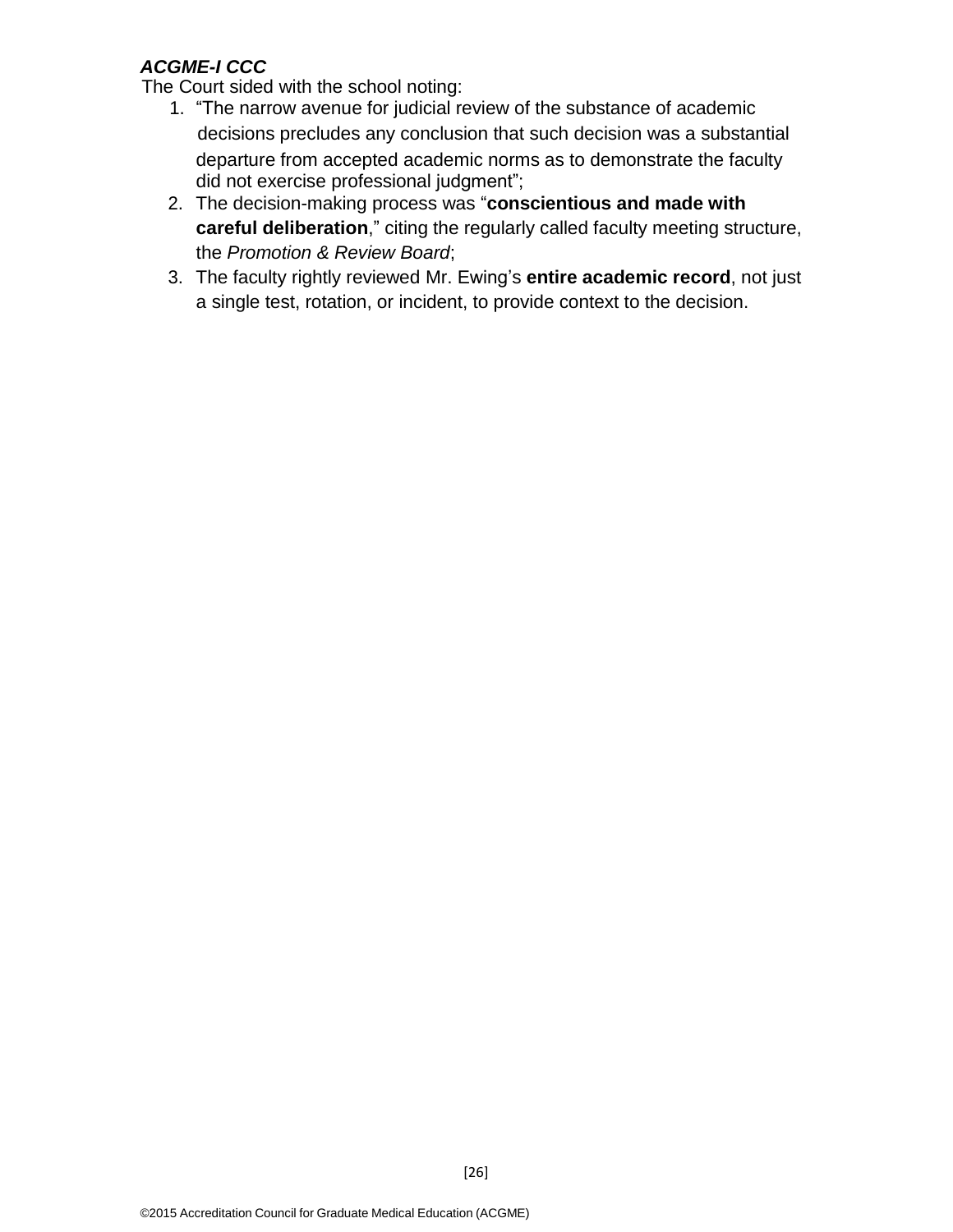# *Part 7: Opportunities*

The CCC offers many excellent opportunities for continuous educational quality improvement. For the resident/fellow, it offers insight and perspectives of a group of faculty members, and comparison of an individual's performance to established standards. For the entire program, the CCC serves as an early warning system should a resident/fellow fail to progress, and therefore identifies an opportunity for remediation. For the faculty, CCCs can be an opportunity to balance out the "hawks" and the "doves," and to develop a more standardized, consistent explicit approach to expectations of resident/fellow performance. More importantly, through longitudinal dialogue and repeated sessions, faculty members can develop a better shared mental model of competence and reduce the variability in assessment judgments.

CCCs can present an excellent opportunity to simplify a program's assessment tools. It will quickly identify which assessments are most useful, and where there are gaps. A program may be able to eliminate administrative burden. It may not be feasible or necessary for faculty members to complete multipage evaluation forms, for example. The CCC can identify what procedures or assessments are most useful to achieve faculty consensus. As said earlier, **the true assessment instrument is not the tool or form, it is the faculty member(s) or others using it**. CCCs can help to identify barriers and impediments to effective faculty evaluations and create faculty development or other interventions.

The CCC will also help identify gaps in a program, as well as opportunities to improve program components (e.g., curricula, rotation schedules, supervision, and mentorship).

We welcome feedback on this Guidebook and encourage you to share your own best practices regarding your CCC with your colleagues so we can continue to learn.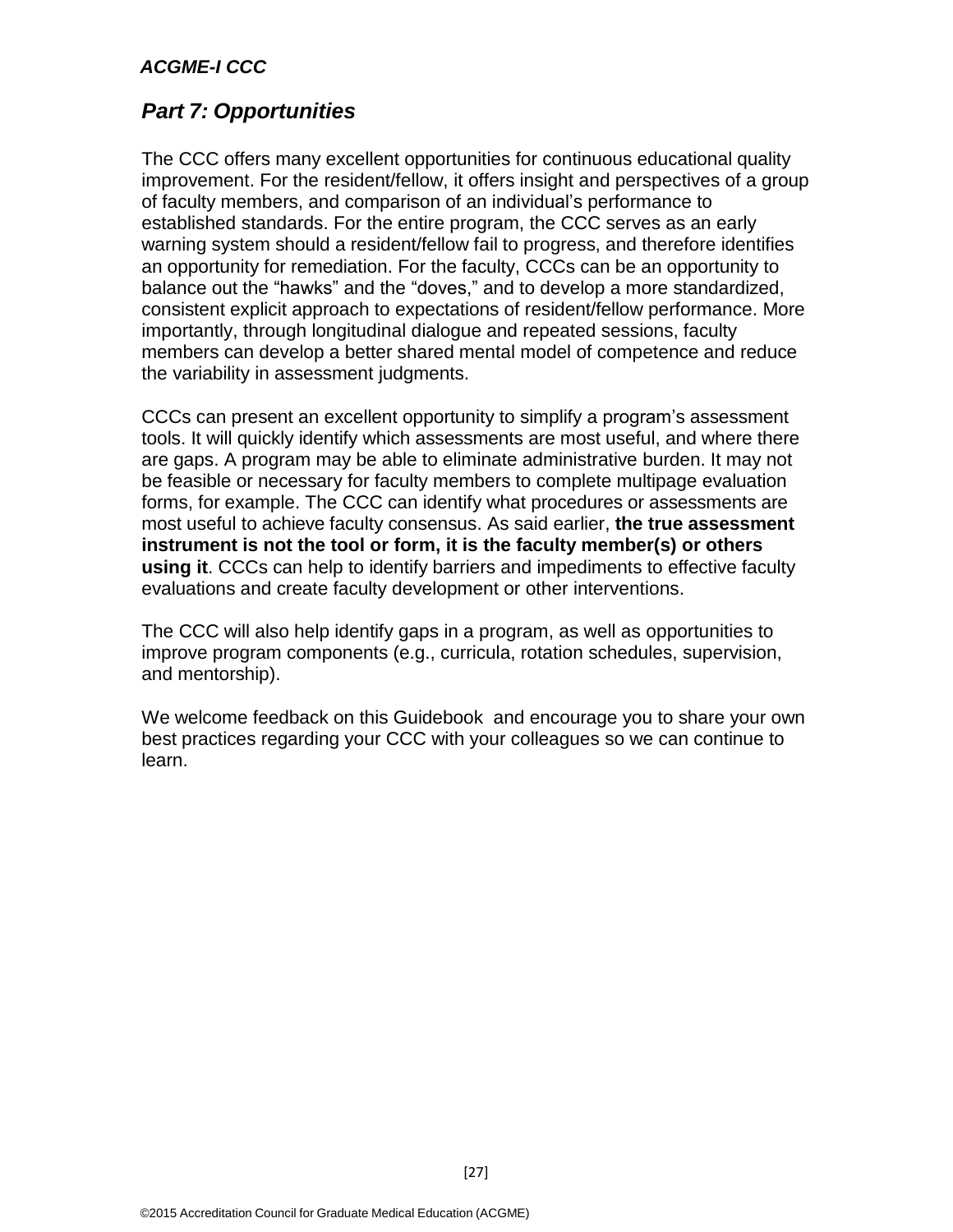# *References*

- 1. ACGME-I Glossary of Terms accessed June 1, 2015 <http://www.acgme-i.org/Requirements-and-Process-Overview/Glossary>
- 2. Van der Vleuten CPM, Schuwirth LWT, Driessen EW, Dijkstra J, Tigelaar D, Baartman LKJ, van Tartwijk J. A model for programmatic assessment fit for purpose. Med Teach. 2012; 34: 205–214
- 3. Black D. Clinical Medicine 2013, Vol 13, No 6: 570–2
- 4. ACGME-I International Institutional Requirements accessed July 15, 2015 [http://www.acgme](http://www.acgme-i.org/Portals/0/AboutUs/International%20Institutional%20Requirements.pdf)[i.org/Portals/0/AboutUs/International%20Institutional%20Requirements.pdf](http://www.acgme-i.org/Portals/0/AboutUs/International%20Institutional%20Requirements.pdf)
- 5. Faculty development for CCC members Accessed February 20<sup>th</sup>, 2013 at <http://www.acgme-nas.org/assets/pdf/NASFAQs.pdf>
- 6. French JC Dannefer EF Colbert CY. Figure 2. Guidelines for Committee Members. A Systematic Approach Toward Building a Fully Operational Clinical Competency Committee. J Surg Educ. 2014 May 27. pii: S1931- 7204(14)00107-X. doi: 10.1016/j.jsurg.2014.04.005. [Epub ahead of print]
- 7. Role of Program Director. Frequency Asked Questions accessed ACGME website: [http://www.acgme.org/acgmeweb/Portals/0/PFAssets/ProgramRequire](http://www.acgme.org/acgmeweb/Portals/0/PFAssets/ProgramRequirements/CCC_PEC_FAQs_07012015.pdf) [ments/CCC\\_PEC\\_FAQs\\_07012015.pdf](http://www.acgme.org/acgmeweb/Portals/0/PFAssets/ProgramRequirements/CCC_PEC_FAQs_07012015.pdf)
- 8. Schwind CJ, Williams RG, Boehler ML, Dunnington GL. Do individual attendings' post-rotation performance ratings detect residents' clinical performance deficiencies? Acad Med. 2004 May;79(5):453-7.
- 9. Hemmer PA, Hawkins R, Jackson JL, Pangaro LN. Assessing how well three evaluation methods detect deficiencies in medical students' professionalism in two settings of an internal medicine clerkship. Acad Med. 2000;75:167-73.
- 10.Thomas MR, Beckman TJ, Mauck KF, Cha SS, Thomas KG. Group assessments of resident physicians improve reliability and decrease halo error. J Gen Intern Med. 2011; 26: 759-64.
- 11.Boud D. and Molloy E. Feedback in Higher and Professional Education. Routledge. Sydney. 2013.
- 12.Sargeant J, et; al. Evidence-based facilitated feedback: Using the R-2 C-2 model to enhance feedback acceptance and use. Presented at the Association for Medical Education in Europe. Prague, 2013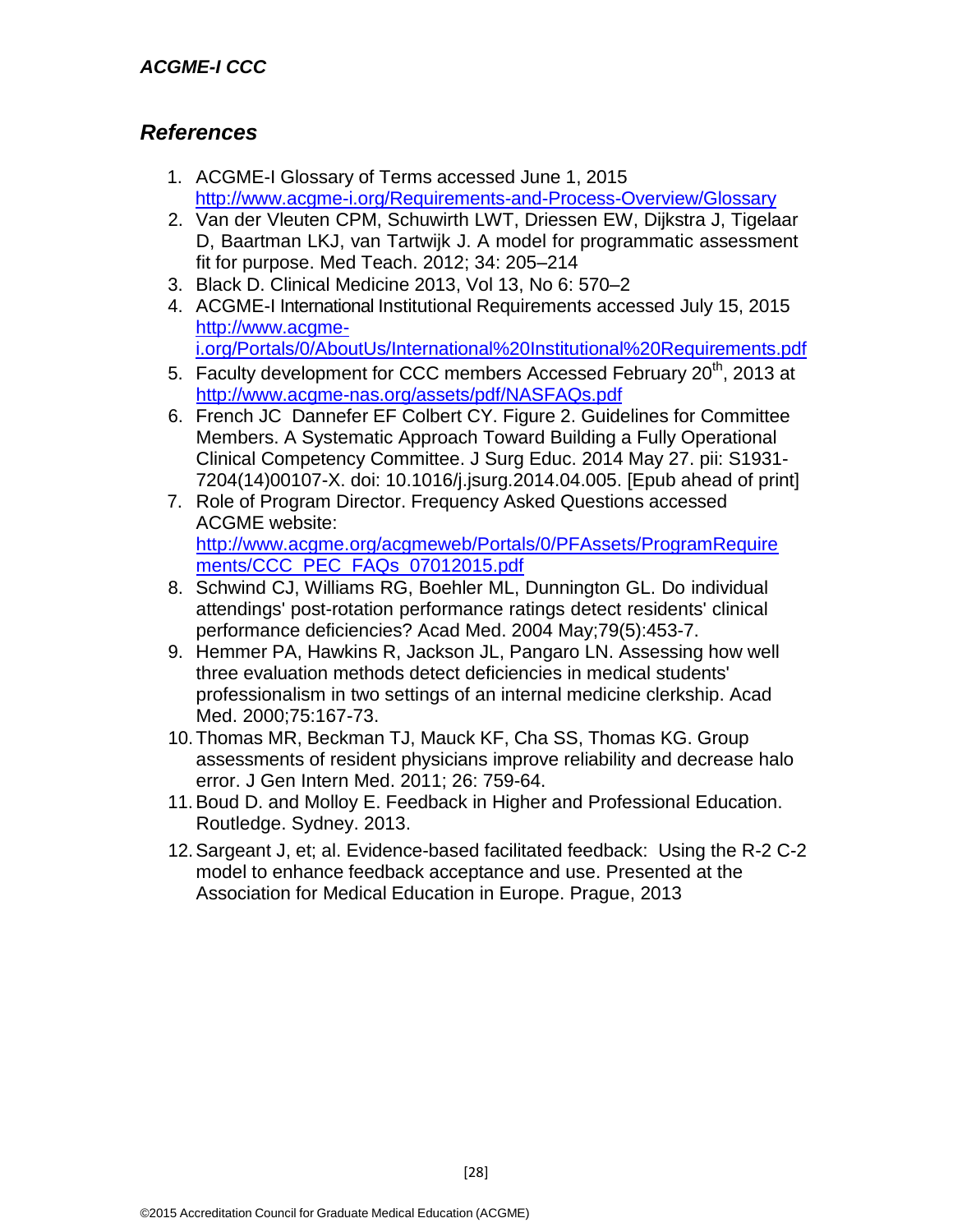# *Part 7: Annotated Bibliography*

A. Hemmer PA, Hawkins R, Jackson JL, Pangaro LN. Assessing how well three evaluation methods detect deficiencies in medical students' professionalism in two settings of an internal medicine clerkship. Acad Med. 2000 Feb;75(2):167-73.

This study compared three methods (standard checklists, written comments, and comments from formal evaluation sessions) in detecting student deficiencies in internal medicine clerkships at the Uniformed Services University of the Health Systems (USUHS). The framework for the formal evaluation sessions is RIME (**R**eporter-**I**nterpreter-**M**anager-**E**ducator). The authors found the face-to-face, formal evaluation sessions significantly improved the detection of unprofessional behavior, and that 25% of professionalism concerns were only identified at the formal evaluation session.

B. Battistone MJ, Milne C, Sande MA, Pangaro LN, Hemmer PA, Shomaker TS. The feasibility and acceptability of implementing formal evaluation sessions and using descriptive vocabulary to assess student performance on a clinical clerkship. Teach Learn Med. 2002 Winter;14(1):5-10.

This study tested the group evaluation technique used in the USUHS RIME model (see Hemmer) in a setting outside of the military, and found the residents and faculty members who participated in the descriptive evaluation sessions provided more valid evaluations and the majority of students found the RIME system helpful or more helpful compared to their previous evaluation system.

C. Schwind CJ, Williams RG, Boehler ML, Dunnington GL. Do individual attendings' post-rotation performance ratings detect residents' clinical performance deficiencies? Acad Med. 2004 May;79(5):453-7.

In this study the authors found in a surgery program that only 0.7% of evaluation form ratings (of 1,986 individual post-rotation ratings) nominally noted a deficit. Eighteen percent (18%) of residents determined to have some deficiency requiring remediation received no post-rotation performance ratings indicating that deficiency. Written comments on post-rotation evaluation forms detected deficits more accurately than did numeric ratings. The largest percentage of performance deficiencies only became apparent when the attending physicians discussed performance at the annual evaluation meetings. The conclusion of the authors was that, "annual evaluation meetings may help identifying patterns of residents' behavior not previously apparent to individual faculty and provide additional information about residents' performance deficiencies."

D. Williams RG, Schwind CJ, Dunnington GL, Fortune J, Rogers D, Boehler M. The effects of group dynamics on resident progress committee deliberations. Teach Learn Med. 2005 Spring;17(2):96-100.

This study in a single surgery residency found no evidence of "feeding frenzy" or piling on (problem of negative group think) in committee deliberations about residents.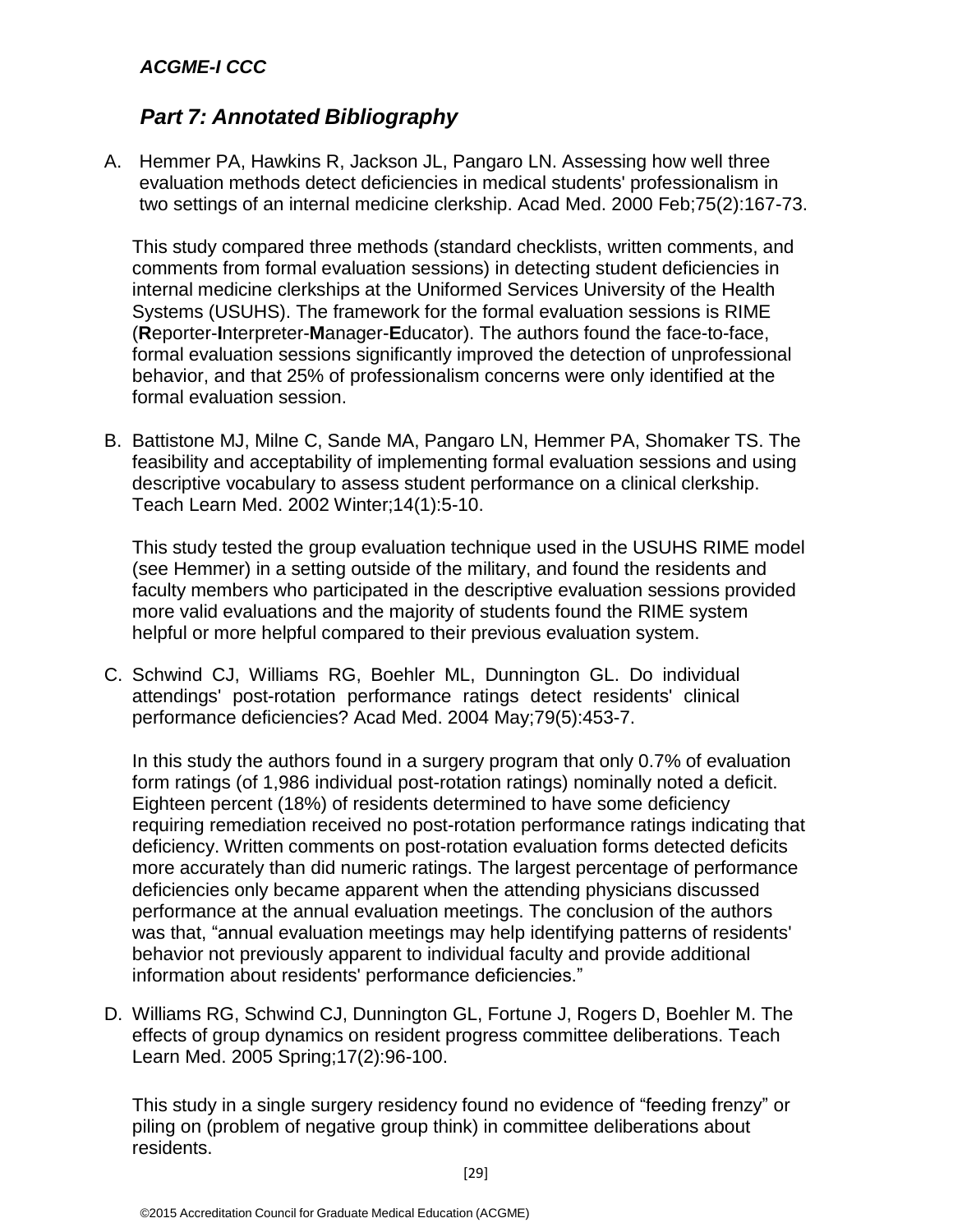E. Regehr G, Ginsburg S, Herold J, Hatala R, Eva K, Oulanova O. Using "standardized narratives" to explore new ways to represent faculty opinions of resident performance. Acad Med. 2012 Apr;87(4):419-27.

While not directly related to group process and Clinical Competency Committees, this study used narratives to describe levels of performance and asked faculty members to rank residents using the narrative performance profiles. The authors found a small group of faculty members (14 after initial development) that used a set of 16 narratives led to better discrimination of "excellent," "competent," and "problematic" performance. This provides some indirect support for using narratives in the Milestones, although it should be noted that these were more holistic, combined narratives and not de-aggregated narratives.

F. Surowiecki J. The Wisdom of Crowds. Why the many are smarter than the few. Anchor Books. 2004. New York.

This is a fun book highlighting the research and evidence of how good group process can lead to better decisions. A number of important principles are discussed, such as the need for diversity of members of a committee, allowing for minority opinions to be heard, and using an evidence-based group process to avoid problems such as confirmation bias.

G. Sanfey H, DaRosa DA, Hickson GB, Williams B, Sudan R, Boehler ML, Klingensmith ME, Klamen D, Mellinger J, Hebert JC, Richard KM, Roberts NK, Schwind CJ, Williams RG, Sachdeva AK, Dunnington Gl. Pursing Professional Accountability: An Evidence Based Approach to Addressing Residents with Behavioral Problems . *Arch Surg.* 2012;147(7):642-647.

This presents practical highlights from a think tank held at the American College of Surgeons by medical and nursing leaders involved in resident education; individuals with expertise in academic law, mental health issues, learning deficiencies, and disruptive physicians; and surgical residents. The value of a CCC is emphasized. Meeting participants noted that the amount of time spent discussing a resident is frequently a measure of the severity of the problem.

H. Yao DC, Wright SM. National survey of internal medicine residency program directors regarding problem residents. *JAMA*. 2000;284(9):1099-1104

An internal medicine study in which only 31% of program directors identified a problem resident from a written evaluation; in 75% of cases, program directors first became aware through verbal complaints by faculty members.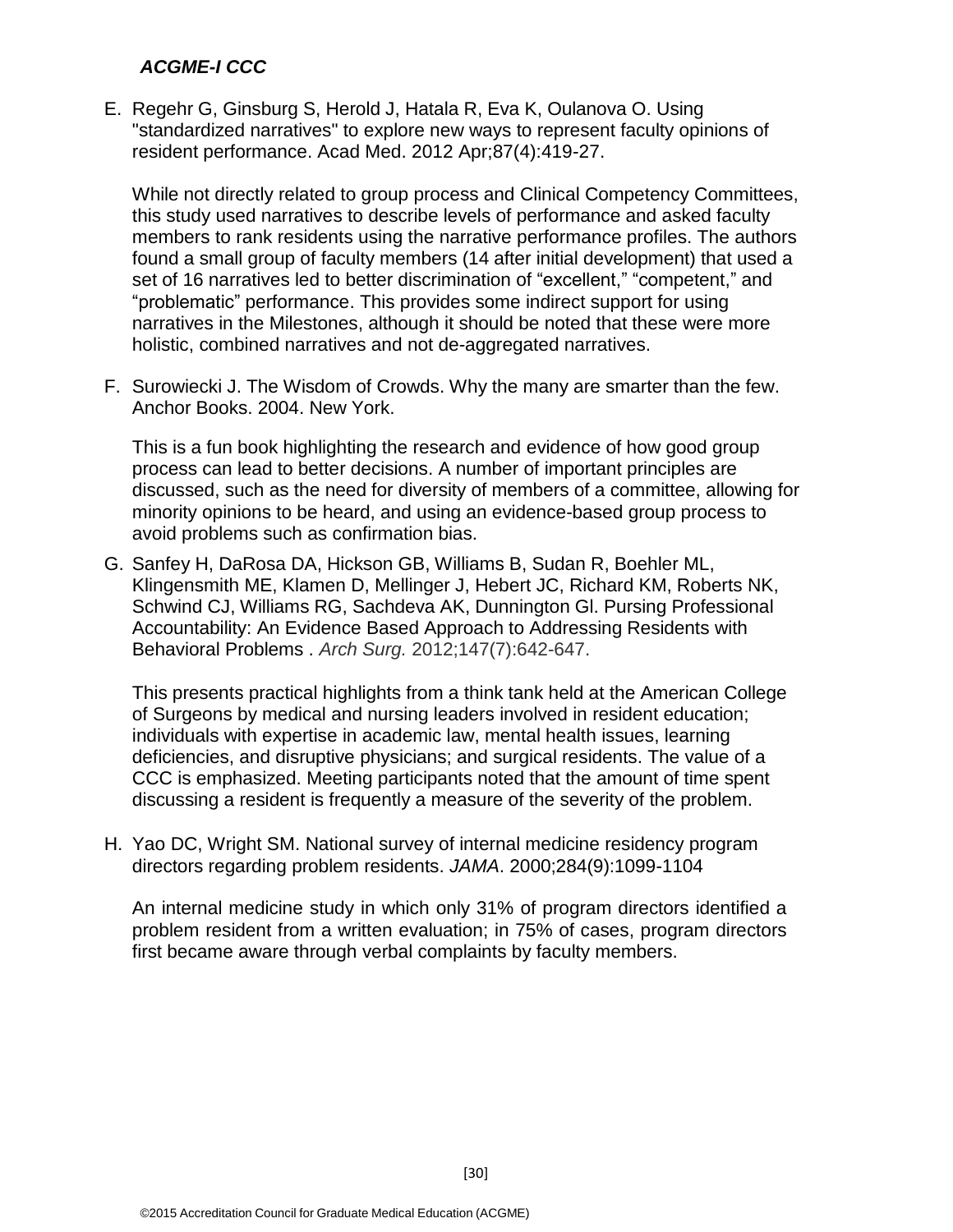I. Dudek NL Marks MB Wood TJ Dojeiji S Bandiera G Hatala R Cooke L Sandownik L. Quality evaluation reports: Can a faculty development program make a difference? Med Teach 2012;34:e725-731

In this study, a three-hour interactive faculty development program improved the quality of faculty written evaluations. The authors noted, "assessor training is a key component of high quality assessment… There is evidence to suggest that faculty can be trained to improve the quality of their assessments."

J. George BC. Teitelbaum EN, Darosa DA, Hungness ES, Meyerson SL, Fryer JP, Schuller M, Zwischenberger JB. Duration of faculty training needed to ensure reliable performance ratings. J Surg Educ 2013 Nov-Dec;70(6):703-8. Epub 2013 Aug 15.

One good hour of faculty development may be as good as four in helping faculty members improve their evaluations. This study adapted "frame of reference" (FOR) training, a process used in other fields to improve raters assessing performance indicators associated with points along a rating scale. The authors compared two faculty development programs for surgical faculty: one was a onehour program; the second was a four-hour program. The groups were not significantly different in their subsequent ratings of video clips of residents at different levels.

K. Williams RG, Sanfey H, Chen X, Dunnington GL. A controlled study to determine measurement conditions necessary for a reliable and collaborative formative assessment. Annals of Surgery 2012:177-187.

This study found that five-to-seven members appear to make up an effective size for group process when making formative assessments. As noted by the authors, this group size helps "balance out idiosyncrasies in judges' ratings." Rater idiosyncrasies affect all raters to a degree, and group process can help maximize the strengths and weaknesses of rater idiosyncrasy.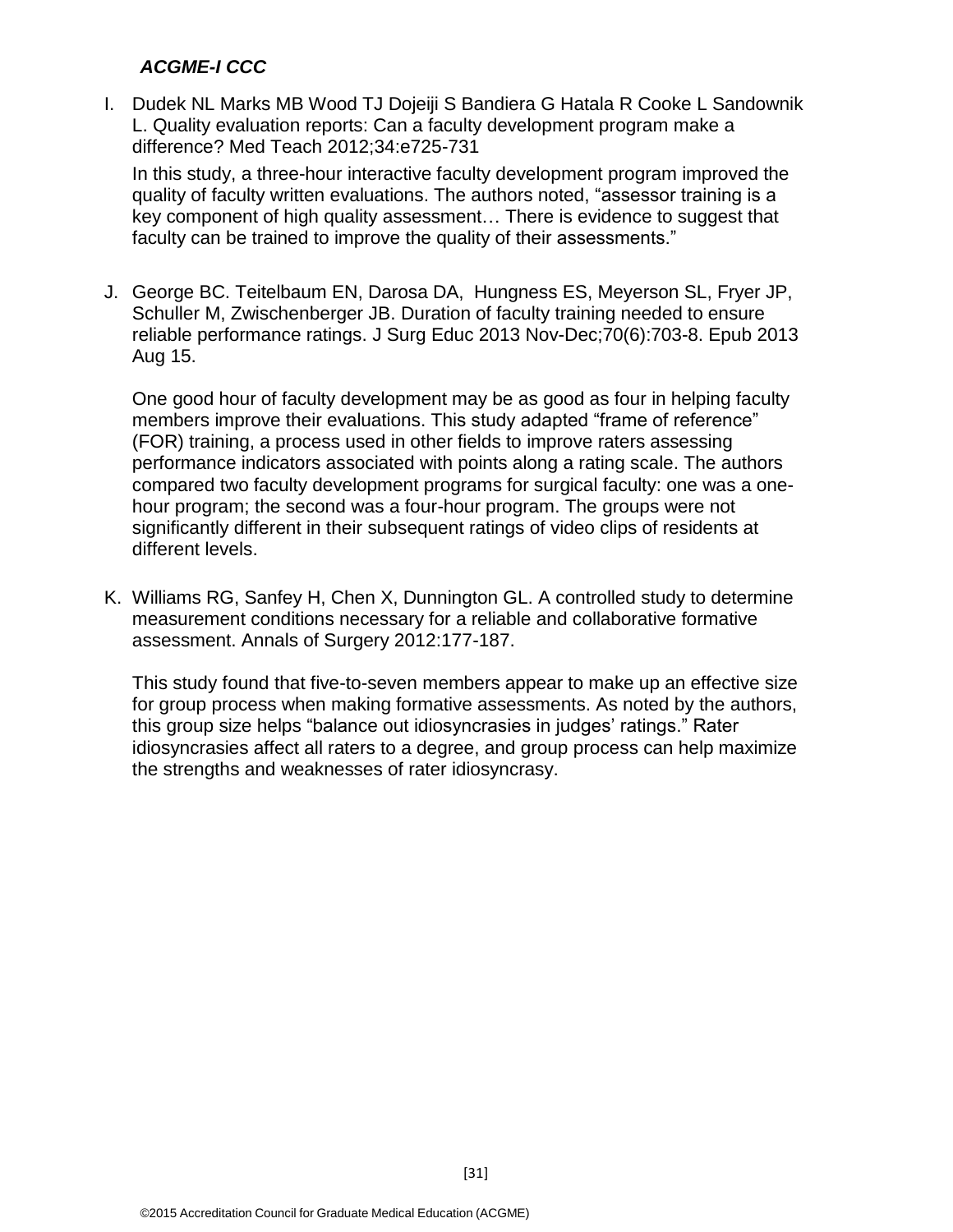# **Appendix A: The High Performing Residency Assessment System**



The Assessment System

At the program level, residents/fellows are assessed routinely through a combination of many assessment tools. These include: direct observations; global evaluation; audits and review of clinical performance data; multisource feedback from team members, including peers, nurses, patients, and family; simulation; in-service training examinations (ITE); self-assessment; and others. Increasingly, Milestones and Entrustable Professional Activities (EPAs) are used as a guiding framework and "blueprint" for expected performance. Assessment tools are selected intentionally to allow routine, frequent, formative feedback to the resident/fellow to affirm areas of successful performance and to highlight those aspects they need to improve. The CCC is the committee which synthesizes data; quantitative from in-service exams and clinical performance audits, and qualitative from observers and co-workers. Using the Milestones, the committee forms a consensus decision, or a judgment, regarding each resident's/fellow's performance. The CCC provides those conclusions to the program director, which makes the final determination on residents'/fellows' performance and Milestone "level" at least twice yearly. These are provided to the International Review Committee (RC-I). The ACGME-Is unit of analysis is the *program*, and the Review Committees use aggregate Milestone information comparing a program with all residents/fellows in the given specialty. The comparison against these benchmarks serves as one source of input into the RC-I's determination of program quality and accreditation decisions. The Unit of Analysis is the "individual" for certification and credentialing entities. Collectively, all of us residents/fellows, faculty members/program directors/programs, the ACGME-I, and certification and credentialing entities—are accountable to the public for honest assessments of residents'/fellows' performance and truthful verification of their readiness to progress to independent practice. Data (D) is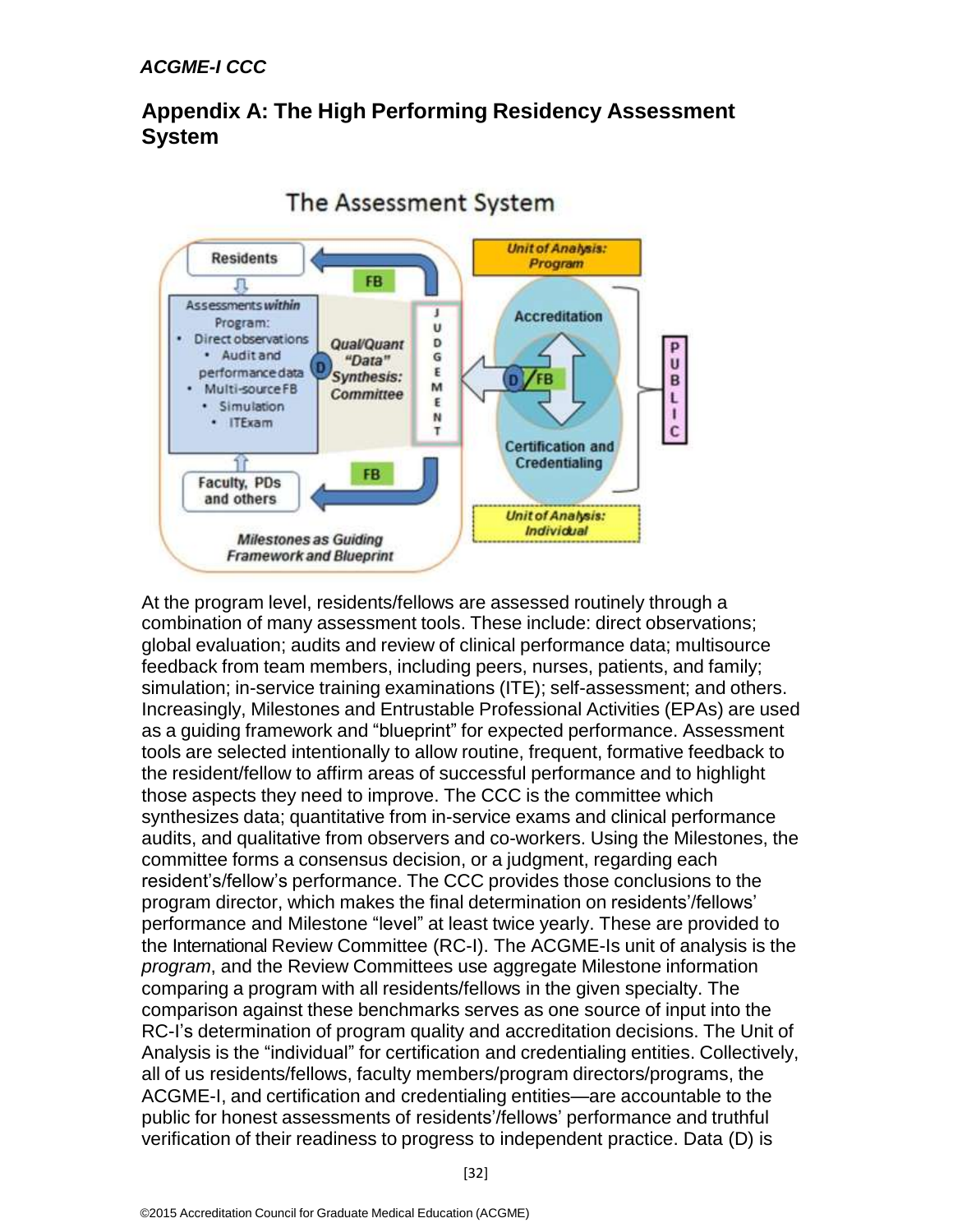essential for the entire system in engage in continuous quality improvement, especially to create meaningful feedback (FB) loops within the program and also back to programs from the ACGME-I. Programs and residents and fellows can currently download their Milestone report after each reporting period.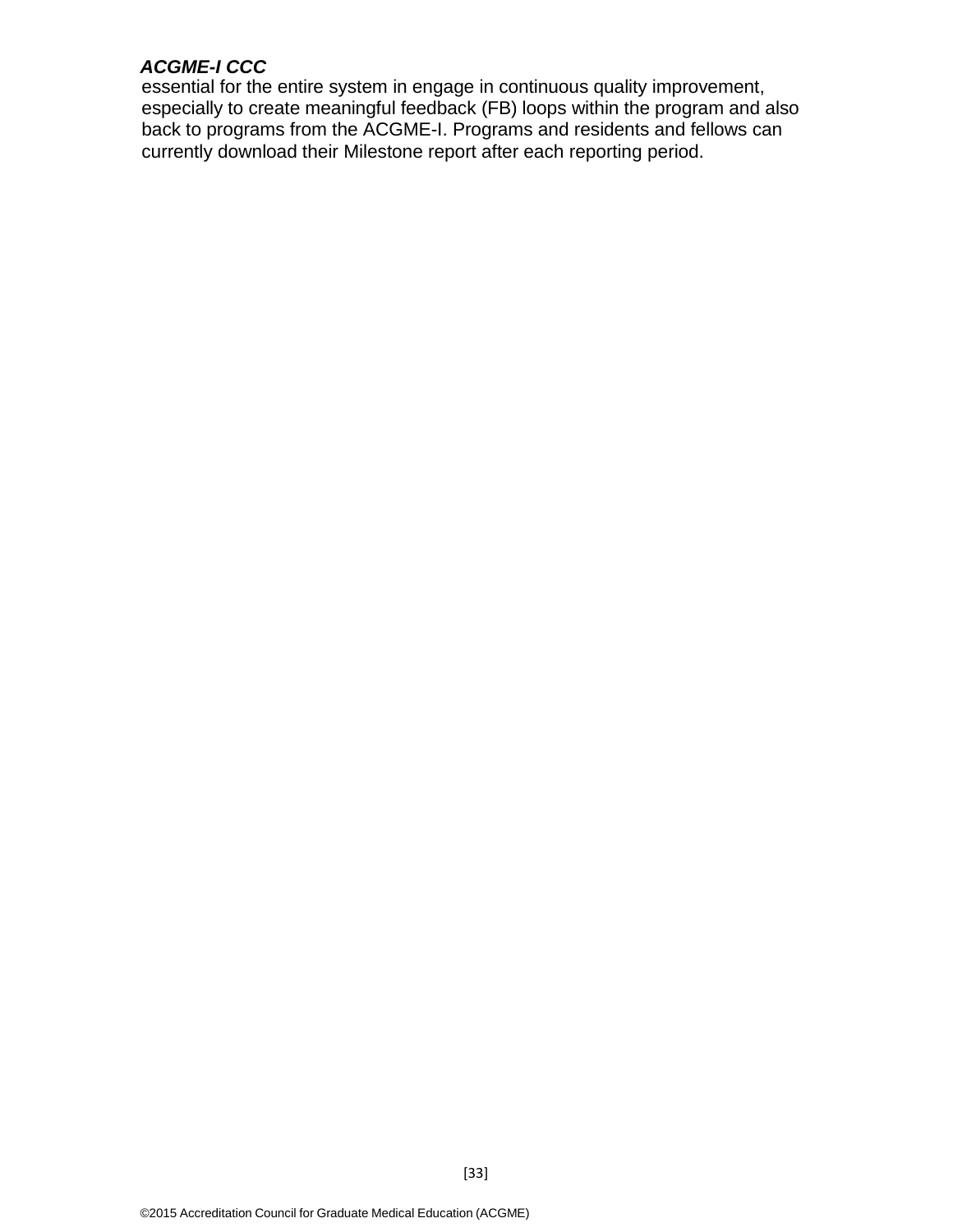# *Appendix B: CCC Quiz*

- 1. Requirements for a CCC are found in:
	- A. The ACGME-I International Foundational Requirements
	- B. The ACGME-I Institutional Requirements
	- C. Both
	- D. Neither
- 2. Which of the following requirements of CCCs is an ACGME-I requirement?
	- A. Include faculty members from other programs and non-physician members of the health care team
	- B. Determine resident/fellow progress, including promotions, remediation, and dismissal
	- C. Have a written description of the CCCs responsibilities
	- D. Allow residents/fellows to exercise a grievance process if they disagree with the Milestone determination of the CCC
- 3. The recommended minimum number of CCC members is
	- A. 1
	- B. 2
	- C. 3
	- D. 4
	- E. All divisions/subspecialties must be represented
	- F. None of the above
- 4. Who of the following should ALWAYS Chair the CCC?
	- A. Program director
	- B. Associate program director
	- C. Department chair
	- D. DIO
	- E. Head, GMEC
	- F. Most senior faculty member on the committee
	- G. None of the above
- 5. The CCC must include:
	- A. Patients
	- B. Nurses
	- C. Peer-selected residents or fellows
	- D. Members of the program faculty
	- E. Program director
	- F. All of the above
	- G. None of the above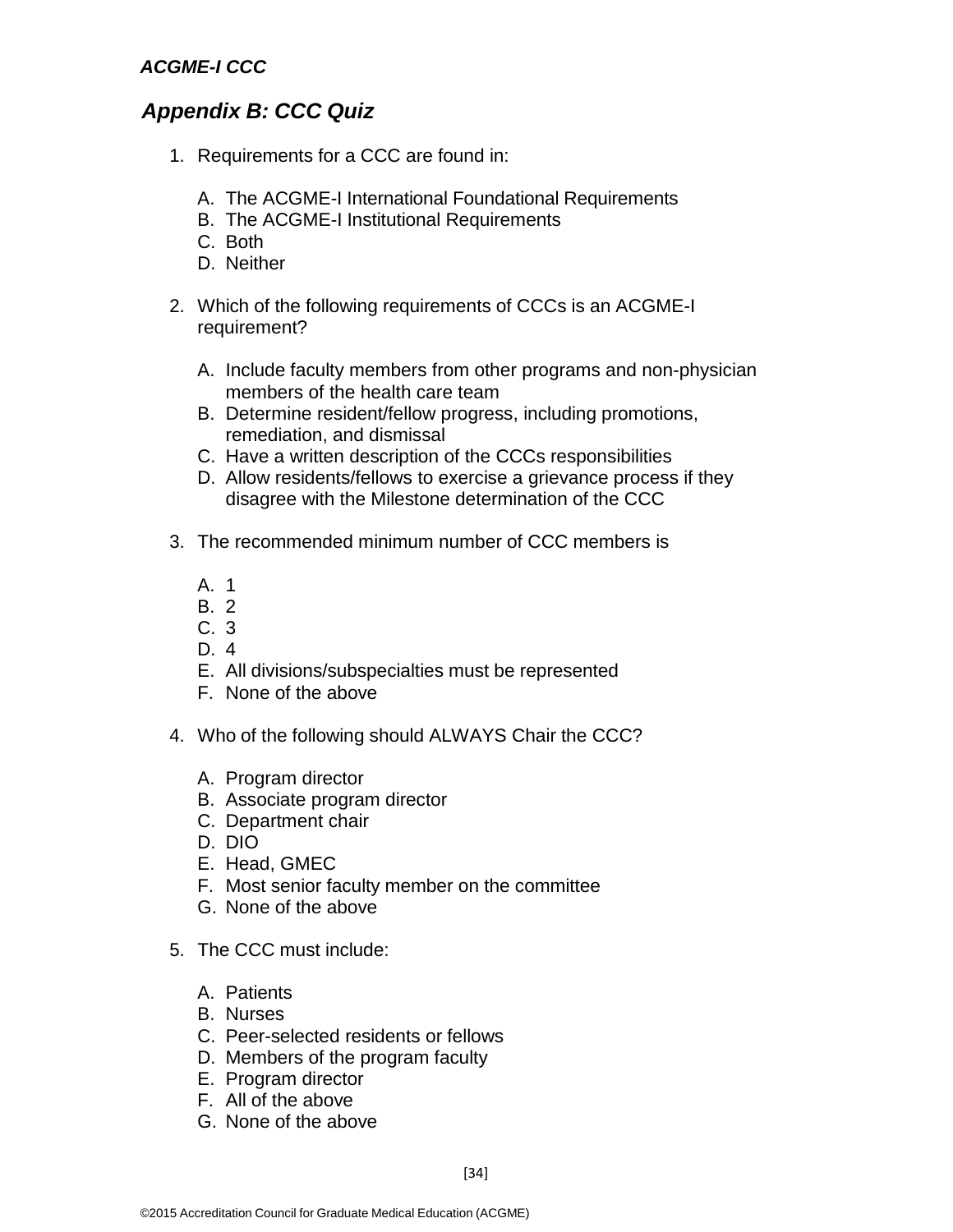- 6. How many residents/fellows **must** participate on the CCC?
	- A. 0
	- B. 1
	- C. At least one peer-selected resident or fellow
	- D. At least one from every year of the program
	- E. At least one chief resident

#### 7. CCC members:

- A. Provide a consensus on each resident/fellows' performance
- B. Only consider residents/fellows who need remediation
- C. Only review residents/fellows in their final year of the program
- D. Only review some of the competencies and not others
- E. None of the above
- 8. According to the ACGME-I, faculty development for CCC members includes (more than one correct answer is possible):
	- A. Knowing their potential legal liability
	- B. Giving "bad news" to the resident/fellow after the performance determination has been made
	- C. Reaching a common agreement of Milestone narrative meaning
	- D. Determining how many assessments are needed for any given milestone
	- E. Applying QI principles to the evaluation process
	- F. Knowing the best remediation strategies for certain Milestone performance deficits
- 9. A specialist (different specialty than the resident) evaluates a resident on a specialty service as performing poorly. The CCC should:
	- A. Use the grade provided by the specialist
	- B. Not consider the evaluation as it came from a different specialty as the program
	- C. Take the evaluation and apply it with other data to judge the resident's performance
	- D. Vote whether the evaluation seems accurate and should be included in the overall review of the resident's performance
- 10.The CCC must:
	- A. Review all resident/fellow evaluations semiannually
	- B. Submit milestones summaries to the ACGME-I
	- C. Meet with each resident/fellow to discuss his/her progress on the **Milestones**
	- D. Design and implement any remediation plan necessary (and mentor the resident/fellow throughout)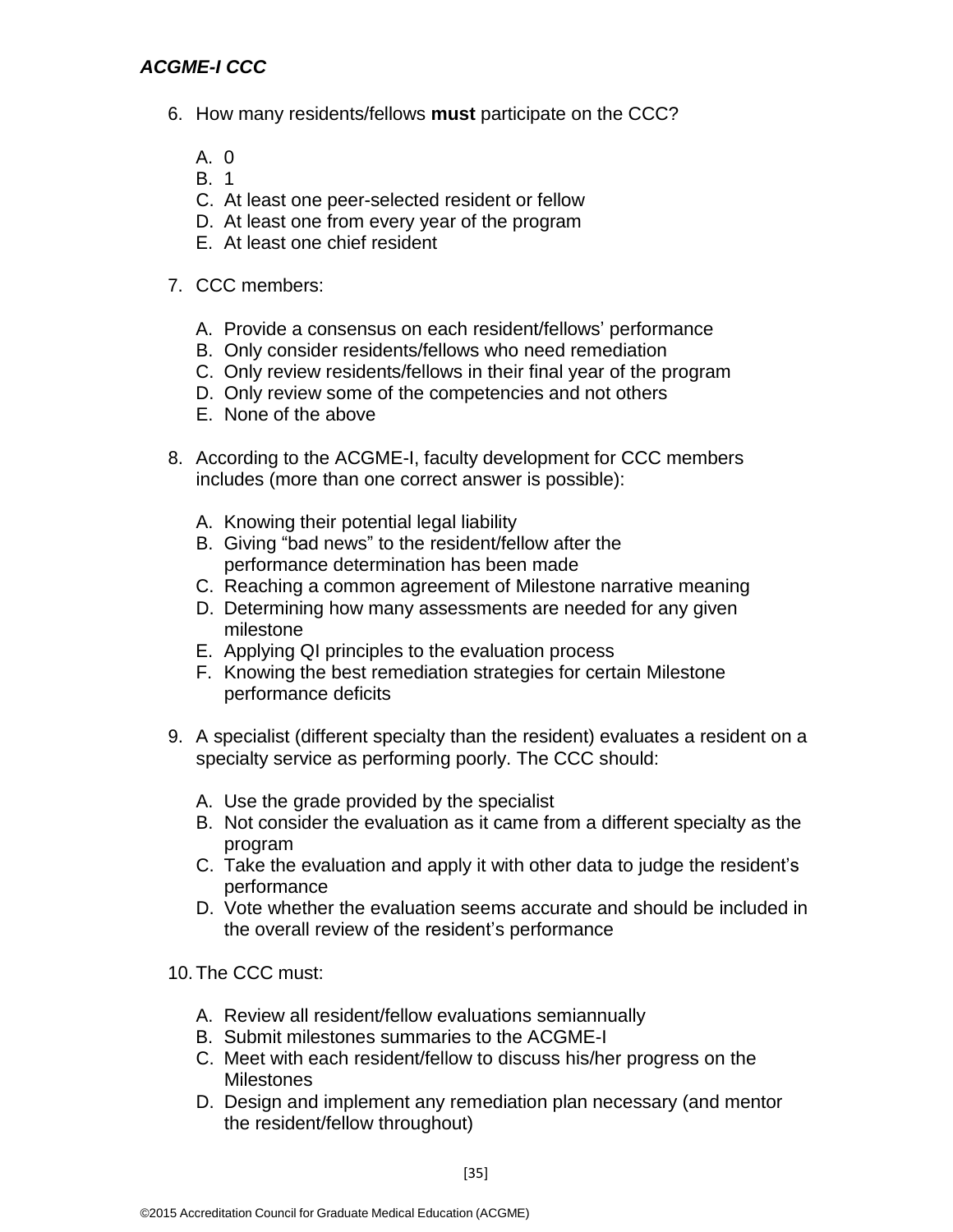- 11.According to the ACGME-I, the minutes of the CCC must be:
	- A. Fully transcribed
	- B. Retained as a summary of all residents/fellows
	- C. Retained only as a summary of the sub-optimally performing residents/fellows
	- D. None of the above
- 12.According to the ACGME-I, a resident must be able to exercise a grievance process/due process ("appeal") if he/she disagrees with the CCC regarding the Milestones determination it plans to report to the ACGME-I.
	- A. True
	- B. False
	- C. It depends
- 13.A resident has not rotated through an experience over the past six months that hinders the CCC in making a determination on one of the milestones. The CCC should:
	- A. Leave that milestone blank
	- B. Drop back a level from the resident's prior rating
	- C. Indicate the same level as the previous reporting period,
	- D. Report that level as an "average" of the milestone levels that can be determined.
- 14.Who makes the final decision on a resident's/fellow's Milestone level?
	- A. The CCC
	- B. The resident's/fellow's advisor
	- C. The resident/fellow him- or herself
	- D. The ACGME-I
	- E. The program director
- 15.Program coordinators:
	- A. Should serve as voting members of CCCs
	- B. Can manage submission of Milestone data for the ACGME-I

[36]

- C. Should NOT attend the CCC meeting
- D. None of the above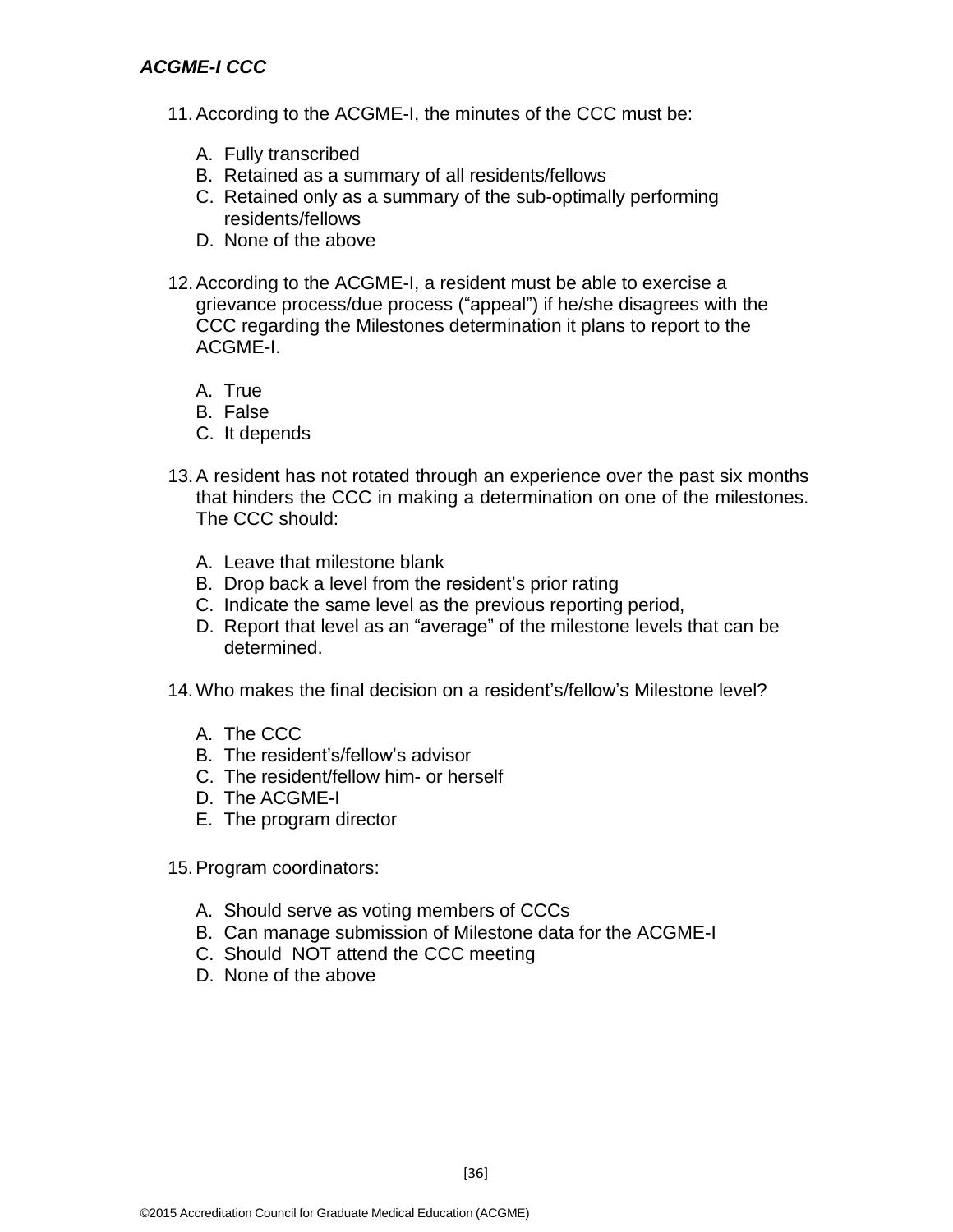#### *ACGME-I CCC*  **Appendix B: Quiz Answers**

1. A 2. C 3. C 4. G 5. D 6. A 7. A 8. C, D, E 9. C 10.A 11.D 12.B 13.C 14.E

15.B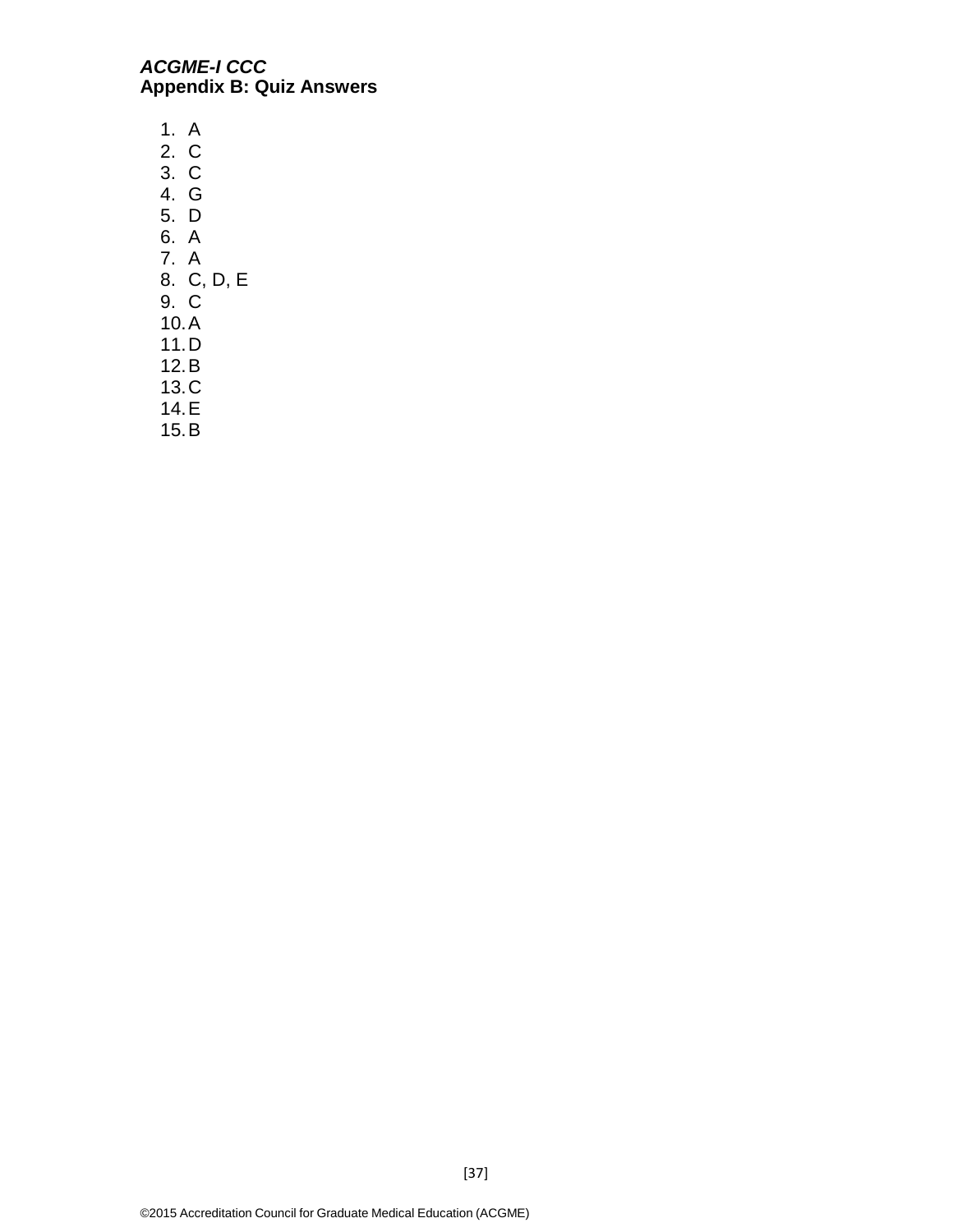# **Appendix C: Design your CCC: Creating and Describing your CCC**

| <b>Element</b> |                                                                                        | Describe your CCC on this |
|----------------|----------------------------------------------------------------------------------------|---------------------------|
|                |                                                                                        | element                   |
|                | <b>Committee Membership</b>                                                            |                           |
|                | Appointed by program director                                                          |                           |
| $\bullet$      | Recommended minimum of three faculty members                                           |                           |
| $\bullet$      | Size-"enough" but committed and able to get to meetings                                |                           |
| $\bullet$      | Who on your faculty is best able to take on this role? (i.e.,                          |                           |
|                | sufficient resident/fellow contact; need for subspecialty                              |                           |
|                | representation)                                                                        |                           |
| ٠              | Other members? (at the prerogative of and appointed                                    |                           |
|                | by program director)                                                                   |                           |
| $\bullet$      | Physician faculty members from same or other program(s)                                |                           |
| $\bullet$      | Health professions with extensive contact and experience                               |                           |
|                | with the program's residents/fellows in patient care and<br>other health care settings |                           |
| $\bullet$      | Chief residents who have completed core program and                                    |                           |
|                | are board-eligible/certified in the specialty                                          |                           |
| ٠              | Term Limits? (Two years? The duration of the                                           |                           |
|                | residency/fellowship?)                                                                 |                           |
| $\bullet$      | Staggered appointments? (May be useful to plan overlap                                 |                           |
|                | among those joining the committee and leaving it)                                      |                           |
|                | Chair                                                                                  |                           |
| $\bullet$      | Consider pros and cons of who is best positioned for this role                         |                           |
|                | (goal is to ensure all voices are heard-if program director                            |                           |
|                | chairs, will everyone simply defer to him/her)                                         |                           |
| ٠              | Program director?<br>Associate program director?                                       |                           |
| $\bullet$      | Another faculty member?                                                                |                           |
| $\bullet$      | Rotating among members                                                                 |                           |
|                | Role/Responsibility of each member                                                     |                           |
| $\bullet$      | Where is this information                                                              |                           |
|                | summarized/documented, and how is it conveyed                                          |                           |
|                | to CCC members?                                                                        |                           |
| $\bullet$      | Confidentiality                                                                        |                           |
| $\bullet$      | Meeting attendance                                                                     |                           |
| $\bullet$      | Term length                                                                            |                           |
| $\bullet$      | Participation in required professional                                                 |                           |
|                | development around this role                                                           |                           |
| $\bullet$      | Necessary preparation in advance of meeting (is each                                   |                           |
|                | member assigned a subset of residents/fellows to review in                             |                           |
|                | advance?)<br>How do members prepare and assure the reporting of                        |                           |
|                | Milestones evaluations of each resident semi-annually                                  |                           |
|                | to ACGME-I Who conveys results to program director (if                                 |                           |
|                | the program director is not in attendance at a meeting)?                               |                           |
| $\bullet$      | Who conveys results to each resident/fellow?                                           |                           |
| $\bullet$      | Who is responsible for any remediation plan (a member of                               |                           |
|                | CCC, or is this referred to another individual or group                                |                           |
|                | within residency or fellowship?)                                                       |                           |
|                | Role of the Program Director                                                           |                           |
|                | Chair (or not)                                                                         |                           |
|                | A member                                                                               |                           |
| $\bullet$      | An observer (perhaps he/she only attends but refrains                                  |                           |
|                | from providing input)                                                                  |                           |
|                | Not present<br>Provides feedback from CCC to the residents/fellows (or not)            |                           |
|                |                                                                                        |                           |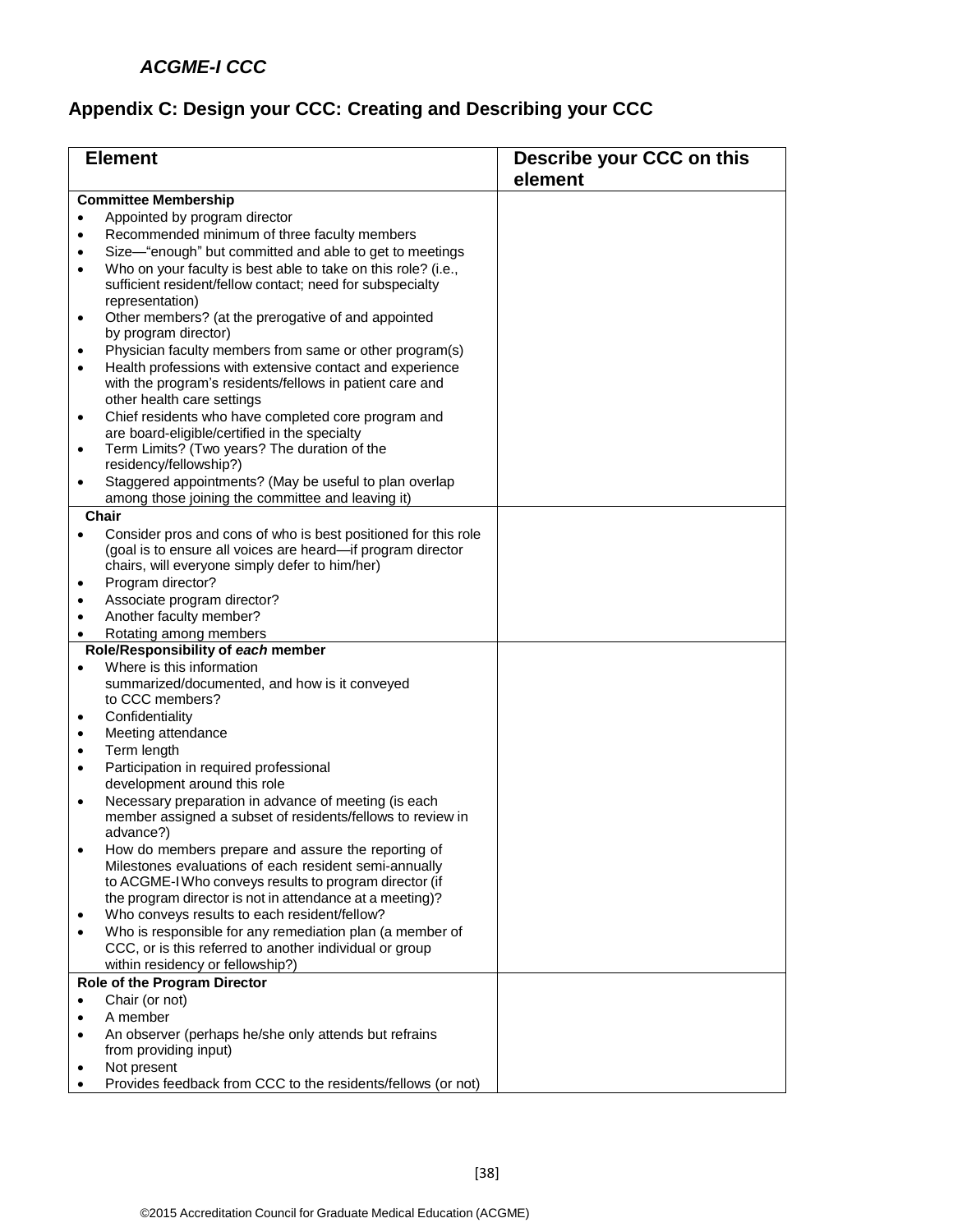| <b>Element</b>                                                                                                                                                                                                                                                                                                                                                                                                                                                                                                                                                                                                                                                                  | Describe your CCC on this<br>element |
|---------------------------------------------------------------------------------------------------------------------------------------------------------------------------------------------------------------------------------------------------------------------------------------------------------------------------------------------------------------------------------------------------------------------------------------------------------------------------------------------------------------------------------------------------------------------------------------------------------------------------------------------------------------------------------|--------------------------------------|
| <b>Role of Residents/Fellows</b>                                                                                                                                                                                                                                                                                                                                                                                                                                                                                                                                                                                                                                                |                                      |
| Residents are not members of the CCC<br>Residents/fellows are commonly asked to provide multi-rater<br>$\bullet$<br>feedback on their peers; this information is typically used by<br>the CCC as one assessment of resident/fellow performance<br>on the competencies of Interpersonal and Communication<br>Skills and Professionalism                                                                                                                                                                                                                                                                                                                                          |                                      |
| (Potential) Role of the Coordinator<br>Pre-meeting<br>Schedule meeting and location Notify<br>attendees<br>Aggregating data sources (electronically or on paper)<br>Providing information to members before the meeting so<br>they can engage in any pre-work<br>Summarizing data, preparing "scorecards" or "snapshots"<br>٠                                                                                                                                                                                                                                                                                                                                                   |                                      |
| At the meeting<br>Provide any information needed by committee members<br>$\bullet$<br>Take minutes<br>$\bullet$<br>Document any necessary information to resident/fellow<br>record<br>Record recommendations on each resident/fellow by<br>٠<br>milestone                                                                                                                                                                                                                                                                                                                                                                                                                       |                                      |
| Post-meeting<br>Communicate results to program director (if not present)<br>Schedule meetings with residents/fellows and program<br>director and/or designated faculty member(s) to review<br>CCC decisions, including Milestone status<br>With program director, submit Milestone information on each<br>$\bullet$<br>resident/fellow to the ACGME-I                                                                                                                                                                                                                                                                                                                           |                                      |
| <b>Shared Mental Model</b>                                                                                                                                                                                                                                                                                                                                                                                                                                                                                                                                                                                                                                                      |                                      |
| How do CCC members develop a shared mental model of<br>performance?<br>What faculty development needs do they have?<br>Reaching a common agreement of milestones narrative<br>٠<br>meanings and specialty-specific performance levels<br>Determining how many assessments (and of what type)<br>are needed for any given milestone<br>Determining how to aggregate/interpret data<br>Applying QI principles to the evaluation process<br>How is this provided? Documented?<br>Who is responsible for providing?<br>٠<br>How is any lack of consensus among members managed?<br>Consider asking CCC members to self-assess their own<br>performance using the ACGME-I Milestones |                                      |
| <b>Meetings</b>                                                                                                                                                                                                                                                                                                                                                                                                                                                                                                                                                                                                                                                                 |                                      |
| When?<br>$\bullet$<br>Where?<br>How frequently? at least twice yearly for most<br>$\bullet$<br>specialties; could be more frequently, e.g., monthly,<br>quarterly<br>How long are meetings?<br>What is necessary prep to be completed ahead of<br>meetings, and who contributes to it?<br>What is deliverable and who is responsible?<br>٠                                                                                                                                                                                                                                                                                                                                      |                                      |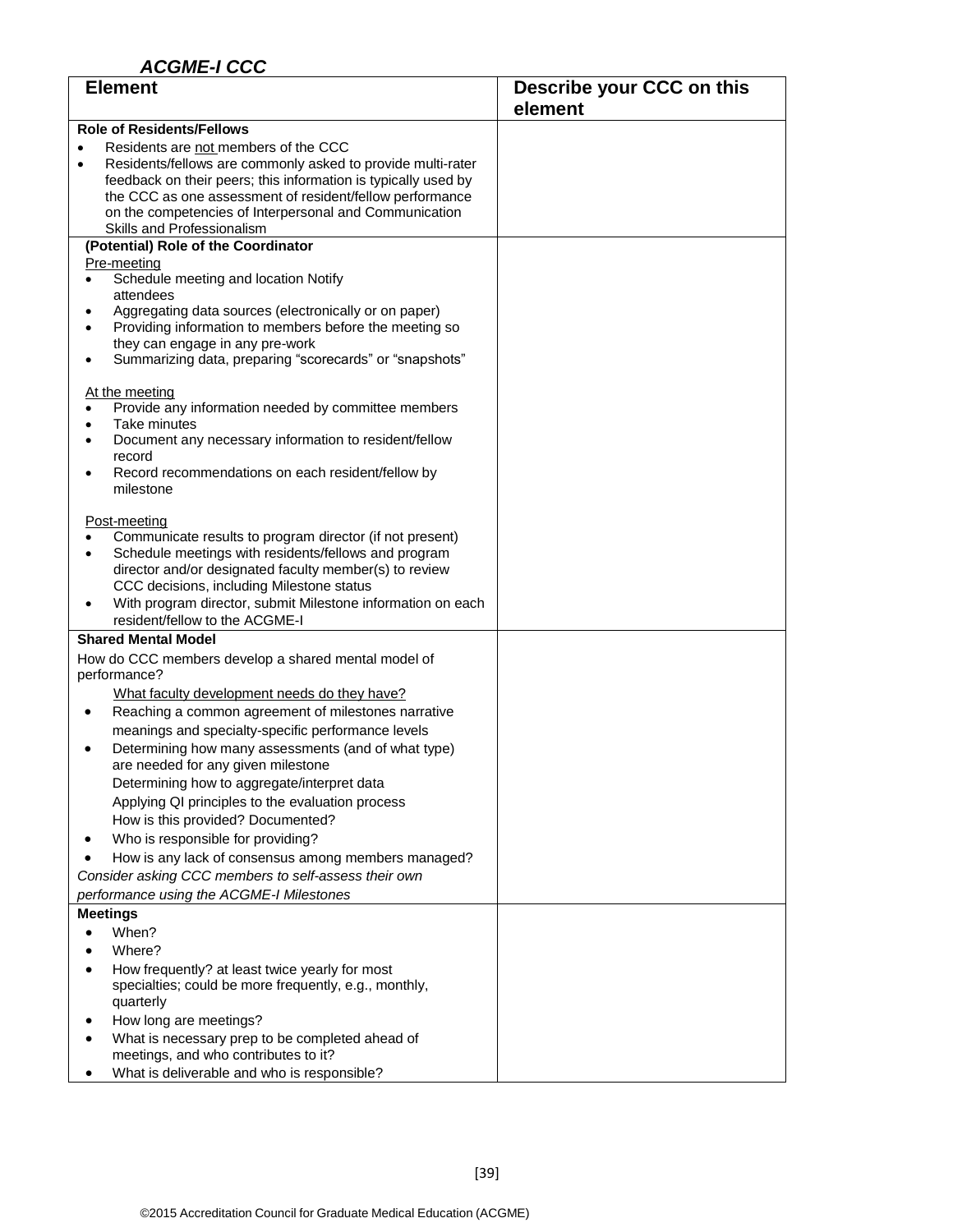| <b>Element</b>                                                                                                                 | Describe your CCC on this |
|--------------------------------------------------------------------------------------------------------------------------------|---------------------------|
|                                                                                                                                | element                   |
| How the work of the CCC will be distributed?                                                                                   |                           |
| Some CCCs may be responsible for all the<br>residents/fellows                                                                  |                           |
| Others may be responsible for a subset of the                                                                                  |                           |
| residents/fellows, (e.g., all PGY-1s, or the research                                                                          |                           |
| component of all of the fellows)                                                                                               |                           |
| In a large program, there may be CCCs that each review a                                                                       |                           |
| specific subset of the residents/fellows (e.g., three sub-<br>committees of the CCCs each review 1/3 of the residents/fellows) |                           |
| <b>Consensus vs. Voting</b>                                                                                                    |                           |
| Preferable to have CCC reach consensus and not vote                                                                            |                           |
| How are disagreements among CCC members<br>$\bullet$                                                                           |                           |
| managed?                                                                                                                       |                           |
| Documents?<br>Program director is the final decision maker                                                                     |                           |
| Guidance from institutional Human Resources/Legal on how                                                                       |                           |
| this is managed/reflected                                                                                                      |                           |
| Integrating assessments from faculty members external to                                                                       |                           |
| the program                                                                                                                    |                           |
| If a faculty member not from the program makes an                                                                              |                           |
| assessment on resident/fellow performance with which the<br>CCC disagrees, it is expected that CCC will take data from         |                           |
| evaluations and apply them to the performance assessment                                                                       |                           |
| and Milestones to judge the progress of residents/fellows.                                                                     |                           |
| The CCC will have the advantage of knowing how each of<br>the specialists evaluated the residents/fellows and can              |                           |
| apply that knowledge as it marks residents'/fellows'                                                                           |                           |
| progress on the Milestones                                                                                                     |                           |
| <b>Minutes</b>                                                                                                                 |                           |
| What information is captured at the meeting                                                                                    |                           |
| electronically vs. in writing? How is it retained?                                                                             |                           |
| Are there institutional policies that address how this<br>information is retained (i.e., where? in what format/ for            |                           |
| what duration?)?                                                                                                               |                           |
| Measures of Assessment/Tools used by the CCC                                                                                   |                           |
| <b>Existing resident assessment data</b>                                                                                       |                           |
| What are these?<br>How many different types of tools (e.g., multirater, in-                                                    |                           |
| service training exam, chart audit of clinical performance)                                                                    |                           |
| How are these assessments documented?                                                                                          |                           |
| How are these assessment shared with                                                                                           |                           |
| residents/fellows?<br>Are there challenges (e.g., faculty members not completing                                               |                           |
| assessments; milestones for which no assessment is                                                                             |                           |
| currently done)? Can the CCC work with the program to                                                                          |                           |
| solve these issues?                                                                                                            |                           |
| <b>Faculty observations</b>                                                                                                    |                           |
| How are these organized (global end-of-rotation<br>evaluation, checklist from a procedure, simulation,                         |                           |
| standardized patient)?                                                                                                         |                           |
| How are these documented?                                                                                                      |                           |
| Used in provision of feedback to residents                                                                                     |                           |
| or fellows?<br>Data from performance assessments                                                                               |                           |
| Are these observations captured in such a way that they                                                                        |                           |
| provide useful input in performance assessments                                                                                |                           |
| <b>Inventory of Milestones</b>                                                                                                 |                           |
| Where is each taught in the curriculum?<br>$\bullet$                                                                           |                           |
| How/where/by whom/ is each assessed?<br>What are the gaps in teaching and assessment and what are                              |                           |
| the plans for addressing them?                                                                                                 |                           |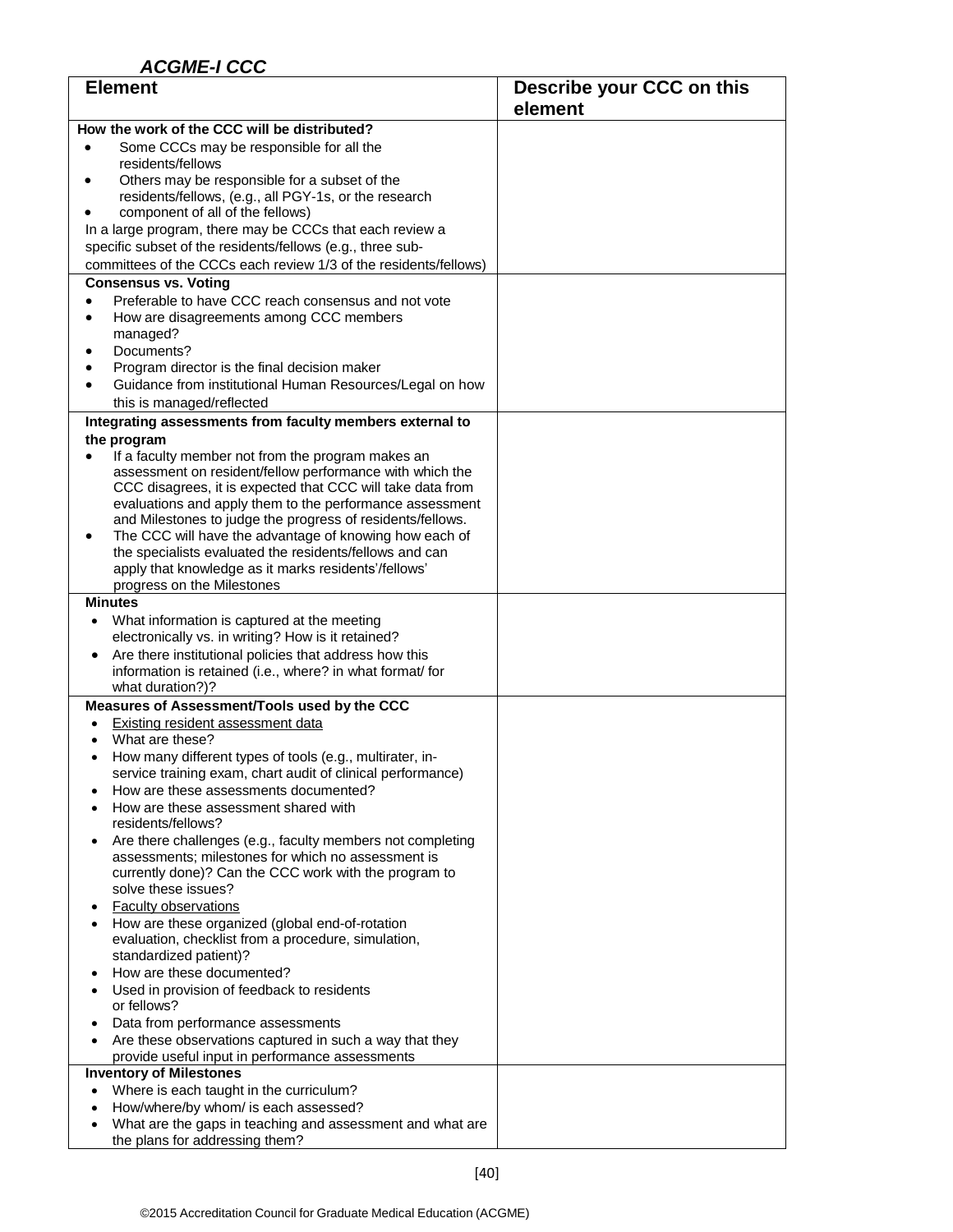| <b>Element</b>                                                                                                                                                                                    | Describe your CCC on this |
|---------------------------------------------------------------------------------------------------------------------------------------------------------------------------------------------------|---------------------------|
|                                                                                                                                                                                                   | element                   |
| Are there expectations the program has of residents/fellows<br>that aren't captured in current specialty milestone(s)?<br>How are these communicated to residents/fellows? To<br>faculty members? |                           |
| How are these assessed and documented?                                                                                                                                                            |                           |
| If a resident/fellow is performing sub-optimally:<br>Is the CCC (or a member of the CCC) responsible for<br>a remediation plan? Another member/group of faculty<br>members?                       |                           |
| What are the options for remediation?<br>Intensify mentoring                                                                                                                                      |                           |
| Additional readings/structured reading plan<br>$\bullet$<br>Skill lab/simulation experiences                                                                                                      |                           |
| Added rotations                                                                                                                                                                                   |                           |
| Repeat rotations/activities                                                                                                                                                                       |                           |
| Extend education<br>Counseling to consider another<br>specialty/profession                                                                                                                        |                           |
| If the CCC is responsible for remediation, how does it avoid<br>conflicts of interest in "judging" the success of its own<br>educational intervention(s)?                                         |                           |
| <b>Transparency of the CCC process</b>                                                                                                                                                            |                           |
| How do you describe the CCC process to your<br>residents/fellows and faculty members (e.g., program<br>manual, web page)?<br>Is the description of the CCC process up to date and<br>$\bullet$    |                           |
| reflective of actual process?                                                                                                                                                                     |                           |
| If a resident/fellow disagrees with a CCC assessment:                                                                                                                                             |                           |
| Review with Human Resources and Legal the desirability<br>of a grievance process in this instance (not required by the<br>ACGME-I)                                                                |                           |
| U.S. Courts (in general) support faculty decisions<br>"Made at routine meeting for the purpose of evaluation" "Shared<br>understanding of performance"<br>"Reasonable process"                    |                           |
| Residents given notice (of deficiency) and "opportunity to cure"<br>(ameliorates)                                                                                                                 |                           |
| Conscientious decision making<br>Take into account the entire performance record                                                                                                                  |                           |
| How do the Milestones fit into promotion criteria?                                                                                                                                                |                           |
| ACGME-I Institutional Requirement II.D.4.d).(1): The resident<br>agreement/contract must contain or provide reference to the<br>conditions for reappointment, non-renewal or appointment, or      |                           |
| non-promotion<br>How do the Milestones and performance assessment fit into your<br>program's criteria for promotion and/or renewal of a                                                           |                           |
| resident's/fellow's appointment? Based upon your review:<br>Do you need to make any adjustments in your criteria<br>for promotion and/or non-renewal?                                             |                           |
| Do you need to change your agreement of appointment to<br>$\bullet$<br>reflect Milestone reporting to the ACGME-I?                                                                                |                           |
| Do you wish to modify your grievance policy?                                                                                                                                                      |                           |
| You may not need to make any changes at all, but this is an<br>excellent opportunity to review your current processes and<br>ensure they align.                                                   |                           |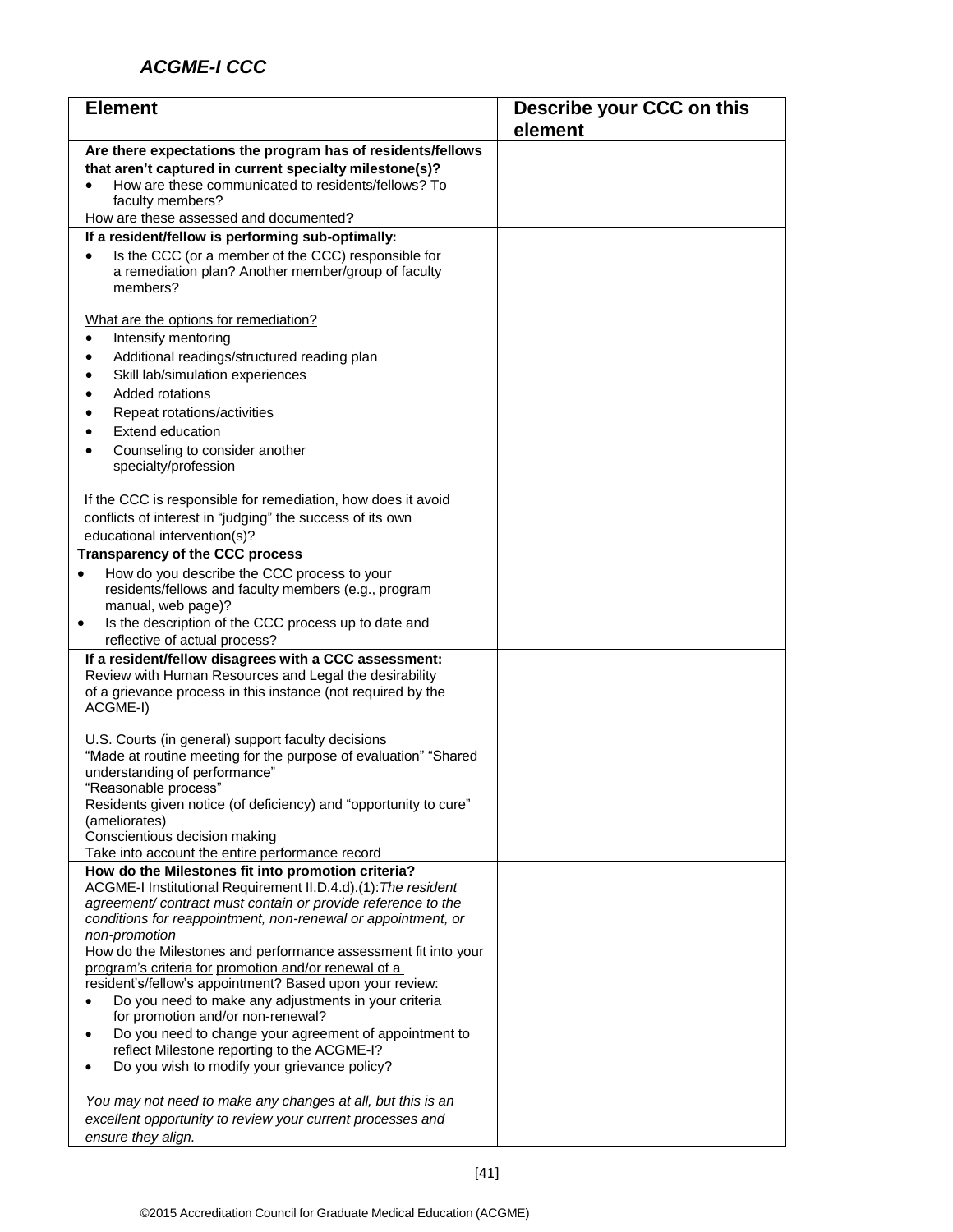| <b>Element</b>                                  |                                                                                                          | Describe your CCC on this |
|-------------------------------------------------|----------------------------------------------------------------------------------------------------------|---------------------------|
|                                                 |                                                                                                          | element                   |
| Using the CCC in continuous educational quality |                                                                                                          |                           |
|                                                 | improvement                                                                                              |                           |
|                                                 | Following the CCC meeting, it may be useful to debrief                                                   |                           |
|                                                 | What types of assessments were particularly helpful to                                                   |                           |
|                                                 | the CCC in making decisions on resident/fellow                                                           |                           |
|                                                 | performance?                                                                                             |                           |
|                                                 | Who among the faculty members generated the most                                                         |                           |
|                                                 | useful assessments (e.g., from explicit behaviorally-<br>specific narrative comments)                    |                           |
|                                                 | Do the residents/fellows consistently demonstrate                                                        |                           |
|                                                 | challenges in their performance on a small subset of the                                                 |                           |
|                                                 | specialty-specific performance assessments and/or                                                        |                           |
|                                                 | Milestones? (If so, this may be either a curricular issue or                                             |                           |
|                                                 | the lack of an effective assessment tool)                                                                |                           |
|                                                 | What did the program learn from the CCC experience                                                       |                           |
|                                                 | to help improve the overall educational and                                                              |                           |
|                                                 | assessment process? (e.g. Simplifying the                                                                |                           |
|                                                 | assessment system; applying examples from the most<br>useful assessment formats to those that were least |                           |
|                                                 | useful)                                                                                                  |                           |
|                                                 | What can the program learn from its best assessors? How                                                  |                           |
|                                                 | can they acknowledge/reward/use these faculty members                                                    |                           |
|                                                 | as role models? How can these faculty members' practices                                                 |                           |
|                                                 | be transferred to other faculty members?                                                                 |                           |
|                                                 | Based on this debrief, identify at least one way to improve                                              |                           |
|                                                 | assessment in your program                                                                               |                           |
|                                                 | Specify who will do what with, and what exact timeline                                                   |                           |
|                                                 | to implement the change                                                                                  |                           |
| $\bullet$                                       | Follow up on results of the improvement at the next CCC<br>meeting                                       |                           |
|                                                 |                                                                                                          |                           |
| $\bullet$                                       | Did all faculty members feel able to honestly represent<br>their views on each resident/fellow?          |                           |
|                                                 | What impeded/facilitated this ability, and can                                                           |                           |
|                                                 | enhancements be identified?                                                                              |                           |

*Modified from an earlier table presented by Andolsek KM and Nagler A at the 2013 ACGME Annual Educational Conference*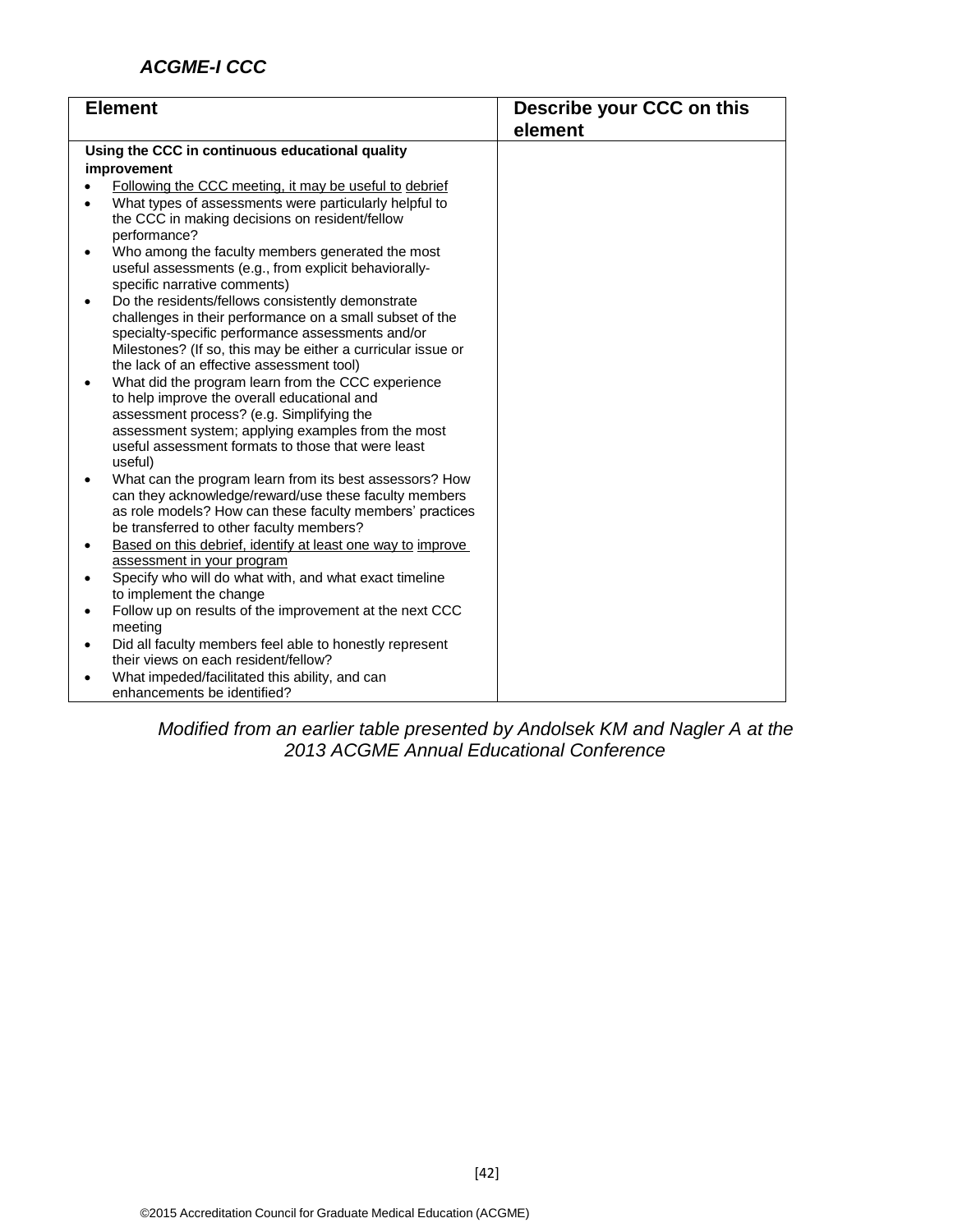# **Appendix D: Additional CBME References**

- 1. Amin Z. Purposeful Assessment Medical Education 2012 Jan 46(1)::4-7
- 2. Aagaard E Kane GC Conforti L Hood S. Caverzagie KM Smith C Chick DA Holmboe ES Iobst WF. Early feedback on the use of the internal medicine reporting milestones in assessment of resident performance J Grad Educ. 2013 Sep;5(3):433-8
- 3. Albanese MA. Challenges in using rater judgments in medical education. J Eval Clin Pract. 2000;6:305–19.
- 4. Baker K. Determining resident clinical performance: Getting beyond the noise. Anesthesiology. 2011;115(4):862-878.
- 5. Black D. Revalidation for trainees and the annual review of Competency Progression (ARCP) Clinical Medicine 2013;13 (6):570-2
- 6. Bonnema RA, Spencer AL. Remediating residents: Determining when enough is enough. *Academic Internal Medicine Insight* 2012;10(4):6-7.
- 7. Carr SJ. Assessing clinical competency in medical house officers: how and why should we do it? Postgrad Med J. 2004;80(940):63-6.
- 8. Carraccio C, Wolfsthal SD, Englander R, Ferentz K, Martin C. Shifting paradigms: From Flexner to competencies. Acad Med. 2002; 77(5):361-367.
- 9. Cohen GS, Henry NL, Dodd PE. A self-study of clinical evaluation in the McMaster clerkship. *Med Teach* 1990;12:265-272
- 10. Cohen GS, Blumberg P, Ryan NC, Sullivan PL. Do final grades reflect written qualitative evaluation of student performance? *Teach Learn Med* 1993;5:10- 15.
- 11. David DA, Mazmanian PE, Fordis M, Van Harrison R, Thorpe KE, Perrier L. Accuracy of physician self-assessment compared with observed measures of competence: A systematic review. JAMA. 2006;296(9):1094-102.
- 12. Downing SM. Threats to the validity of clinical teaching assessments: What about rater error? Med Educ. 2005;39:353–5
- 13. Dudek NL Marks MB Regehr G. Failure to fail: the perspectives of clinical supervisors. Acad Med 2005 Oct;80(10 Suppl)S84-7
- 14. Dudek NL, Marks MB, Wood TJ, et al. Quality evaluation reports: Can a faculty development program make a difference? *Med Teach* 2012; 34:e725 e731.
- 15.Friedlander RB Green V Padmore J Richard K. Legal Issues in Residency Training. (Pps. 8-35). The Life Curriculum Teachers Guide 2
- 16.Gaglione MM, Moores L, Pangaro L, & Hemmer P. Does group discussion of student clerkship performance at an education committee affect an individual committee member's decisions? *Acad Med* 2005;80(10):S55-S58.
- 17.Gifford KA Fall LH Doctor coach: a deliberate practice approach to teaching and learning clinical skills. Acad Med 2014; feb;89(2):272-6
- 18.Ginsburg S, McIlroy J, Oulanova O, Eva K, Regehr G. Toward authentic clinical evaluation: Pitfalls in the pursuit of competency. Acad Med. 2010;85:780–6.
- 19.Ginsburg S Eva K Regehr G. Do in-training evaluation reports deserve their bad reputations? A study of the reliability and predictive ability of ITER scores and narrative comments. Acad Med 2013 Oct;88(10):1539-44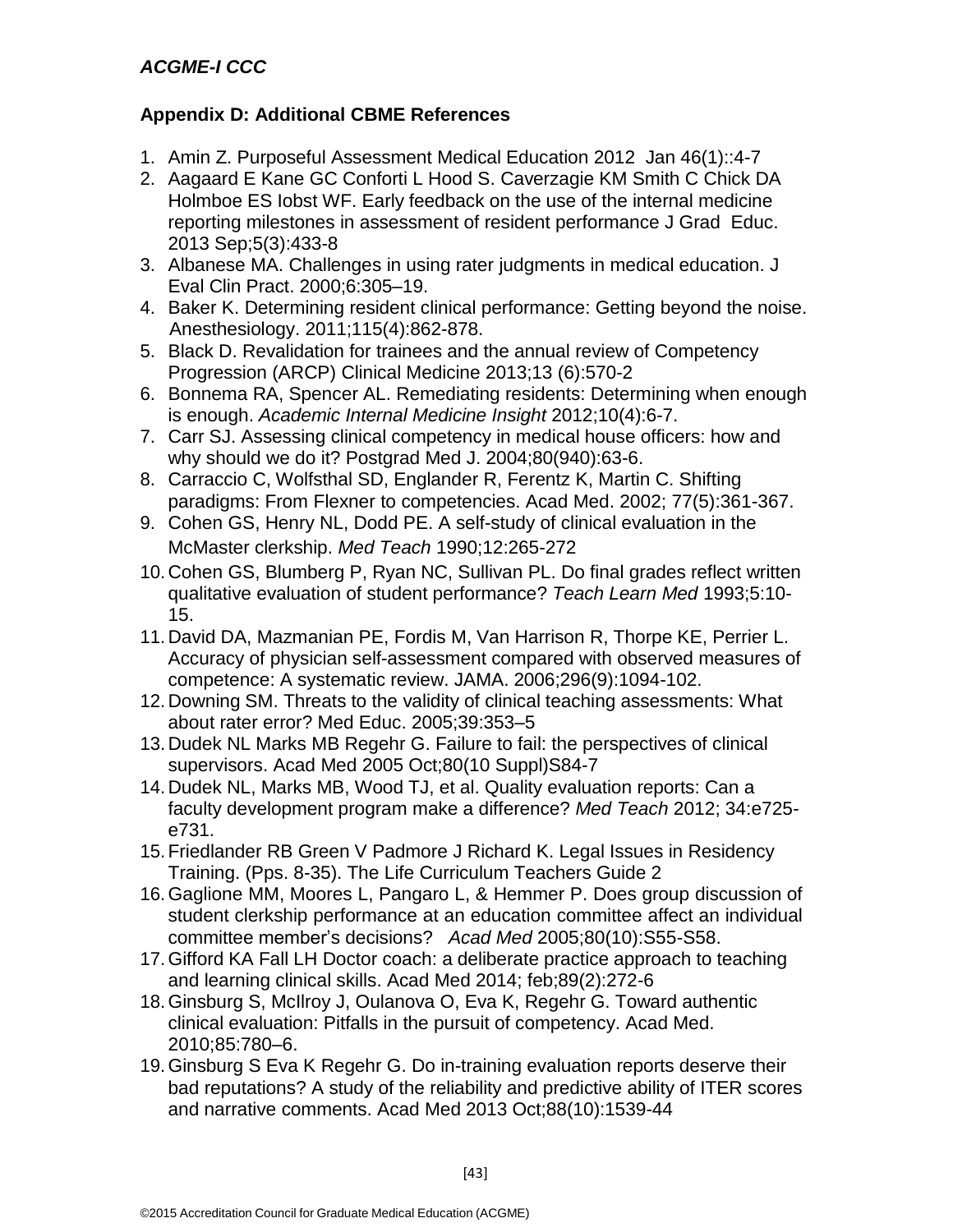- 20. Ginsburg S McIllroy J Oulanova O Eva K Regehr G. Toward authentic clinical evaluation: pitfalls in the pursue of competency. Acad Med 2010 May;85(5):780-6
- 21.Greaves JD, Grant J: Watching anesthetists work: Using the professional judgment of consultants to assess the developing clinical competence of trainees. Br J Anaesth. 2000;84:525–33
- 22.Govaerts MJ, van der Vleuten CP, Schuwirth LW, Muijtiens AM. Broadening perspectives on clinical performance assessment: Rethinking the nature of intraining assessment. Adv Health Sc Educ Theory Pract. 2007;12(2):239-260.
- 23. Hamdy H, Prasad K, Anderson MB, Scherpbier A, Williams R, Zwierstra R, Cuddihy H. BEME systematic review: Predictive values of measurements obtained in medical schools and future performance in medical practice. Med Teach. 2006;28:103–16
- 24. Hamby H Prasad K Williams R Salih FA. Reliability and validity of the direct observation clinical encounter validation (DOCEE) Med Ed 2003:37:205-212
- 25. Hattie J, Timperley H. The power of feedback. Rev Educ Res. 2007;77(1):81- 112.
- 26. Hatala R, Norman GR. In-training evaluation during an internal medicine clerkship. *Acad Med* 1999;74(10):S118-S120.
- 27. Hauer KE, Mazotti L, O'Brien B, Hemmer PA, Tong L. Faculty verbal evaluations reveal strategies used to promote medical student performance. Med Educ Online. 2011; 10.3402/meo.v16i0.6354. Epub 2011
- 28. Hemmer PA, Hawkins R, Jackson JL. Assessing how well three evaluation methods detect deficiencies in medical students' professionalism in two settings of an internal medicine clerkship. Acad Med. 2000;75(2):167-73
- 29. Herbers JE Jr, Noel GL, Cooper GS, Harvey J, Pangaro LN, Weaver MJ. How accurate are faculty evaluations of clinical competence? J Gen Intern Med. 1989;4:202–8
- 30. Hodges B. Assessment in the post-psychometric ear: Learning to love the subjective and collective , Medical Teacher 2013; Jul 35(7):564-8
- 31. Holmboe ES: Faculty and the observation of trainees' clinical skills: Problems and opportunities. Acad Med. 2004;79:16–22
- 32. Holmboe ES, Hawkins RE. Methods for revaluating the clinical competence of residents in internal medicine: a review. Ann Intern Med. 1998;129(1):42-8.
- 33. Holmboe ES, Sherbino J, Long DM, Swing SR, Frank JR. The role of assessing in competency-based medical education. Med Teach. 2010;32:676-682.
- 34. Holmboe ES, Ward DS, Reznick RK, Katsufrakis PJ, Leslie KM, Patel VL, Ray DD, Nelson EA. Faculty Development in Assessment: Noel GL, The missing link in competency-based medical education. Acad Med. 2011;86(4):460-467.
- 35. Herbert JE Jr, Caplow MP, Cooper GS, Pangaro LN, Harvey J. How well do internal medicine faculty members evaluate the clinical skills of residents? Ann Intern Med. 1992;117:757–65.
- 36. Iobst WF Caverzagie KJ Milestones and Competency Based Medical Education AGA Institute hkttp://dx.doi.org/10.1053.j.gastro.2013.09.029
- 37. Issenberg SB, McGaghie WC, Waugh RA. Computers and evaluation of clinical competence. Ann Intern Med. 1999;130(3):244-5.
- 38.Ketteler ER Auyang ED Beard KE McBride EL McKee R Russell JC Szoka NL Nelson MT Competency Champions in the clinical competency committee: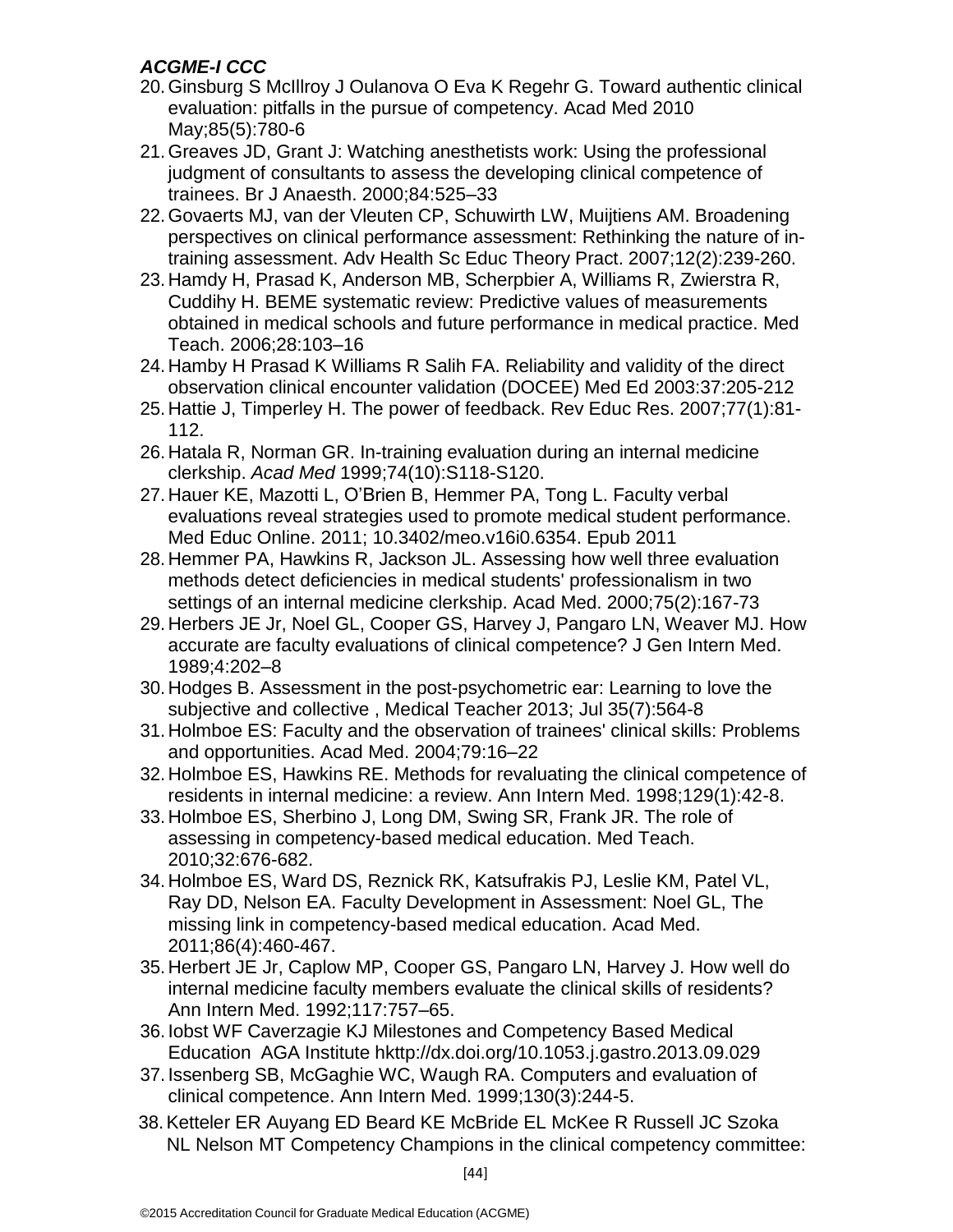a successful strategy to implement milestone evaluations and competency coaching. J Surg Educ. 2014 Jan-Feb;71(1):36-8

- 39.Kogan JR, Holmboe ES, Hauer KE. Tools for direct observation and assessment of clinical skills of medical trainees: A systematic review. JAMA. 2009;302:1316–26..
- 40. Langsley DG. Medical competence and performance assessment. A new era. JAMA. 1991;266(7):977-80.
- 41. Lavin B, Pangaro L. Internship ratings as a validity outcome measure for an evaluation system to identify inadequate clerkship performance. Acad Med 1998;73(9):998-1002.
- 42. Littlefield JH, DaRosa DA, Anderson KD, Bell RM, Nicholas GG, Wolfson PJ. Accuracy of surgery clerkship performance raters. *Acad Med* 1991;66:S16- S18.
- 43. Lurie SJ, Mooney CJ, Lyness JM. Measurement of the general competencies of the accreditation council for graduate medical education: A systematic review. Acad Med. 2009;84:301–9.
- 44. Miller A, Archer J. Impact of workplace based assessment on doctors' education and performance: a systematic review. BMJ. 2010; 341:c5064.
- 45. Miller A, Archer J. Impact of workplace based assessment on doctors' education and performance: a systematic review. *BMJ* 2010;341:c5064
- 46. Nasca TJ, Philibert I, Brigham T, Flynn TC. The Next Accreditation System Rationale and Benefits. N Engl J Med. 2012;366(11):1051-1056.
- 47.Pangaro L. A new vocabulary and other innovations for improving descriptive in-training evaluations. Acad Med.1999;74(11):1203-7.
- 48.Regehr G, Ginsburg S, Herold J, Hatala R, Eva K, Oulanova O. Using "standardized narratives" to explore new ways to represent faculty opinions of resident performance. Acad Med. 2012;87(4):419-27.
- 49.Sanfey H Ketchum J Bartlett J Markwell S Meier A Williams R Dunnington G Verification of proficiency in basic skills for postgraduate year 1 residents. Surgery 2010;148:759-67
- 50.Scavone BM, Sproviero MT, McCarthy RJ, Wong CA, Sullivan JT, Siddall VJ, Wade LD. Development of an objective scoring system for measurement of resident performance on the human patient simulator. Anesthesiology. 2006;105:260–6.
- 51.Schwind CJ, Williams RG, Boehler ML, Dunnington GL. Do individual attending post-rotation performance ratings detect resident clinical performance deficiencies? *Acad Med* 2004;79:453-457.
- 52.Stillman PL, Swanson DB, Smee S, Stillman AE, Ebert TH, Emmel VS, Caslowitz J, Greene HL, Hamolsky M, Hatem C, Levenson DJ, Levin R, Levinson G, Ley B, Morgan GJ, Parrino T, Robinson S, Willms J. Assessing clinical skills of residents with standardized patients. Ann Intern Med. 1986;105:762–71.
- 53.Swing SR, Clyman SG, Holmboe ES, Williams RG. Advancing Resident Assessment in Graduate Medical Education. J Grad Med Educ. 2009;1(2):278-86.
- 54.Swing SR; International CBME Collaborators. Perspectives on competencybased medical education from the learning sciences. Med Teach. 2010;32(8):663-8.
- 55.Tesser A, Rosen S. The reluctance to transmit bad news. In: Berkowitz L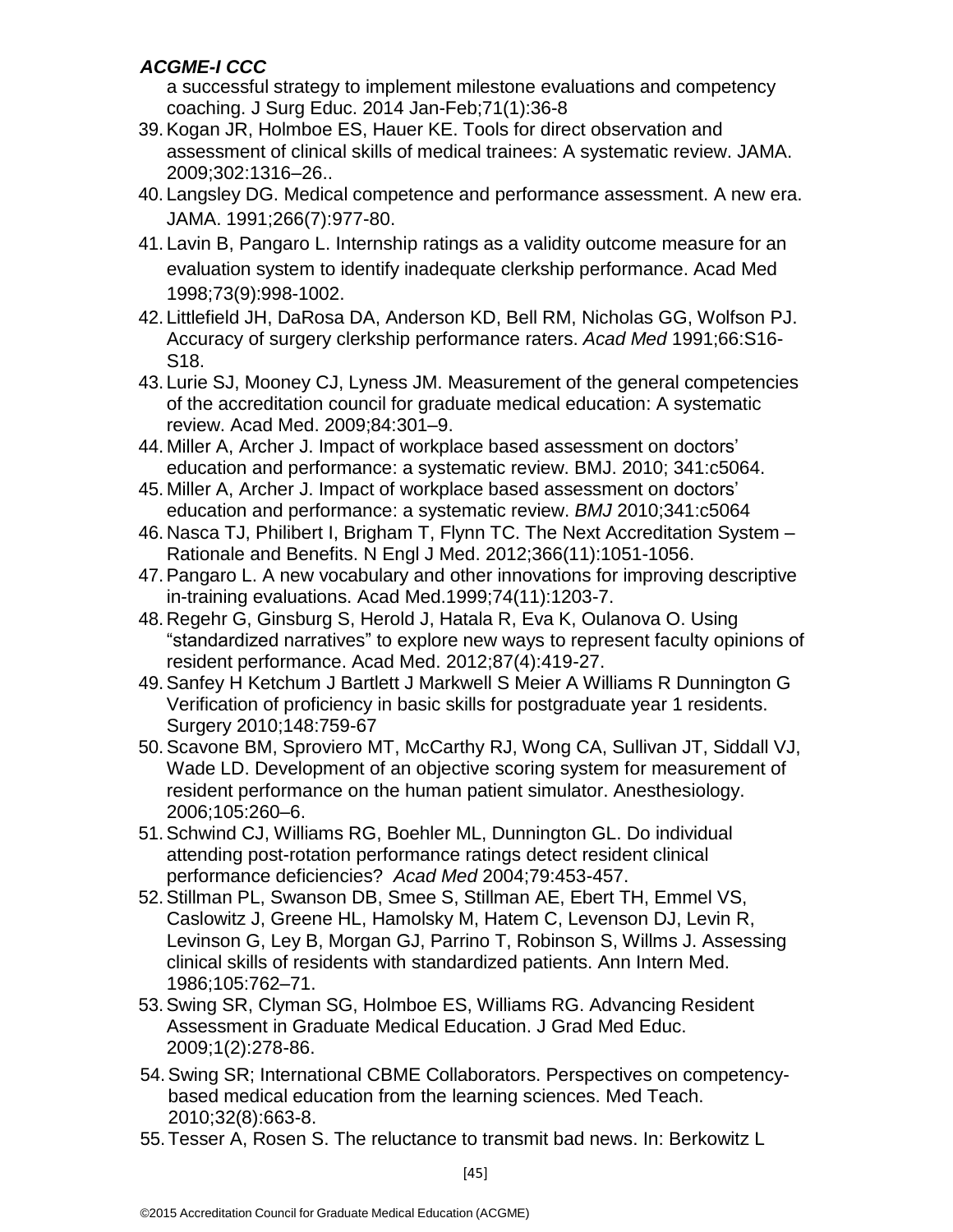(ed). Advances in *Experiential Social Psychology*, vol. 8. New York: Academic Press, 1975. P. 193-232.

- 56.Tonesk X, Buchanan RG. An AAMC pilot study by 10 medical schools of clinical evaluation of students. *J Med Educ* 1987;62:707-718.
- 57.Wilkinson JR, Crossley JG, Wragg A, Mills P, Cowan G, Wade W. Implementing workplace-based assessment across the medical specialties in the United Kingdom. Med Educ. 2008;42(4):364-73.
- 58.Williams RG, Klamen DA, McGaghie WC. Cognitive, social and environmental sources of bias in clinical performance ratings Teaching and Learning in Med. 2003;15(4):270-292.
- 59.Williams RG, Sanfey H, Chen X, Dunnington GL. A controlled study to determine measurement conditions necessary for a reliable and valid operative performance assessment. Annals of Surg. 2012;256(1):177-187
- 60.Williams RG, Verhulst SJ, Colliver JA, Dunnington GL. Assuring the reliability of resident performance appraisals: More items or more observations? *Surgery* 2005;137:141-147.
- 61.Williams RG, Dunnington GL, Klamen DL. Forecasting resident performance – Partly cloudy. *Acad Med* 2005;80(5):415-422.
- 62.Williams RG, Klamen DA, McGaghie WC. Cognitive, social and environmental sources of bias in clinical performance ratings. *Learn Med*  2003;15(4):270-292.
- 63.Williams RG, Sanfey H, Chen X, Dunnington GL. A controlled study to determine measurement conditions necessary for a reliable and collaborative formative assessment. *Annals of Surgery* 2012:177-187
- 64.Williams RG, Schwind CJ, Dunnington GL, Fortune J, Rogers DA, Boehler ML. The effects of group dynamics on resident progress committee deliberations. *Teach Learn Med* 2005;17:96-100.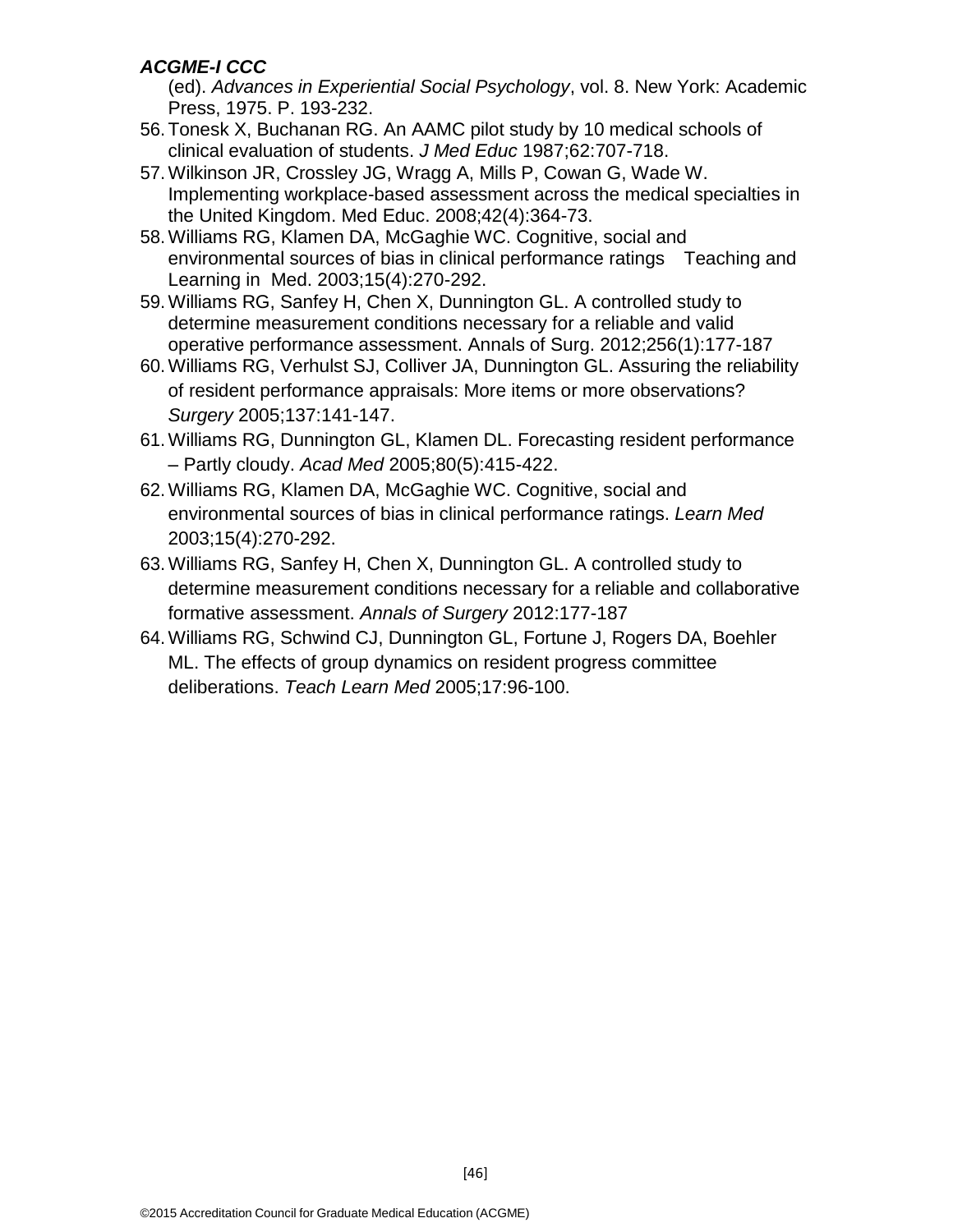#### **Appendix E: Case Studies**

#### *Mini case studies/FAQs/common dilemmas/challenging situations/promising practices*

**1. Program director, "Dr. C," is an accomplished clinician and well regarded educator. Dr. C recruits several faculty members to the newly-constituted CCC, but decides to chair the committee to ensure everything occurs correctly and meets ACGME expectations.**

Program directors and programs should think carefully about the role of the program director in the CCC. The American Board of Anesthesiology precludes the program director from serving as chair. Even if there are no rules, it is worthwhile to think through the role of the program director on the committee. The intent of the CCC is to ensure all faculty members feel comfortable discussing each resident's/fellow's performance. If the program director is the chair, how comfortable and motivated are the faculty members expressing their own opinions, versus deferring to the program director who may "know" many more details about the residents/fellows. Do the faculty members essentially rubber-stamp the program director's view? Or can they provide independent and important judgments necessary to create a valid consensus, maximizing the strengths of the process, which depend on several, independent, thoughtful faculty members weighing in?

As with any group process, the program should think strategically about how to create an atmosphere in the CCC in which all participants feel they can and should speak candidly and that their opinions will be valued. This committee should be one of the most important committees in a department, and should be known as a place where faculty members can speak freely and honestly regarding learner performance in a setting that is supportive, confidential, and structured. Think intentionally about ways to reduce a hierarchy, perhaps having more junior faculty members speak first. A faculty chair other than the program director may help facilitate this process.

In situations where the program director needs to chair the committee, consider having him/her speak last, after all committee members have provided meaningful input based on their own observations and experiences. The program director can be a participant or an observer or not present at all, although many programs will find it beneficial for the program director to be present to at least observe and hear the conversations regarding resident/fellow performance.

#### **2. The residency program has 90 residents in a three-year program. The CCC has its first meeting and can't imagine faculty members having sufficient time to meaningfully review all 90 residents in a practical manner.**

There are several options for CCC structure, and since structure is not dictated by the ACGME-I, this is an area for programs to be flexible and innovative.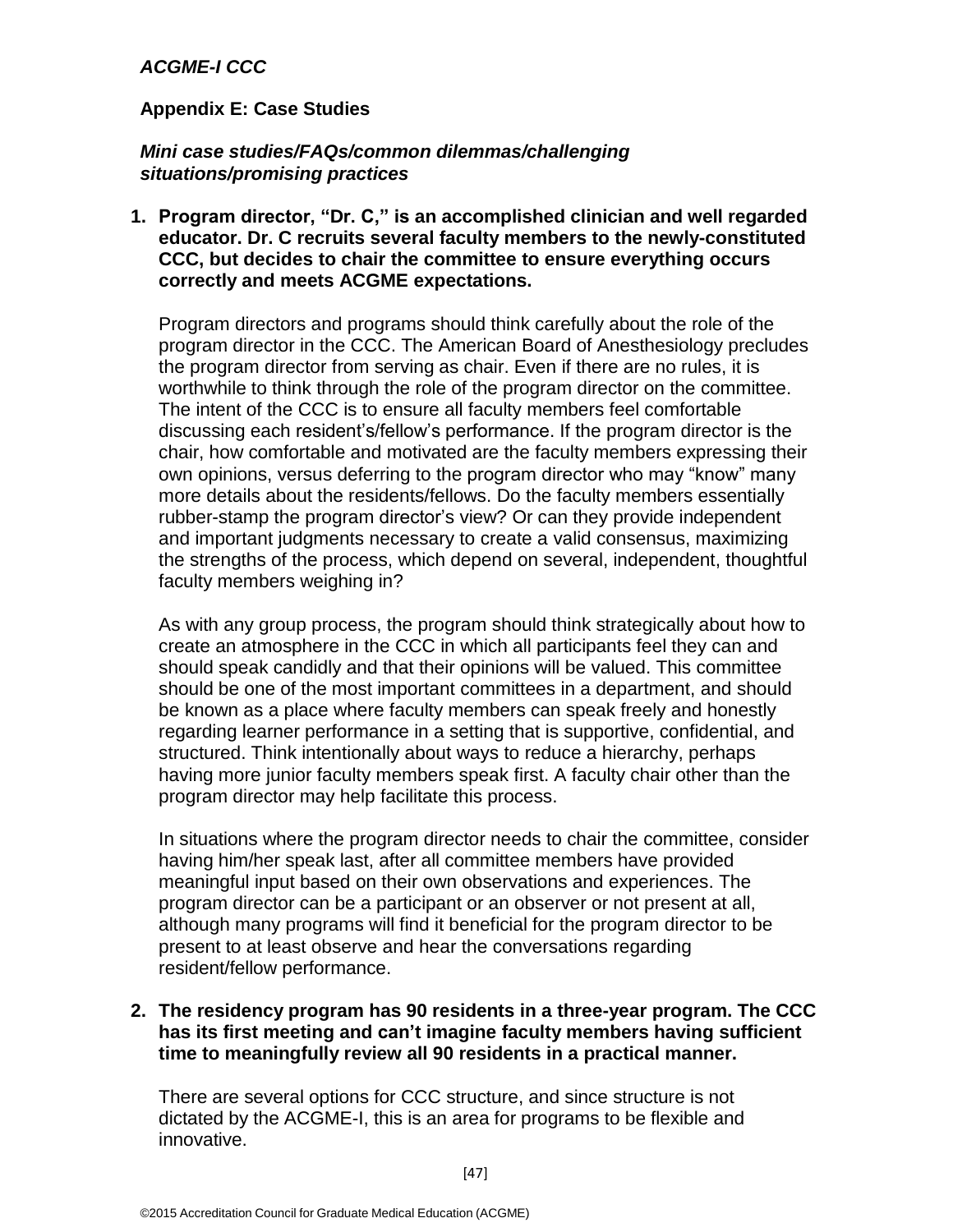- 1. Some CCCs accomplish this by meeting more frequently—perhaps three separate meetings at which 30 residents each are considered.
- 2. Large programs may have separate CCCs for each PGY cohort (i.e., one for the first-years, one for the PGY-2s, and one for the PGY-3s). Programs using this model may have the individual CCCs follow their cohort across all years of the program, or develop expertise in the particular curriculum year.
- 3. Some programs may organize their CCCs around specific activities (e.g., one CCC to assess the QI activities, one for the research activities, one for ambulatory versus inpatient activities, etc.).
- 4. Some CCCs have organized similarly to an Institutional Review Board (IRB), where one or two members will review a resident's/fellow's performance in detail prior to the meeting and present their assessments and recommendations to the committee at the meeting, soliciting feedback from the group.

Programs will gain efficiency by having the CCC think through its expectations of performance and identify what program assessments best speak to these. When gaps in assessment tools are identified, it can help the program address them. CCC members will benefit from faculty development on the Milestones, and on how best to assess resident/fellow performance. Whatever methods are chosen, the program coordinator plays a critical role in organizing and providing the right information to the CCC and its members.

#### **3. The CCC wants to thoroughly document its process and keep extensive minutes.**

At a minimum, the program director will record the CCC consensus and report resident/fellow performance on the Milestones to the ACGME-I. How much of the discussion that informs the Milestones decision is up to the individual program. Specific, behavioral feedback that would help a resident/fellow improve can be conveyed as with any program evaluation. This information can be shared with the resident/fellow as part of his/her twice-yearly evaluation meeting with the program director, an assigned CCC member, or his/her advisor. The assessment data used by the CCC to develop its consensus should already be available to the resident/fellow for review. A written document reflecting the discussion of each resident's/fellow's performance should be:

- 1. A concise summary of each resident's/fellow's performance and any action or follow-up items
- 2. Confidential
- 3. Archived for several years\*

\*The program should consult with its Human Resources and Legal experts to understand what should be retained, where it should be archived, and for how long.